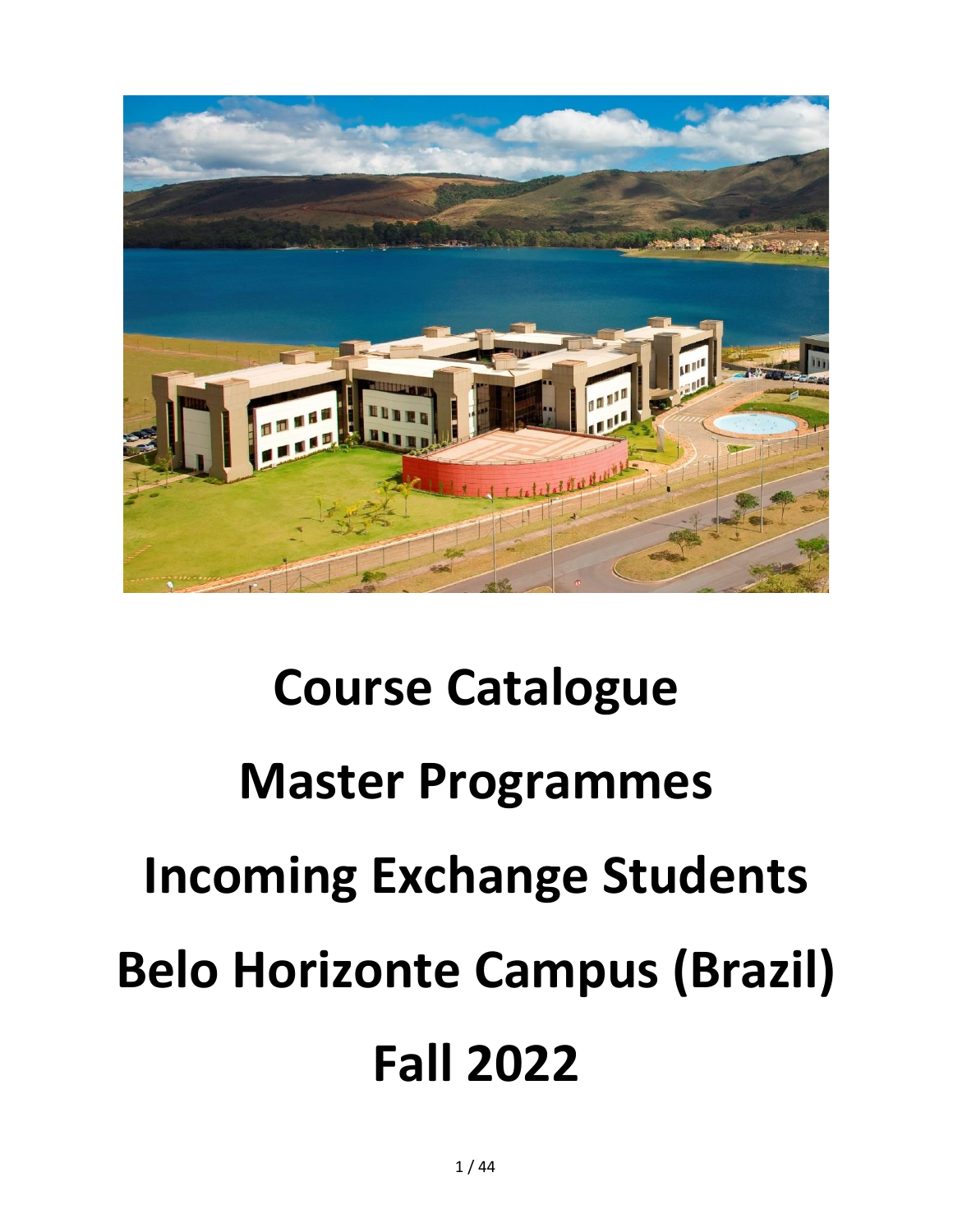Dear Exchange Students,

Welcome to SKEMA Business School!

Here are a few key instructions on how to consult properly the **Belo Horizonte Course Catalogue Fall 2022**.

Please read these instructions carefully:

- 1) Students are required to choose **one program** and follow the courses within that one program. It is not possible to mix and match courses from different programs due to frequent scheduling clashes.
- 2) **Pay attention to the pre-requisites!** We have highlighted the pre-requisites for courses **in red**. It is the student's responsibility to ensure he/she has the required academic background to follow the courses successfully.
- 3) **Special Note for Project and Program Management & Business Development Program!** Certain courses within this program have **extra fees**. These fees will apply because students are able to obtain various professional certifications once passing the course. The fees requested are directly linked in order to enroll the student in the professional certificate examination. Details on the fees are clearly indicated in the course catalogue. Students choosing this program will be required to pay the required fees before receiving their acceptance letter. The SKEMA International Office will contact students with the payment procedure once the nomination period is complete (late June).
- 4) Courses within the catalogue are subject to slight changes.
- 5) There is a maximum number of seats available per specialization program.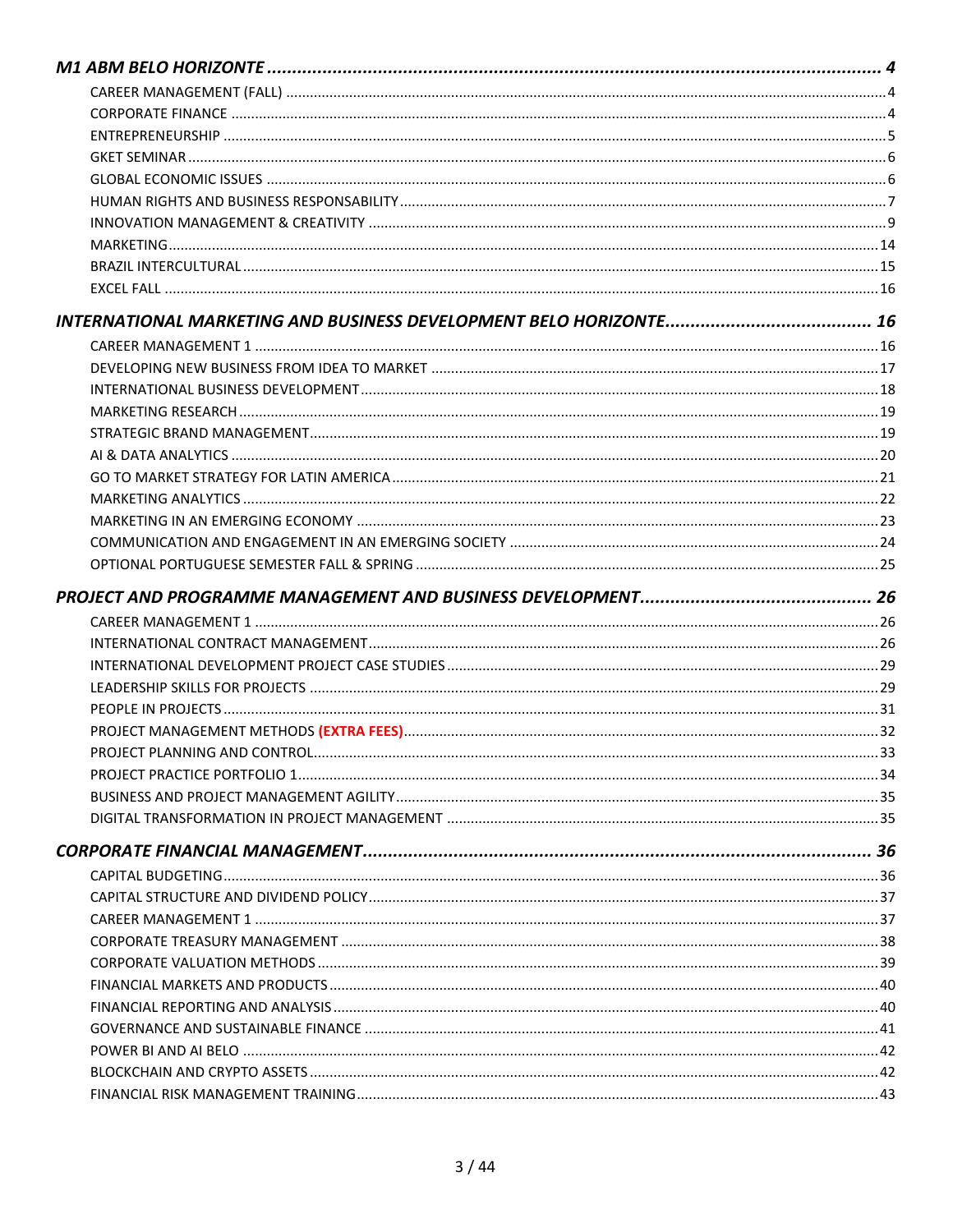# <span id="page-3-0"></span>**M1 ABM BELO HORIZONTE**

#### <span id="page-3-1"></span>**CAREER MANAGEMENT (FALL)**

| <b>Course Code</b>        | PGE.FINM1.CRCOR.1003                                                            |
|---------------------------|---------------------------------------------------------------------------------|
| <b>ECTS Credits</b>       | 1                                                                               |
| <b>Course Leader</b>      | <b>BEAUGRAND Audrey</b>                                                         |
| Synchronous               | 9                                                                               |
| <b>Department</b>         | Career Center - Employability                                                   |
| Program                   | M1 ABM Belo Horizonte                                                           |
| <b>Prerequisites</b>      | No                                                                              |
| <b>Course Description</b> | <b>MARKETABILITY</b>                                                            |
|                           | 2 workshops of 1h30 each in Fall:                                               |
|                           | 1. Personal Branding & Soft-Skills                                              |
|                           | 2. LINKEDIN Profile Development                                                 |
|                           | 3 workshops of 1h30 each in Spring:                                             |
|                           | 1. Storytelling & Pitch                                                         |
|                           | 2. Preparation for recruitment interviews                                       |
|                           | 3. The ALUMNI network: how to approach the network?                             |
|                           | + evaluation                                                                    |
|                           | + Career tuesday                                                                |
|                           | + Compagny Challenge (effective participation)                                  |
| <b>Course Open to</b>     | Belo /Fall;#Lille /Fall;#Paris /Fall;#Raleigh /Fall;#Sophia /Fall;#Suzhou /Fall |
| <b>Exchange</b>           |                                                                                 |
| <b>Semester</b>           | fall                                                                            |
| <b>Campus</b>             | Belo Horizonte, Lille, Paris, Sophia, Suzhou                                    |
| <b>Evaluation</b>         |                                                                                 |
| <b>Final Examination</b>  | 100                                                                             |
| (%)                       |                                                                                 |
| Continuous                | $\Omega$                                                                        |
| Assessment (%)            |                                                                                 |
| <b>Academic reference</b> |                                                                                 |
| Websites                  |                                                                                 |

## <span id="page-3-2"></span>**CORPORATE FINANCE**

| <b>Course Code</b>        | PGE.FINM1.FICOR.0503                                                                                                                                                                                                                                                                                                                                                                |
|---------------------------|-------------------------------------------------------------------------------------------------------------------------------------------------------------------------------------------------------------------------------------------------------------------------------------------------------------------------------------------------------------------------------------|
| <b>ECTS Credits</b>       | 4                                                                                                                                                                                                                                                                                                                                                                                   |
| <b>Course Leader</b>      | <b>GROSLAMBERT Bertrand</b>                                                                                                                                                                                                                                                                                                                                                         |
| Synchronous               | 30                                                                                                                                                                                                                                                                                                                                                                                  |
| <b>Department</b>         | Dept. Accounting and Finance                                                                                                                                                                                                                                                                                                                                                        |
| Program                   | M1 ABM Belo Horizonte                                                                                                                                                                                                                                                                                                                                                               |
| <b>Prerequisites</b>      | None                                                                                                                                                                                                                                                                                                                                                                                |
| <b>Course Description</b> | Our objective is to bring students to develop a rigorous analytical framework of the major<br>investment and financing decisions. In particular, we will shed lights on the interest rates and<br>the investment valuation. We will focus on different ways of financing between equity, debt.<br>Then, we present the relationship between risk, return and the cost of financing. |
| <b>Course Open to</b>     | Belo /Fall;#Lille /Fall;#Paris /Fall;#Raleigh /Fall;#Sophia /Fall;#Suzhou /Fall                                                                                                                                                                                                                                                                                                     |
| <b>Exchange</b>           |                                                                                                                                                                                                                                                                                                                                                                                     |
| <b>Semester</b>           | fall                                                                                                                                                                                                                                                                                                                                                                                |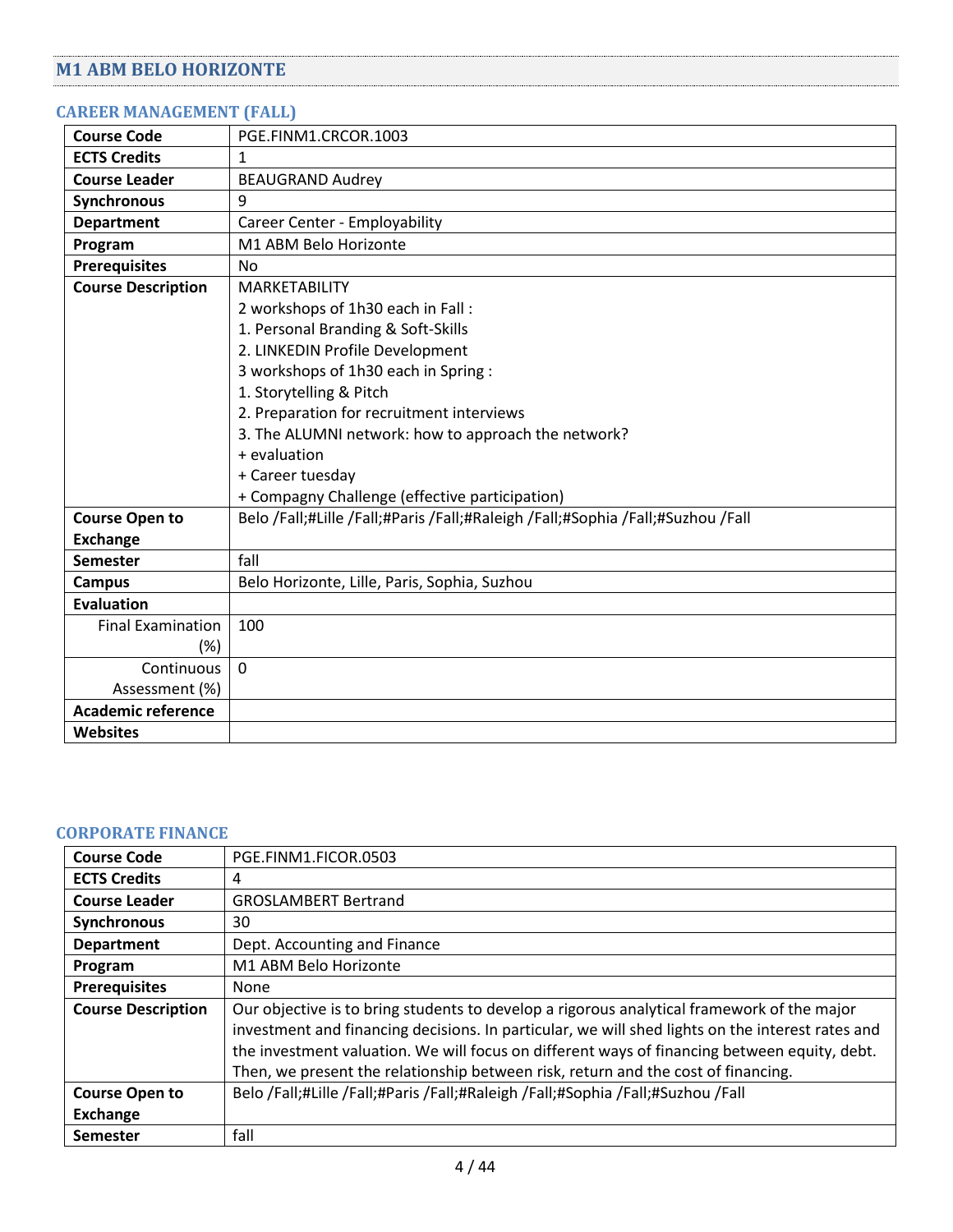| Campus                    | Belo Horizonte, Lille, Paris, Raleigh, Sophia, Suzhou                                 |
|---------------------------|---------------------------------------------------------------------------------------|
| <b>Evaluation</b>         |                                                                                       |
| <b>Final Examination</b>  | 60                                                                                    |
| $(\%)$                    |                                                                                       |
| Continuous                | 40                                                                                    |
| Assessment (%)            |                                                                                       |
| <b>Academic reference</b> | 1) Principles of Corporate Finance, 11/e, Brealey, Myers and Allen, McGrawHill Higher |
|                           | Education ed.                                                                         |
|                           | 2) Corporate Finance Theory and Practice, P. Vernimmen, John Wiley & Sons, 2011, 3rd  |
|                           | edition Available freely on Scholarvox by Cyberlibris at                              |
|                           | http://mediatheque.skema.edu/index.php?id=408                                         |
| <b>Websites</b>           | Http://skema.lms.crossknowledge.com/data/modules/crossknowledge/interfaces/index.php  |
|                           | http://www.vernimmen.com/                                                             |
|                           | http://mediatheque.skema.edu/index.php?id=408                                         |
|                           | http://knowledge.skema.edu/                                                           |

#### <span id="page-4-0"></span>**ENTREPRENEURSHIP**

| <b>Course Code</b>        | PGE.FINM1.STCOR.0828                                                                                                                                                                                                                                                                                                                                                                                                                                                                                                                                                                                                                                                                                                                                                                                                                                                                                                                                       |
|---------------------------|------------------------------------------------------------------------------------------------------------------------------------------------------------------------------------------------------------------------------------------------------------------------------------------------------------------------------------------------------------------------------------------------------------------------------------------------------------------------------------------------------------------------------------------------------------------------------------------------------------------------------------------------------------------------------------------------------------------------------------------------------------------------------------------------------------------------------------------------------------------------------------------------------------------------------------------------------------|
| <b>ECTS Credits</b>       | 3                                                                                                                                                                                                                                                                                                                                                                                                                                                                                                                                                                                                                                                                                                                                                                                                                                                                                                                                                          |
| <b>Course Leader</b>      | <b>MARINO Marianna</b>                                                                                                                                                                                                                                                                                                                                                                                                                                                                                                                                                                                                                                                                                                                                                                                                                                                                                                                                     |
| Synchronous               | 18                                                                                                                                                                                                                                                                                                                                                                                                                                                                                                                                                                                                                                                                                                                                                                                                                                                                                                                                                         |
| <b>Department</b>         | Dept. Stratégy, Entrepreneurship and Economics                                                                                                                                                                                                                                                                                                                                                                                                                                                                                                                                                                                                                                                                                                                                                                                                                                                                                                             |
| Program                   | M1 ABM Belo Horizonte                                                                                                                                                                                                                                                                                                                                                                                                                                                                                                                                                                                                                                                                                                                                                                                                                                                                                                                                      |
| <b>Prerequisites</b>      | No prerequisit                                                                                                                                                                                                                                                                                                                                                                                                                                                                                                                                                                                                                                                                                                                                                                                                                                                                                                                                             |
| <b>Course Description</b> | This course introduces the fundamental concepts at the basis of entrepreneurship. We will<br>use a combination of lectures, case studies and a team project to explore and apply<br>theoretical frameworks and methodologies in different industry and company situations.<br>Basic mastery of these tools has relevance to everyone seeking a career in business as a<br>manager, an entrepreneur or a consultant.<br>By interacting with entrepreneurs, you'll have the chance to discover their life and their<br>entrepreneurial venture. More specifically, you will be able to grasp the processs of<br>developping an idea and of transforming an invention into an innovation (from the idea to<br>the market). You'll discover the diversity of entrepreneurial ventures led by commited<br>entrepreneurs and will be able to grasp what the entrepreneurs 'life is. In addition, you will<br>also discover how did they select the first market. |
| <b>Course Open to</b>     | Belo /Fall;#Lille /Fall;#Paris /Fall;#Raleigh /Fall;#Sophia /Fall;#Suzhou /Fall                                                                                                                                                                                                                                                                                                                                                                                                                                                                                                                                                                                                                                                                                                                                                                                                                                                                            |
| <b>Exchange</b>           |                                                                                                                                                                                                                                                                                                                                                                                                                                                                                                                                                                                                                                                                                                                                                                                                                                                                                                                                                            |
| <b>Semester</b>           | fall                                                                                                                                                                                                                                                                                                                                                                                                                                                                                                                                                                                                                                                                                                                                                                                                                                                                                                                                                       |
| <b>Campus</b>             | Belo Horizonte, Lille, Paris, Raleigh, Sophia, Suzhou                                                                                                                                                                                                                                                                                                                                                                                                                                                                                                                                                                                                                                                                                                                                                                                                                                                                                                      |
| <b>Evaluation</b>         |                                                                                                                                                                                                                                                                                                                                                                                                                                                                                                                                                                                                                                                                                                                                                                                                                                                                                                                                                            |
| <b>Final Examination</b>  | 50                                                                                                                                                                                                                                                                                                                                                                                                                                                                                                                                                                                                                                                                                                                                                                                                                                                                                                                                                         |
| $(\%)$                    |                                                                                                                                                                                                                                                                                                                                                                                                                                                                                                                                                                                                                                                                                                                                                                                                                                                                                                                                                            |
| Continuous                | 50                                                                                                                                                                                                                                                                                                                                                                                                                                                                                                                                                                                                                                                                                                                                                                                                                                                                                                                                                         |
| Assessment (%)            |                                                                                                                                                                                                                                                                                                                                                                                                                                                                                                                                                                                                                                                                                                                                                                                                                                                                                                                                                            |
| <b>Academic reference</b> |                                                                                                                                                                                                                                                                                                                                                                                                                                                                                                                                                                                                                                                                                                                                                                                                                                                                                                                                                            |
| <b>Websites</b>           |                                                                                                                                                                                                                                                                                                                                                                                                                                                                                                                                                                                                                                                                                                                                                                                                                                                                                                                                                            |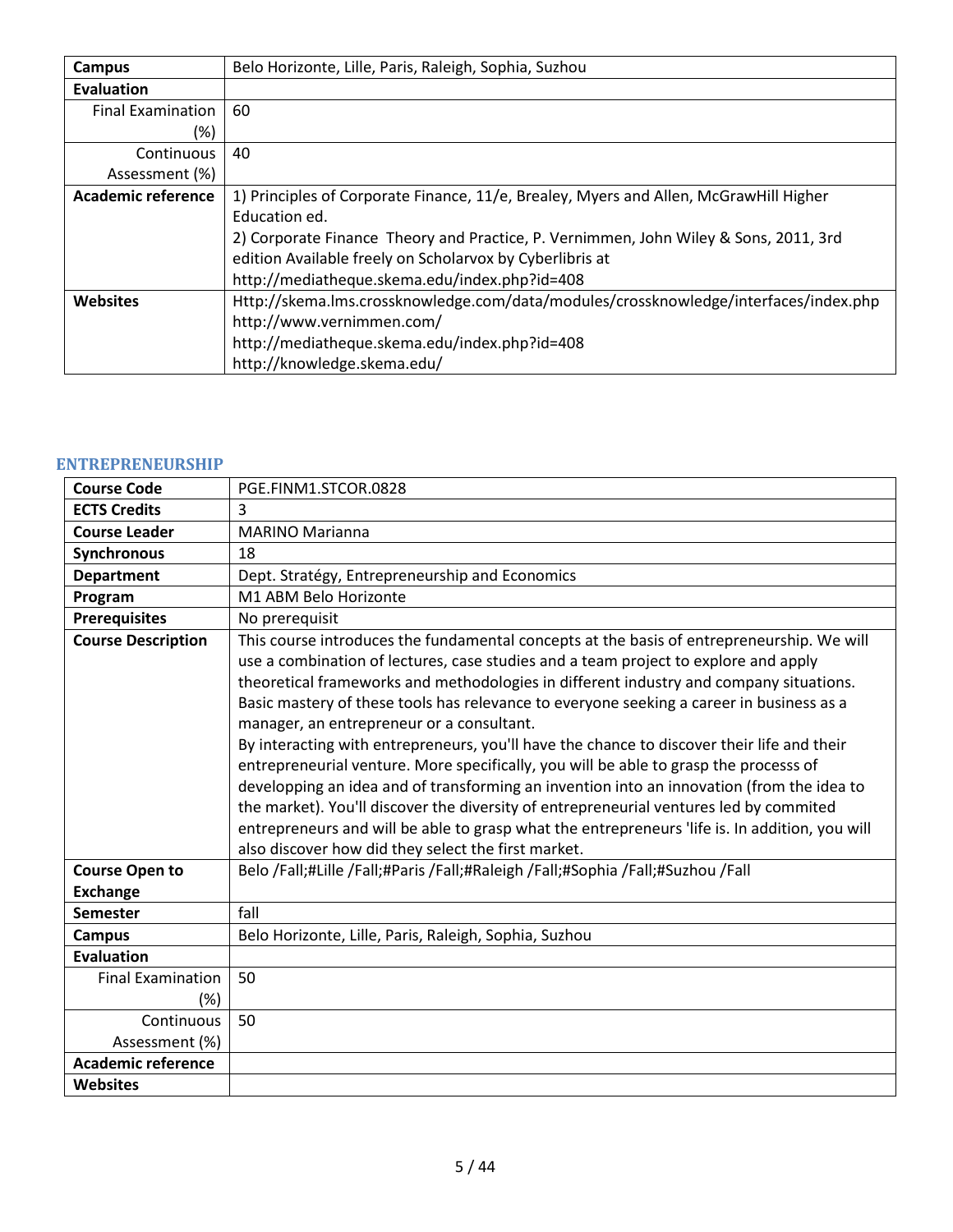## <span id="page-5-0"></span>**GKET SEMINAR**

| <b>Course Code</b>              | PGE.FINM1.HRCOR.0323                                                                                                                                                                                                                                                                                                                                                         |
|---------------------------------|------------------------------------------------------------------------------------------------------------------------------------------------------------------------------------------------------------------------------------------------------------------------------------------------------------------------------------------------------------------------------|
| <b>ECTS Credits</b>             | $\overline{2}$                                                                                                                                                                                                                                                                                                                                                               |
| <b>Course Leader</b>            | <b>FERRANTE Guillaume</b>                                                                                                                                                                                                                                                                                                                                                    |
| <b>Synchronous</b>              | 12                                                                                                                                                                                                                                                                                                                                                                           |
| <b>Department</b>               | Dept. Marketing                                                                                                                                                                                                                                                                                                                                                              |
| Program                         | M1 ABM Belo Horizonte                                                                                                                                                                                                                                                                                                                                                        |
| <b>Prerequisites</b>            | No prerequisite                                                                                                                                                                                                                                                                                                                                                              |
| <b>Course Description</b>       | Cultural competence is one the key soft skills of international business management today.<br>The GKET seminar will help students identify the issues and challenges inherent preparing<br>their own internationalisation as well as determine the skills necessary to manage<br>multicultural business environments and the global footprint the student wishes to develop. |
| <b>Course Open to</b>           | Belo /Fall;#Raleigh /Fall;#Suzhou /Fall                                                                                                                                                                                                                                                                                                                                      |
| <b>Exchange</b>                 |                                                                                                                                                                                                                                                                                                                                                                              |
| <b>Semester</b>                 | fall                                                                                                                                                                                                                                                                                                                                                                         |
| Campus                          | Belo Horizonte, Lille, Paris, Raleigh, Sophia, Suzhou                                                                                                                                                                                                                                                                                                                        |
| <b>Evaluation</b>               |                                                                                                                                                                                                                                                                                                                                                                              |
| <b>Final Examination</b><br>(%) | 100                                                                                                                                                                                                                                                                                                                                                                          |
| Continuous                      | $\Omega$                                                                                                                                                                                                                                                                                                                                                                     |
| Assessment (%)                  |                                                                                                                                                                                                                                                                                                                                                                              |
| <b>Academic reference</b>       |                                                                                                                                                                                                                                                                                                                                                                              |
| <b>Websites</b>                 | Links provided on the LMS course site                                                                                                                                                                                                                                                                                                                                        |

## <span id="page-5-1"></span>**GLOBAL ECONOMIC ISSUES**

| <b>Course Code</b>        | PGE.FINM1.ECCOR.0904                                                                          |
|---------------------------|-----------------------------------------------------------------------------------------------|
| <b>ECTS Credits</b>       | 2                                                                                             |
| <b>Course Leader</b>      | <b>DESBORDES Rodolphe</b>                                                                     |
| <b>Synchronous</b>        | 12                                                                                            |
| <b>Department</b>         | Dept. Stratégy, Entrepreneurship and Economics                                                |
| Program                   | M1 ABM Belo Horizonte                                                                         |
| <b>Prerequisites</b>      | -None                                                                                         |
| <b>Course Description</b> | The course Global Economic Issues is a series of four lectures of 90 min covering the various |
|                           | issues associated with globalisation.                                                         |
| <b>Course Open to</b>     | Belo /Fall;#Lille /Fall;#Paris /Fall;#Raleigh /Fall;#Sophia /Fall;#Suzhou /Fall               |
| Exchange                  |                                                                                               |
| <b>Semester</b>           | fall                                                                                          |
| Campus                    | Belo Horizonte, Lille, Paris, Sophia, Stellenbosch-Le Cap, Suzhou                             |
| Evaluation                |                                                                                               |
| <b>Final Examination</b>  | 55                                                                                            |
| $(\%)$                    |                                                                                               |
| Continuous                | 45                                                                                            |
| Assessment (%)            |                                                                                               |
| <b>Academic reference</b> | Baldwin, R. (2016). The great convergence. Harvard University Press.                          |
|                           | Behravesh, N. (2008). Spin-Free Economics. McGraw Hill Professional.                          |
|                           | Greenwald, B. C., & Kahn, J. (2008). Globalization: n. the irrational fear that someone in    |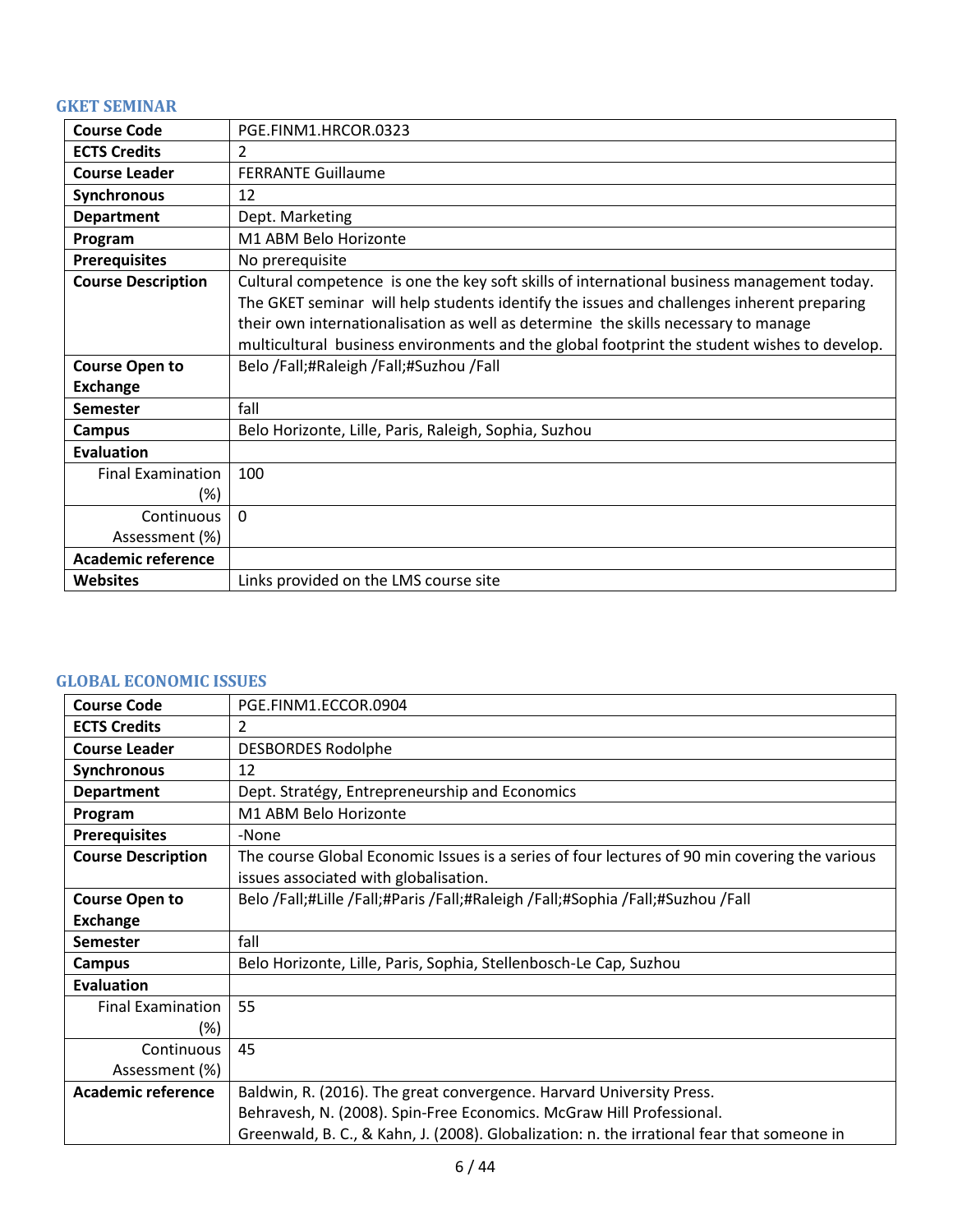|          | China will take your job. John Wiley & Sons.                                                 |
|----------|----------------------------------------------------------------------------------------------|
|          | Milanovic, B (2016). Global Inequality. A New Approach for the Age of Globalization. Harvard |
|          | University Press.                                                                            |
|          | Mishkin F. (2006). The Next Great Globalization. Princeton University                        |
| Websites |                                                                                              |

# <span id="page-6-0"></span>**HUMAN RIGHTS AND BUSINESS RESPONSABILITY**

| <b>Course Code</b>        | PGE.FINM1.HRCOR.0355                                                                                                                                                                                                                                                                                                                                                                                                                                                                                                                                                                                                                                                                                                                                                                                                                                                                                                                                                                                                                                                                                                                                                                                                                                                                                                                                                                                                                                                                                                                                                                                                                                                                                                                                                                                                                                                                                                                                                                                                                                                                                                                                                                                                                                                                                                                                                                                                                                                                                                                                                                                    |
|---------------------------|---------------------------------------------------------------------------------------------------------------------------------------------------------------------------------------------------------------------------------------------------------------------------------------------------------------------------------------------------------------------------------------------------------------------------------------------------------------------------------------------------------------------------------------------------------------------------------------------------------------------------------------------------------------------------------------------------------------------------------------------------------------------------------------------------------------------------------------------------------------------------------------------------------------------------------------------------------------------------------------------------------------------------------------------------------------------------------------------------------------------------------------------------------------------------------------------------------------------------------------------------------------------------------------------------------------------------------------------------------------------------------------------------------------------------------------------------------------------------------------------------------------------------------------------------------------------------------------------------------------------------------------------------------------------------------------------------------------------------------------------------------------------------------------------------------------------------------------------------------------------------------------------------------------------------------------------------------------------------------------------------------------------------------------------------------------------------------------------------------------------------------------------------------------------------------------------------------------------------------------------------------------------------------------------------------------------------------------------------------------------------------------------------------------------------------------------------------------------------------------------------------------------------------------------------------------------------------------------------------|
| <b>ECTS Credits</b>       | $\overline{2}$                                                                                                                                                                                                                                                                                                                                                                                                                                                                                                                                                                                                                                                                                                                                                                                                                                                                                                                                                                                                                                                                                                                                                                                                                                                                                                                                                                                                                                                                                                                                                                                                                                                                                                                                                                                                                                                                                                                                                                                                                                                                                                                                                                                                                                                                                                                                                                                                                                                                                                                                                                                          |
| <b>Course Leader</b>      | <b>GOETHALS Samentha</b>                                                                                                                                                                                                                                                                                                                                                                                                                                                                                                                                                                                                                                                                                                                                                                                                                                                                                                                                                                                                                                                                                                                                                                                                                                                                                                                                                                                                                                                                                                                                                                                                                                                                                                                                                                                                                                                                                                                                                                                                                                                                                                                                                                                                                                                                                                                                                                                                                                                                                                                                                                                |
| Synchronous               | 12                                                                                                                                                                                                                                                                                                                                                                                                                                                                                                                                                                                                                                                                                                                                                                                                                                                                                                                                                                                                                                                                                                                                                                                                                                                                                                                                                                                                                                                                                                                                                                                                                                                                                                                                                                                                                                                                                                                                                                                                                                                                                                                                                                                                                                                                                                                                                                                                                                                                                                                                                                                                      |
| <b>Department</b>         | Dept. Management, Law and Organization                                                                                                                                                                                                                                                                                                                                                                                                                                                                                                                                                                                                                                                                                                                                                                                                                                                                                                                                                                                                                                                                                                                                                                                                                                                                                                                                                                                                                                                                                                                                                                                                                                                                                                                                                                                                                                                                                                                                                                                                                                                                                                                                                                                                                                                                                                                                                                                                                                                                                                                                                                  |
| Program                   | M1 ABM Belo Horizonte                                                                                                                                                                                                                                                                                                                                                                                                                                                                                                                                                                                                                                                                                                                                                                                                                                                                                                                                                                                                                                                                                                                                                                                                                                                                                                                                                                                                                                                                                                                                                                                                                                                                                                                                                                                                                                                                                                                                                                                                                                                                                                                                                                                                                                                                                                                                                                                                                                                                                                                                                                                   |
| <b>Prerequisites</b>      | An average of 16 for their L3 final result.<br>The course philosophy is that teaching and learning are a collaborative work. Students are<br>authors of their own learning which tutors can guide and facilitate. This course will<br>encourage an engaged attitude as well as curiosity, autonomy, independence, initiative,<br>peer-learning, and participation. As such, students are invited to bring and reflect on their<br>experience and knowledge from other disciplinary fields, preparation work and independent<br>research from which tutors equally stand to learn.                                                                                                                                                                                                                                                                                                                                                                                                                                                                                                                                                                                                                                                                                                                                                                                                                                                                                                                                                                                                                                                                                                                                                                                                                                                                                                                                                                                                                                                                                                                                                                                                                                                                                                                                                                                                                                                                                                                                                                                                                       |
| <b>Course Description</b> | In recent years, human rights have become core concerns and standards of responsible and<br>sustainable business practice. In June 2011, the United Nations endorsed the Guiding<br>Principles on Business and Human Rights Protect, Respect, Remedy (UNGPs). Ten years on,<br>the UNGPs and their operationalizing mechanism Human Rights Due Diligence have become<br>the referent standards requiring business to respect the rights of individuals and<br>communities affected by their activities, as well as through their relationships and modes of<br>organization (e.g. global production networks). These principles and their operational<br>mechanism are not law per se, but they have been integrated in several international<br>frameworks driving responsible business and sustainability (e.g. the OECD Guidelines for<br>Multinational Enterprises, the SDGs) as well as in legislations (e.g. the UK (2015) and<br>Australian (2018) Modern Slavery Acts; the 2018 French Duty of Vigilance Law) and taken up<br>by business groups and civil society organizations to benchmark practice (e.g. UN Global<br>Compact; B Corps; Corporate Human Rights Benchmark). And yet, mobilisation for hard<br>international legal standards to enforce business accountability as well as prevent and<br>sanction corporate-related human rights harms remains as strong as ever (e.g. Campaign for<br>a Treaty on Business Accountability for Human Rights). Meanwhile, questions are being<br>raised about the complementarity of human rights and sustainability approaches in business<br>to protect and realise rights, respond to global and local challenges and transition towards<br>sustainable business and economic models.<br>Thus, if anything, human rights increasingly matter for international business and involves<br>numerous stakeholders. So what does this imply for organizations, their managers, their<br>employees and their diverse external stakeholders be they local communities, states or<br>investors?<br>This three-part introductory course on Human Rights and Responsible Business addresses<br>this question with the aims to inform students about the current standards and their<br>implementation by firms, internal and external stakeholders, and states. Human rights have<br>legal, moral and ethical implications for organizations. Here we will use them as a critical lens<br>to evaluate responsible business practice and imagine how embedding human rights in<br>business strategy can contribute towards sustainability and beyond. |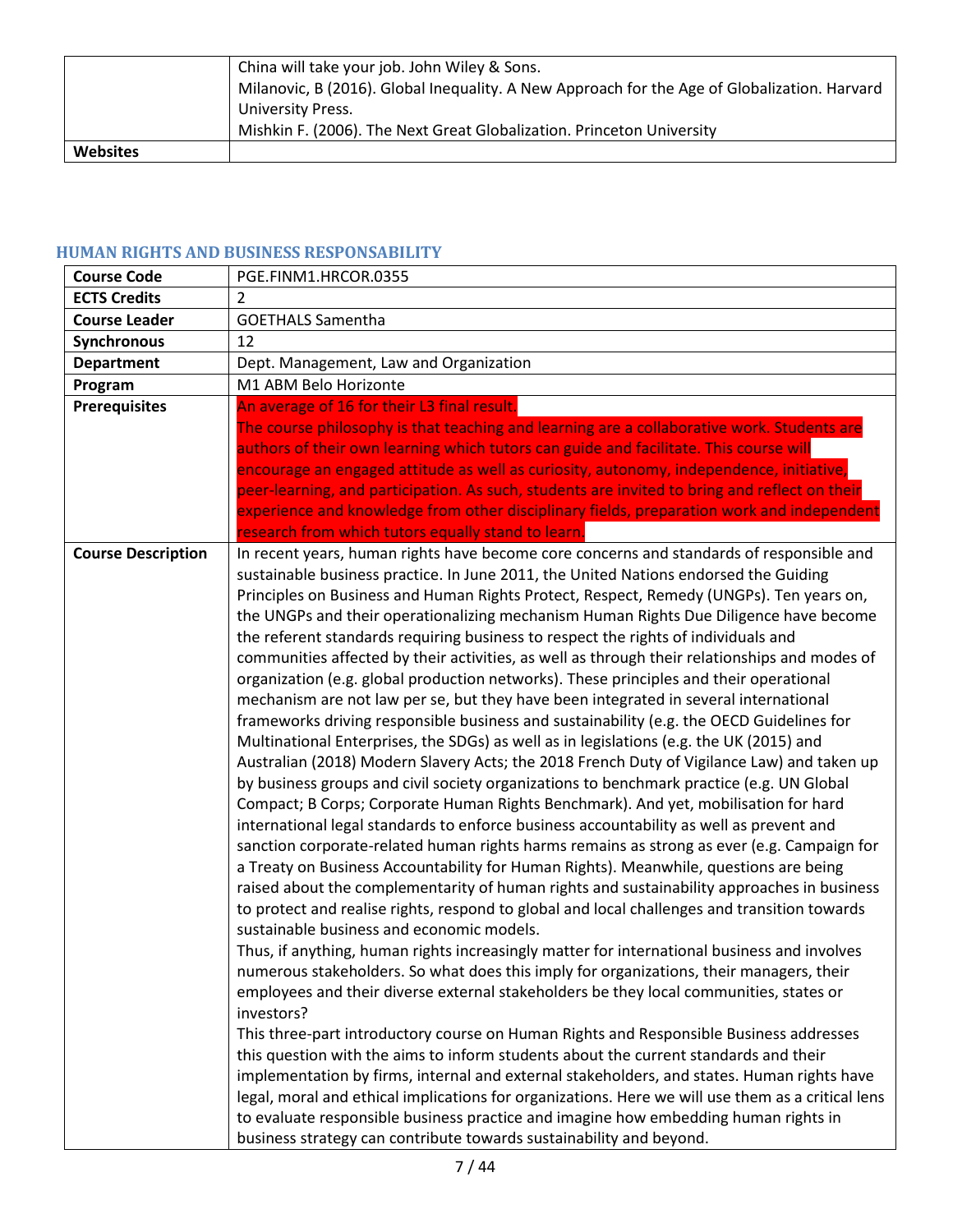|                           | Part 1 What is? Principles and standards: a series of plenary lectures will offer an overview of |
|---------------------------|--------------------------------------------------------------------------------------------------|
|                           | the Business and Human Rights Global Governance Framework                                        |
|                           | Part 2 How? Practices: working in case study groups students will explore how this global        |
|                           | framework is being implemented in relevant standards and laws, through the mechanism of          |
|                           | human rights due diligence by and in organizations, and used as a tool for business              |
|                           | responsibility and accountability by other stakeholders (i.e. employees, NGOs, communities,      |
|                           | investors, etc.)                                                                                 |
|                           | Part 3 What if? Possibilities: reflecting on the course and their group work, students will      |
|                           | produce and get feedback on an individual executive proposal on how a human rights               |
|                           | approach could enhance or potentially transform the sustainability goals of the company          |
|                           | they studied in their group or one of their own choice                                           |
| <b>Course Open to</b>     | Belo /Fall;#Lille /Fall;#Paris /Fall;#Raleigh /Fall;#Sophia /Fall;#Suzhou /Fall                  |
| <b>Exchange</b>           |                                                                                                  |
| Semester                  | fall                                                                                             |
| <b>Campus</b>             | Belo Horizonte, Lille, Paris, Raleigh, Sophia, Stellenbosch-Le Cap, Suzhou                       |
| <b>Evaluation</b>         |                                                                                                  |
| <b>Final Examination</b>  | 50                                                                                               |
| (%)                       |                                                                                                  |
| Continuous                | 50                                                                                               |
| Assessment (%)            |                                                                                                  |
| <b>Academic reference</b> | Teasers:                                                                                         |
|                           | The UN Guiding Principles on Business and Human Rights: An Introduction (2015)                   |
|                           | https://www.youtube.com/watch?v=BCoL6JVZHrA                                                      |
|                           | Presented by Mike Baab                                                                           |
|                           | Webinar - Rethinking how to do business: Why should companies hire people with human             |
|                           | rights? (2020)                                                                                   |
|                           | https://www.youtube.com/watch?v=n5hM33xqEt4&feature=youtu.be                                     |
|                           | Presented by Björn Fasterling, Professor of Law and LegalEDHEC Researcher at EDHEC               |
|                           | <b>Business School</b>                                                                           |
|                           | Co-hosted with Joanne Bauer, Adjunct Professor of International and Public Affairs at            |
|                           | Columbia                                                                                         |
|                           | Nestle Human Rights Due Diligence webpage                                                        |
|                           | https://www.nestle.com/csv/impact/respecting-human-rights/human-rights-impacts                   |
|                           | Preliminary and indicative resources recommended to peruse ahead of the course:                  |
|                           | Business and Human Rights Journal https://www.cambridge.org/core/journals/business-and-          |
|                           | human-rights-journal (available from KCentre)                                                    |
|                           | Ruggie G. (2013) Just Business: Multinational Corporations and Human Rights, W.W. Norton         |
|                           | Baumann-Pauly D. & Nolan J (eds), (2016) Business and Human Rights From Principles to            |
|                           | Practice, Routledge                                                                              |
|                           | Rodriguez-Garavito C. (ed), (2017) Business and Human Rights Beyond the End of the               |
|                           | Beginning, Cambridge University Press                                                            |
|                           | A comprehensive selection of academic articles and e-books will be available on K2.              |
| <b>Websites</b>           | Resources recommended to peruse ahead of the course:                                             |
|                           | https://www.ohchr.org/EN/Issues/Business/Pages/BusinessIndex.aspx                                |
|                           | http://mneguidelines.oecd.org/global-forum/                                                      |
|                           | https://www.ilo.org/global/standards/introduction-to-international-labour-standards/lang--       |
|                           | en/index.htm                                                                                     |
|                           | https://www.business-humanrights.org                                                             |
|                           | https://humanrights.dk/business-human-rights                                                     |
|                           | https://www.openglobalrights.org/corporations/                                                   |
|                           | https://rightscolab.org/about/                                                                   |
|                           | https://bcorporation.net                                                                         |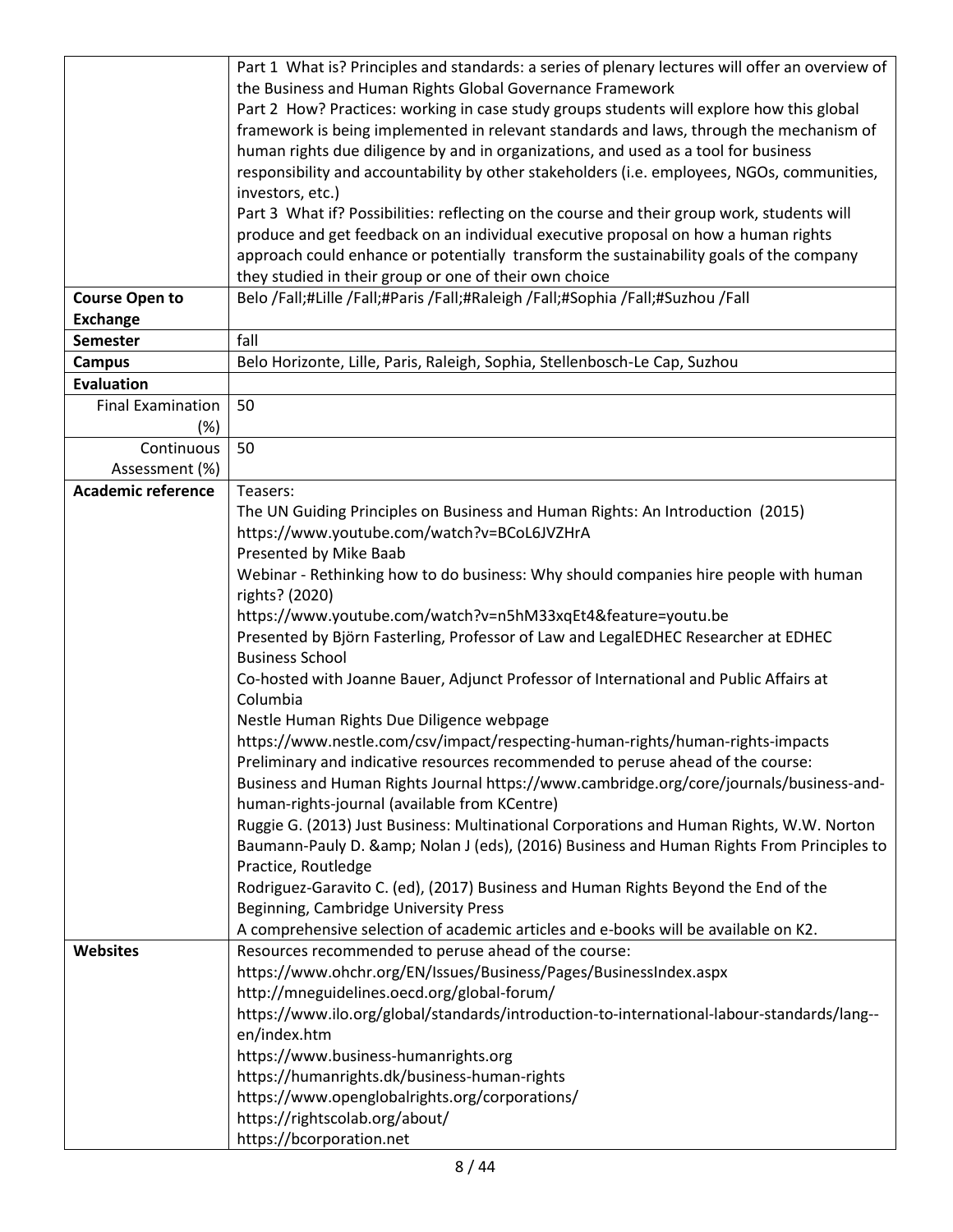| https://wfto.com                                                                  |
|-----------------------------------------------------------------------------------|
| https://businessfightspoverty.org                                                 |
| http://www.humanrightsandbusiness.org                                             |
| https://www.nottingham.ac.uk/research/beacons-of-excellence/rights-lab/index.aspx |
|                                                                                   |

# <span id="page-8-0"></span>**INNOVATION MANAGEMENT & CREATIVITY**

| <b>Course Code</b>        | PGE.FINM1.HRCOR.0344                                                                                              |
|---------------------------|-------------------------------------------------------------------------------------------------------------------|
| <b>ECTS Credits</b>       | 3                                                                                                                 |
| <b>Course Leader</b>      | ROSSETTO Dennys Eduardo                                                                                           |
| Synchronous               | 0                                                                                                                 |
| <b>Department</b>         | Dept. Management, Law and Organization                                                                            |
| Program                   | M1 ABM Belo Horizonte                                                                                             |
| <b>Prerequisites</b>      |                                                                                                                   |
| <b>Course Description</b> | This course presents innovation management with a theoretical approach associated with                            |
|                           | managerial perspectives to undertake in a turbulent world with uncertainties and post-                            |
|                           | pandemic context. It presents a wide range of innovation management concepts focusing                             |
|                           | strongly on the context of the ecosystems, also introducing some elements as of the                               |
|                           | perspective of emerging markets. So, this course aims the development of managerial and                           |
|                           | entrepreneurial capabilities to exercise strategic leadership in innovation ecosystems,                           |
|                           | generating proposals of shared value with a corporate social responsibility approach.                             |
| <b>Course Open to</b>     | Belo /Fall;#Lille /Fall;#Paris /Fall;#Sophia /Fall;#Suzhou /Fall                                                  |
| <b>Exchange</b>           |                                                                                                                   |
| <b>Semester</b>           | fall                                                                                                              |
| <b>Campus</b>             | Belo Horizonte, Lille, Paris, Sophia                                                                              |
| <b>Evaluation</b>         |                                                                                                                   |
| <b>Final Examination</b>  | 50                                                                                                                |
| (%)                       |                                                                                                                   |
| Continuous                | 50                                                                                                                |
| Assessment (%)            |                                                                                                                   |
| <b>Academic reference</b> | 1. Introduction and theoretical basis of innovation Management                                                    |
|                           | Adams, R., Bessant, J. & Phelps, R. (2006). Innovation management measurement: A review.                          |
|                           | International Journal of Management Reviews 8, 21-47.                                                             |
|                           | Chesbrough, H. (2010). Business Model Innovation: Opportunities and Barriers. Long Range<br>Planning 43, 354-363. |
|                           | Christensen, C. M., Raynor, M. E. & McDonald, R. (2015). What is disruptive innovation.                           |
|                           | Harvard Business Review 93, 44-53.                                                                                |
|                           | Garcia, R. & Calantone, R. (2002). A critical look at technological innovation typology and                       |
|                           | innovativeness terminology: a literature review. 19, 110-132.                                                     |
|                           |                                                                                                                   |
|                           | Howells, J. (2005) The management of innovation and technology: the shaping of technology                         |
|                           | and institutions of the market economy. Thousand Oaks, California: Sage Publications.                             |
|                           | OECD & Eurostat (2019) Oslo Manual 2018: Guidelines for Collecting, Reporting and Using                           |
|                           | Data on Innovation (258). Luxembourg: OECD Publishing, Paris/Eurostat.                                            |
|                           | Rossetto, D. E., Bernardes, R. C., Borini, F. M. & Gattaz, C. C. (2018). Structure and evolution                  |
|                           | of innovation research in the last 60 years: review and future trends in the field of business                    |
|                           | through the citations and co-citations analysis. Scientometrics 115, 1329-1363.                                   |
|                           | Tidd, J. & Bessant, J. (2013) Managing Innovation: Integrating technological market and                           |
|                           | organizational change (680). John Wiley & Sons.<br>2. Innovation Challenges for a new world                       |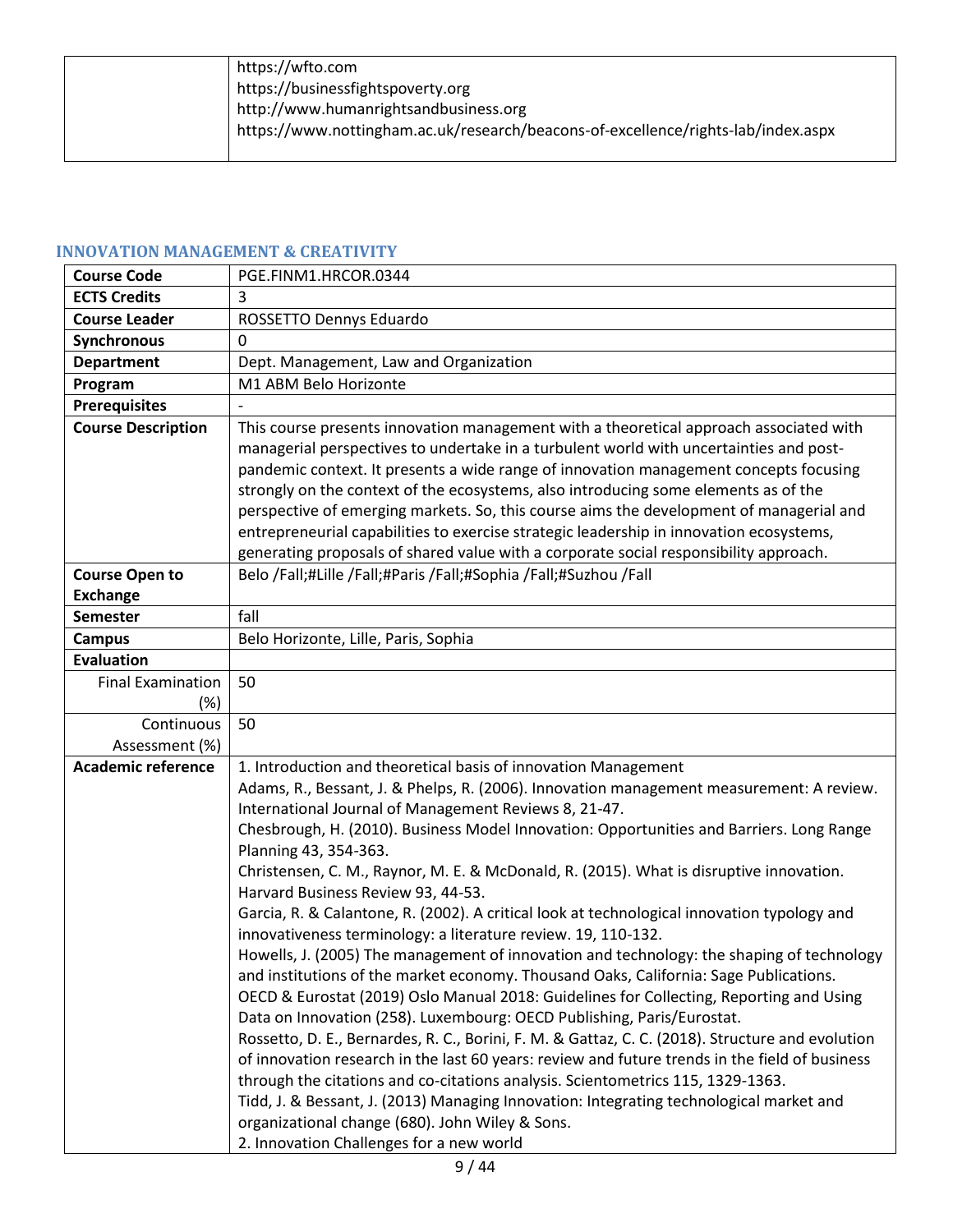| Adams, R., Bessant, J. & Phelps, R. (2006). Innovation management measurement: A review.         |
|--------------------------------------------------------------------------------------------------|
| International Journal of Management Reviews 8, 21-47.                                            |
| Akpan, I. J., Soopramanien, D. & Kwak, D.-H. (2020). Cutting-edge technologies for small         |
| business and innovation in the era of COVID-19 global health pandemic. Journal of Small          |
| Business & Entrepreneurship, 1-11.                                                               |
| Chesbrough, H. (2020). To recover faster from Covid-19, open up: Managerial implications         |
| from an open innovation perspective. Industrial Marketing Management 88, 410-413.                |
| Damanpour, F. (2014). Footnotes to Research on Management Innovation. Organization               |
| Studies 35, 1265-1285.                                                                           |
| Damanpour, F. & Aravind, D. (2012). Managerial Innovation: Conceptions, Processes, and           |
| Antecedents. Management and Organization Review 8, 423-454.                                      |
| Hamel, G. (2006). The why, what, and how of management innovation. Harvard Business              |
| Review 84, 72.                                                                                   |
| Kraus, S., Pohjola, M. & Koponen, A. (2012). Innovation in family firms: an empirical analysis   |
| linking organizational and managerial innovation to corporate success. Review of Managerial      |
| Science 6, 265-286.                                                                              |
| McCausland, T. (2020). News and Analysis of the Global Innovation Scene. Research-               |
| Technology Management 63, 2-8.                                                                   |
| Millar, C. C. J. M., Groth, O. & Mahon, J. F. (2018). Management Innovation in a VUCA World:     |
| Challenges and Recommendations. 61, 5-14.                                                        |
| Pedersen, C. L. & Ritter, T. (2020). Preparing your business for a post-pandemic world.          |
| Harvard Business Review, 4.                                                                      |
| 3. Innovation Ecosystems Introduction                                                            |
| Adner, R. (2006). Match your innovation strategy to your innovation ecosystem. Harvard           |
| Business Review 84, 12.                                                                          |
| Elias, G. C. & David, F. J. C. (2010). Triple Helix, Quadruple Helix and Quintuple Helix and How |
| Do Knowledge, Innovation and the Environment Relate To Each Other? : A Proposed                  |
| Framework for a Trans-disciplinary Analysis of Sustainable Development and Social Ecology.       |
| International Journal of Social Ecology and Sustainable Development (IJSESD) 1, 41-69.           |
| Gomes, L. A. d. V., Facin, A. L. F., Salerno, M. S. & Ikenami, R. K. (2018). Unpacking the       |
| innovation ecosystem construct: Evolution, gaps and trends. Technological Forecasting and        |
| Social Change 136, 30-48.                                                                        |
| Granstrand, O. & Holgersson, M. (2020). Innovation ecosystems: A conceptual review and a         |
| new definition. Technovation 90-91, 102098.                                                      |
| Juceviius, G. & Grumadait, K. (2014). Smart Development of Innovation Ecosystem. Procedia -      |
| Social and Behavioral Sciences 156, 125-129.                                                     |
| Pique, J. M., Berbegal-Mirabent, J. & Etzkowitz, H. (2018). Triple Helix and the evolution of    |
| ecosystems of innovation: the case of Silicon Valley. Triple Helix 5, 11.                        |
| Smith, K. R. (2006). Building an Innovation Ecosystem: Process, Culture and Competencies. 20,    |
| 219-224.                                                                                         |
| Wang, P. (2009) An integrative framework for understanding the innovation ecosystem.             |
| Advancing the Study of Innovation and Globalization in Organizations. (pp. 301-314).             |
| Williamson, P. J. & De Meyer, A. (2012). Ecosystem Advantage: How to Successfully Harness        |
| the Power of Partners. 55, 24-46.                                                                |
| Williamson, P. J. & De Meyer, A. (2020) Ecosystem Edge: Sustaining Competitiveness in the        |
| Face of Disruption (216). Stanford, California: Stanford University Press.                       |
| 4. Developing Relationships and Value Generation in an Innovation Ecosystems                     |
| Carroll, A. B. (1999). Corporate Social Responsibility: Evolution of a Definitional Construct.   |
| Business & Society 38, 268-295.                                                                  |
| Dedehayir, O., Mäkinen, S. J. & Roland Ortt, J. (2018). Roles during innovation ecosystem        |
| genesis: A literature review. Technological Forecasting and Social Change 136, 18-29.            |
| Kapoor, R. (2018). Ecosystems: broadening the locus of value creation. Journal of                |
|                                                                                                  |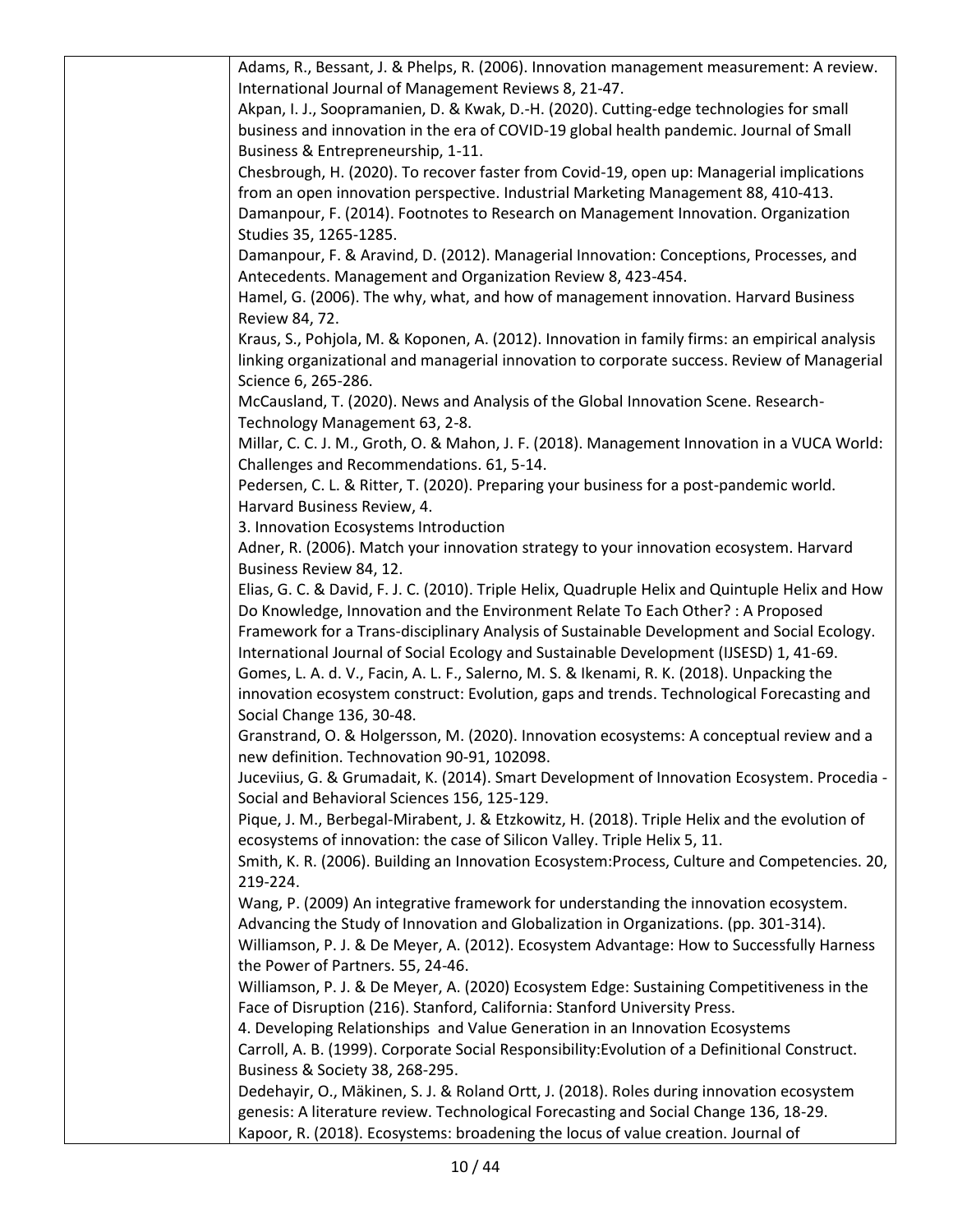| Organization Design 7, 12.                                                                       |
|--------------------------------------------------------------------------------------------------|
| Mirvis, P., Herrera, M. E. B., Googins, B. & Albareda, L. (2016). Corporate social innovation:   |
| How firms learn to innovate for the greater good. Journal of Business Research 69, 5014-         |
| 5021.                                                                                            |
| Porter, M. E., Hills, G., Pfitzer, M., Patscheke, S. & Hawkins, E. (2012) Measuring shared       |
| value: How to unlock value by linking business and social results. FSG Publication.              |
| Porter, M. E. & Kramer, M. R. (2011). Creating Shared Value. Harvard Business Review.            |
| Ritala, P., Agouridas, V., Assimakopoulos, D. & Gies, O. (2013). Value creation and capture      |
| mechanisms in innovation ecosystems: a comparative case study. 63, 244-267.                      |
| Ritala, P. & Almpanopoulou, A. (2017). In defense of eco in innovation ecosystem.                |
| Technovation 60-61                                                                               |
| Velu, C. (2015). Knowledge management capabilities of lead firms in innovation ecosystems.       |
| AMS Review 5, 123-141.                                                                           |
| Walrave, B., Talmar, M., Podoynitsyna, K. S., Romme, A. G. L. & Verbong, G. P. J. (2018). A      |
| multi-level perspective on innovation ecosystems for path-breaking innovation.                   |
| Technological Forecasting and Social Change 136, 103-113.                                        |
| 5. Entrepreneurship Ecosystems and New Ventures                                                  |
| Cavallo, A., Ghezzi, A. & Balocco, R. (2019). Entrepreneurial ecosystem research: present        |
| debates and future directions. International Entrepreneurship and Management Journal 15,         |
| 1291-1321.                                                                                       |
|                                                                                                  |
| Cordova, D. (2014) Creating the environment for entrepreneurial success. In Bettcher, K. E.,     |
| Kindle, J. & Stroker, F. (Eds.). (pp. 70). Washington, DC, Center for International Private      |
| Enterprise.                                                                                      |
| Elia, G., Margherita, A. & Passiante, G. (2020). Digital entrepreneurship ecosystem: How         |
| digital technologies and collective intelligence are reshaping the entrepreneurial process.      |
| Technological Forecasting and Social Change 150, 119791.                                         |
| Malecki, E. J. (2018). Entrepreneurship and entrepreneurial ecosystems. Geography Compass        |
| 12, e12359.                                                                                      |
| Maroufkhani, P., Wagner, R. & Wan Ismail Wan, K. (2018). Entrepreneurial ecosystems: a           |
| systematic review. Journal of Enterprising Communities: People and Places in the Global          |
| Economy 12, 545-564.                                                                             |
| Spigel, B. & Harrison, R. (2018). Toward a process theory of entrepreneurial ecosystems. 12,     |
| 151-168.                                                                                         |
| Stangler, D. & Bell-Masterson, J. (2015) Measuring an entrepreneurial ecosystem. Kauffman        |
| Foundation Research Series on City, Metro, and Regional Entrepreneurship. (pp. 16).              |
| Kauffman Foundation.                                                                             |
| Teece, D. J., Pisano, G. & Shuen, A. (1997). Dynamic capabilities and strategic management.      |
| 18, 509-533.                                                                                     |
| Zahra, S. A., Sapienza, H. J. & Davidsson, P. (2006). Entrepreneurship and Dynamic               |
| Capabilities: A Review, Model and Research Agenda*. 43, 917-955.                                 |
| 6. Leading Innovation in an Ecosystem                                                            |
| Acs, Z. J., Stam, E., Audretsch, D. B. & OConnor, A. (2017). The lineages of the entrepreneurial |
| ecosystem approach. Small Business Economics 49, 1-10.                                           |
| Genome, S. (2020) The Global Startup Ecosystem Report. (pp. 221). GSER 2020 edn. San             |
| Francisco, CA, Startup Genome - Global Entrepreneurship Network.                                 |
| Godley, A., Morawetz, N. & Soga, L. (2019). The complementarity perspective to the               |
| entrepreneurial ecosystem taxonomy. Small Business Economics.                                    |
| Katri, V. (2015). Business, Innovation, and Knowledge Ecosystems: How They Differ and How        |
| to Survive and Thrive within Them. Technology Innovation Management Review 5.                    |
| Lukas, M. P., Andrea, B. & Tina, W. (2020). Conceptual Framework for Collaborative Open          |
| Innovation With a Startup Ecosystem. International Journal of Innovation in the Digital          |
| Economy (IJIDE) 11, 21-43.                                                                       |
|                                                                                                  |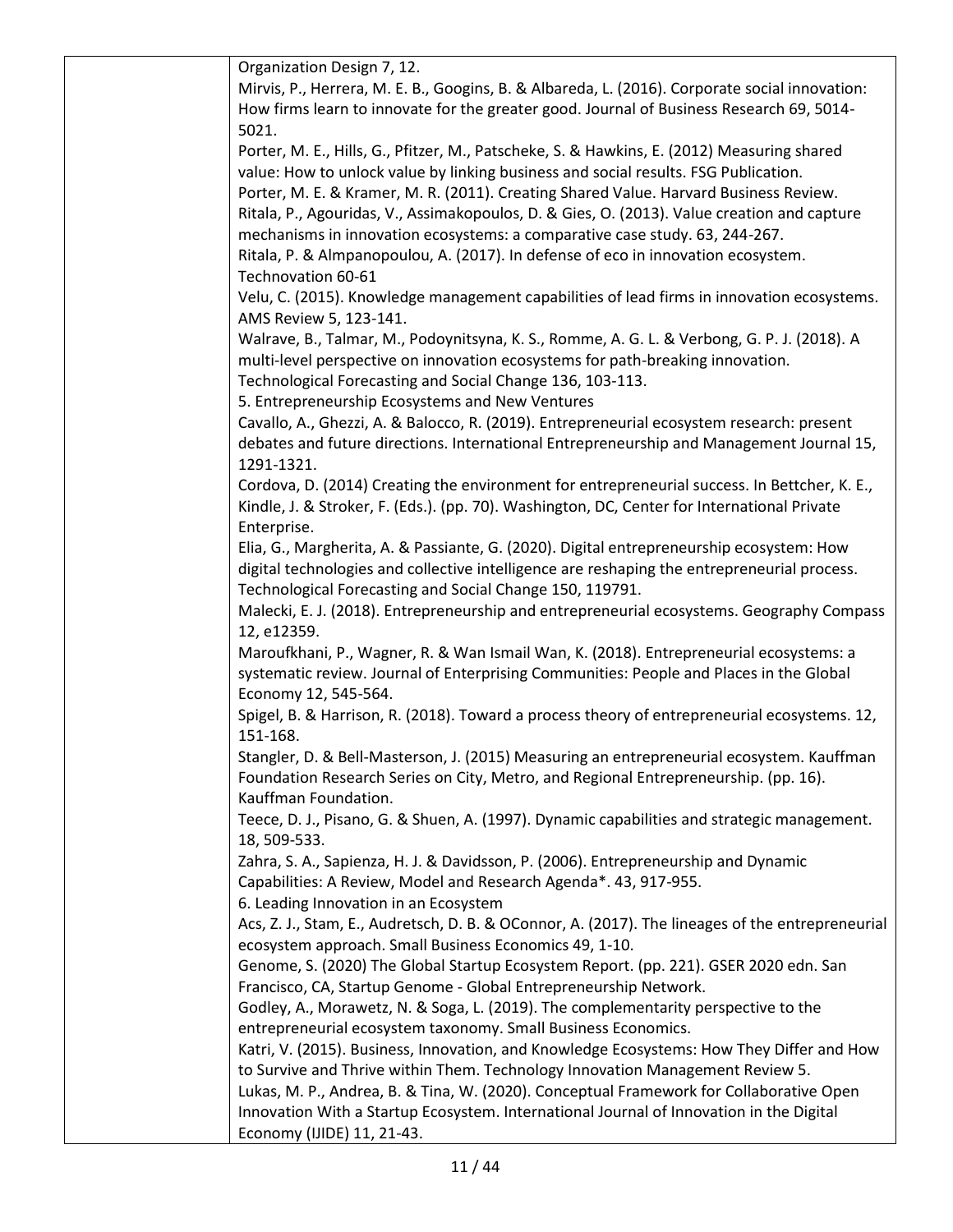| Möller, K. & Halinen, A. (2017). Managing business and innovation networksFrom strategic           |
|----------------------------------------------------------------------------------------------------|
|                                                                                                    |
| nets to business fields and ecosystems. Industrial Marketing Management 67, 5-22.                  |
| Moore, J. F. (2006). Business Ecosystems and the View from the Firm. 51, 31-75.                    |
| Nambisan, S., Lyytinen, K., Majchrzak, A. & Song, M. (2017). Digital Innovation Management:        |
| Reinventing innovation management research in a digital world. MIS Quarterly 41.                   |
| Pitelis, C. (2012). Clusters, entrepreneurial ecosystem co-creation, and appropriability: a        |
| conceptual framework. Industrial and Corporate Change 21, 1359-1388.                               |
| Talmar, M., Walrave, B., Podoynitsyna, K. S., Holmström, J. & Romme, A. G. L. (2020).              |
| Mapping, analyzing and designing innovation ecosystems: The Ecosystem Pie Model. Long              |
| Range Planning 53, 101850.                                                                         |
| 7. Broadening the view of Ecosystems and multi-ecosystems Coordination                             |
| Aarikka-Stenroos, L. & Ritala, P. (2017). Network management in the era of ecosystems:             |
| Systematic review and management framework. Industrial Marketing Management 67, 23-                |
| 36.                                                                                                |
| Adner, R. & Kapoor, R. (2010). Value creation in innovation ecosystems: how the structure of       |
| technological interdependence affects firm performance in new technology generations. 31,          |
| 306-333.                                                                                           |
| Carayannis, E. G., Barth, T. D. & Campbell, D. F. J. (2012). The Quintuple Helix innovation        |
| model: global warming as a challenge and driver for innovation. Journal of Innovation and          |
| Entrepreneurship 1, 2.                                                                             |
| Carayannis, E. G., Grigoroudis, E., Stamati, D. & Valvi, T. (2019). Social Business Model          |
| Innovation: A Quadruple/Quintuple Helix-Based Social Innovation Ecosystem. IEEE                    |
| Transactions on Engineering Management, 1-14.                                                      |
| Galvao, A., Mascarenhas, C., Marques, C., Ferreira, J. & Ratten, V. (2019). Triple helix and its   |
| evolution: a systematic literature review. Journal of Science and Technology Policy                |
| Management 10, 812-833.                                                                            |
| Jarkko, P. & Timo, A.-V. (2016). Managing Innovation Ecosystems to Create and Capture              |
| Value in ICT Industries. Technology Innovation Management Review 6.                                |
| Mantovani, A. & Ruiz-Aliseda, F. (2016). Equilibrium Innovation Ecosystems: The Dark Side of       |
| Collaborating with Complementors. 62, 534-549.                                                     |
| Oh, D.-S., Phillips, F., Park, S. & Lee, E. (2016). Innovation ecosystems: A critical examination. |
| Technovation 54, 1-6.                                                                              |
| Roundy, P. T. (2020). Do we Lead Together? Leadership Behavioral Integration and                   |
| Coordination in Entrepreneurial Ecosystems. 14, 6-25.                                              |
|                                                                                                    |
| Russell, M. G. & Smorodinskaya, N. V. (2018). Leveraging complexity for ecosystemic                |
| innovation. Technological Forecasting and Social Change 136, 114-131.                              |
| 8. Collaborative, Inclusive, and Sustainable Ecosystems                                            |
| Böhmer, A. I. & Lindemann, U. (2015) Open innovation ecosystem: Towards collaborative              |
| innovation. In ICED (Ed., Proceedings of the 20th International Conference on Engineering          |
| Design (ICED 15). (pp. 031-040). Milan, Italy, Innovation and Creativity.                          |
| Bosch-Sijtsema, P. M. & Bosch, J. (2014) Aligning innovation ecosystem strategies with             |
| internal R&D. 2014 IEEE International Conference on Management of Innovation and                   |
| Technology. (pp. 424-430).                                                                         |
| Chesbrough, H., Kim, S. & Agogino, A. (2014). Chez Panisse: Building an Open Innovation            |
| Ecosystem. California Management Review 56, 144-171.                                               |
| Estellés-Arolas, E. & González-Ladrón-de-Guevara, F. (2012). Towards an integrated                 |
| crowdsourcing definition. Journal of Information Science 38, 189-200.                              |
| Howe, J. (2006) The rise of crowdsourcing. Wired Magazine. (pp. 1-4).                              |
| Katri, V., Marko, S., Maria, M. & Simo, J.-O. (2017). Orchestrating Innovation Ecosystems: A       |
| Qualitative Analysis of Ecosystem Positioning Strategies. Technology Innovation                    |
| Management Review.                                                                                 |
| Liu, Z. & Stephens, V. (2019). Exploring Innovation Ecosystem from the Perspective of              |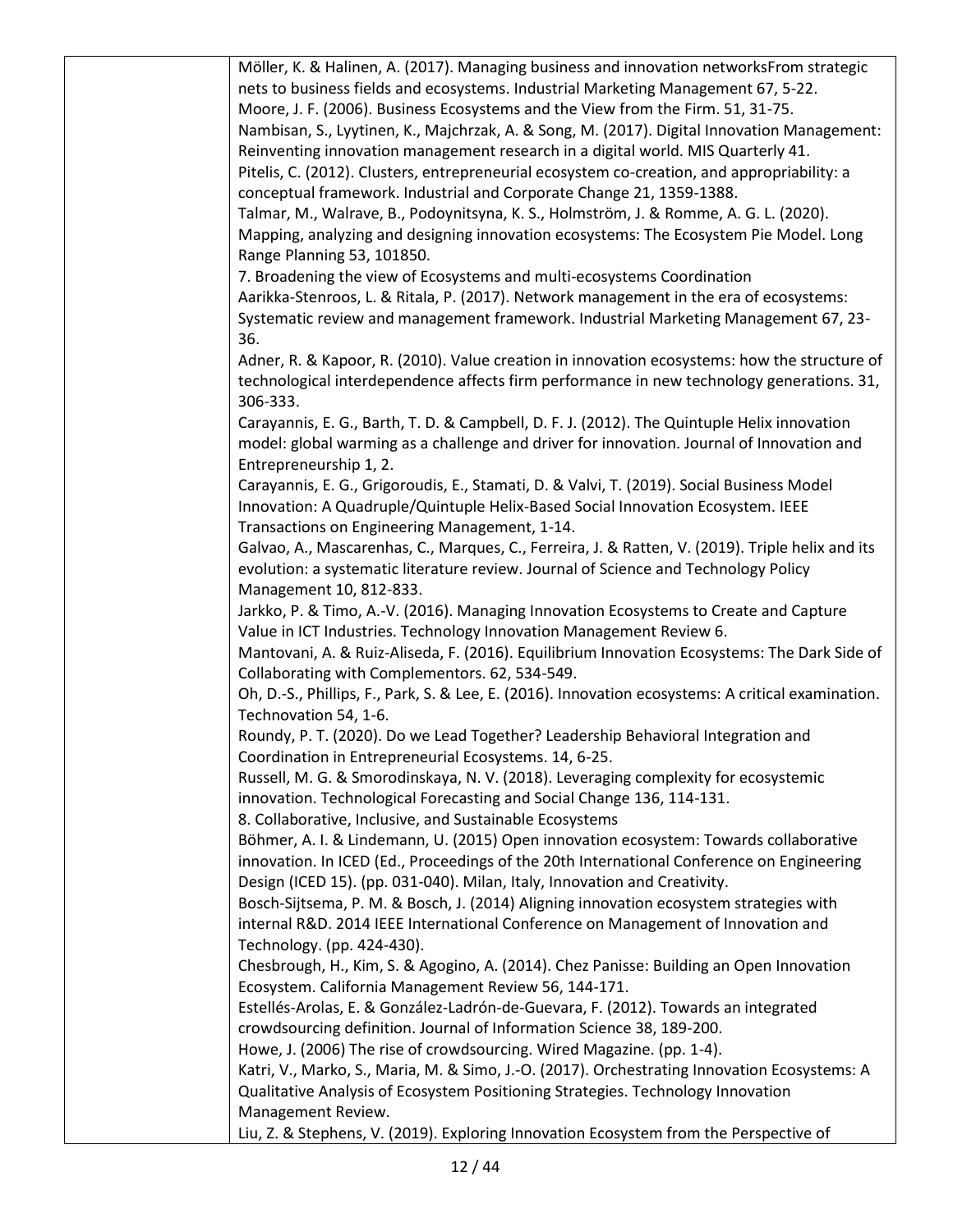| Sustainability: Towards a Conceptual Framework. 5, 48.                                         |
|------------------------------------------------------------------------------------------------|
| Luoma-aho, V. & Halonen, S. (2010). Intangibles and innovation: the role of communication      |
| in the innovation ecosystem. Innovation Journalism 7, 1-20.                                    |
| Mashelkar, R. A. (2012) On building an inclusive innovation ecosystem. In Development, C. o.   |
| I. f. I. (Ed. (pp. 54). Cape Town.                                                             |
| Mercier-Laurent, E. (2015) The innovation biosphere: Planet and brains in the digital era.     |
| London: John Wiley & Sons.                                                                     |
| Ramaswamy, V. & Ozcan, K. (2014) The co-creation paradigm. Stanford University Press.          |
| Shneor, R., Zhao, L. & Flåten, B.-T. (2020) Introduction: From Fundamentals to Advances in     |
| Crowdfunding Research and Practice. In Shneor, R., Zhao, L. & Flåten, B.-T. (Eds.), Advances   |
| in Crowdfunding: Research and Practice. (pp. 543). Switzerland, Palgrave Macmillan.            |
| Williamson, P. J. & De Meyer, A. (2012). Ecosystem Advantage: How to Successfully Harness      |
| the Power of Partners. 55, 24-46.                                                              |
| 9. Creativity: Thinking beyond boxes                                                           |
| Amabile, T. M. (1988). A model of creativity and innovation in organizations. Research in      |
| organizational behavior 10, 123-167.                                                           |
|                                                                                                |
| Amabile, T. M. (1996) Creativity and Innovation in Organizations: A case study. Harvard        |
| Business School. (pp. 15). Boston, HBS Press.                                                  |
| Carayannis, E. G. (2013) Encyclopedia of creativity, invention, innovation and                 |
| entrepreneurship. Washington, DC: Springer Publisher.                                          |
| Cropley, D. H., Kaufman, J. C. & Cropley, A. J. (2011). Measuring Creativity for Innovation    |
| Management. Journal of technology management & innovation 6, 13-30.                            |
| Greer, C. R. & Lei, D. (2012). Collaborative Innovation with Customers: A Review of the        |
| Literature and Suggestions for Future Research*. 14, 63-84.                                    |
| Gurteen, D. (1998). Knowledge, Creativity and Innovation. Journal of Knowledge                 |
| Management 2, 5-13.                                                                            |
| Legrenzi, P. (2005) Creativity and innovation (75). Icon.                                      |
| Sawyer, R. K. (2011) Explaining Creativity: The Science of Human Innovation. Oxford            |
| University Press.                                                                              |
| Shneor, R., Zhao, L. & Flåten, B.-T. (2020) Advances in Crowdfunding: Research and Practice    |
| (543). Switzerland: Palgrave Macmillan.                                                        |
| Sternberg, R. J. (2006). The nature of creativity. Creativity Research Journal 18, 87-98.      |
| Swink, M. (2006). Building Collaborative Innovation Capability. Research-Technology            |
| Management 49, 37-47.                                                                          |
| Udwadia, F. E. (1990). Creativity and innovation in organizations: Two models and managerial   |
| implications. Technological Forecasting and Social Change 38, 65-80.                           |
| Unsworth, K. (2001). Unpacking Creativity. Academy of Management Review 26, 289-297.           |
| 10. Digital Transformation in Innovation Ecosystems                                            |
| Andal-Ancion, A., Cartwright, P. A. & Yip, G. S. (2003). The digital transformation of         |
| traditional business. MIT Sloan Management Review 44, 10.                                      |
| Andriole, S. J. (2017). Five myths about digital transformation. MIT Sloan Management          |
| Review 58.                                                                                     |
| Bharadwaj, A., El Sawy, O. A., Pavlou, P. A. & Venkatraman, N. (2013). Digital Business        |
| Strategy: Toward a Next Generation of Insights. MIS Quarterly 37, 471-482.                     |
| Kane, G. C. (2016). The dark side of the digital revolution. MIT Sloan Management Review 57.   |
| Nadkarni, S. & Prügl, R. (2020). Digital transformation: a review, synthesis and opportunities |
| for future research. Management Review Quarterly.                                              |
| Nambisan, S., Wright, M. & Feldman, M. (2019). The digital transformation of innovation and    |
| entrepreneurship: Progress, challenges and key themes. Research Policy 48, 103773.             |
| Vial, G. (2019). Understanding digital transformation: A review and a research agenda. The     |
| Journal of Strategic Information Systems 28, 118-144.                                          |
| Westerman, G., Bonnet, D. & McAfee, A. (2014). The Nine Elements of Digital                    |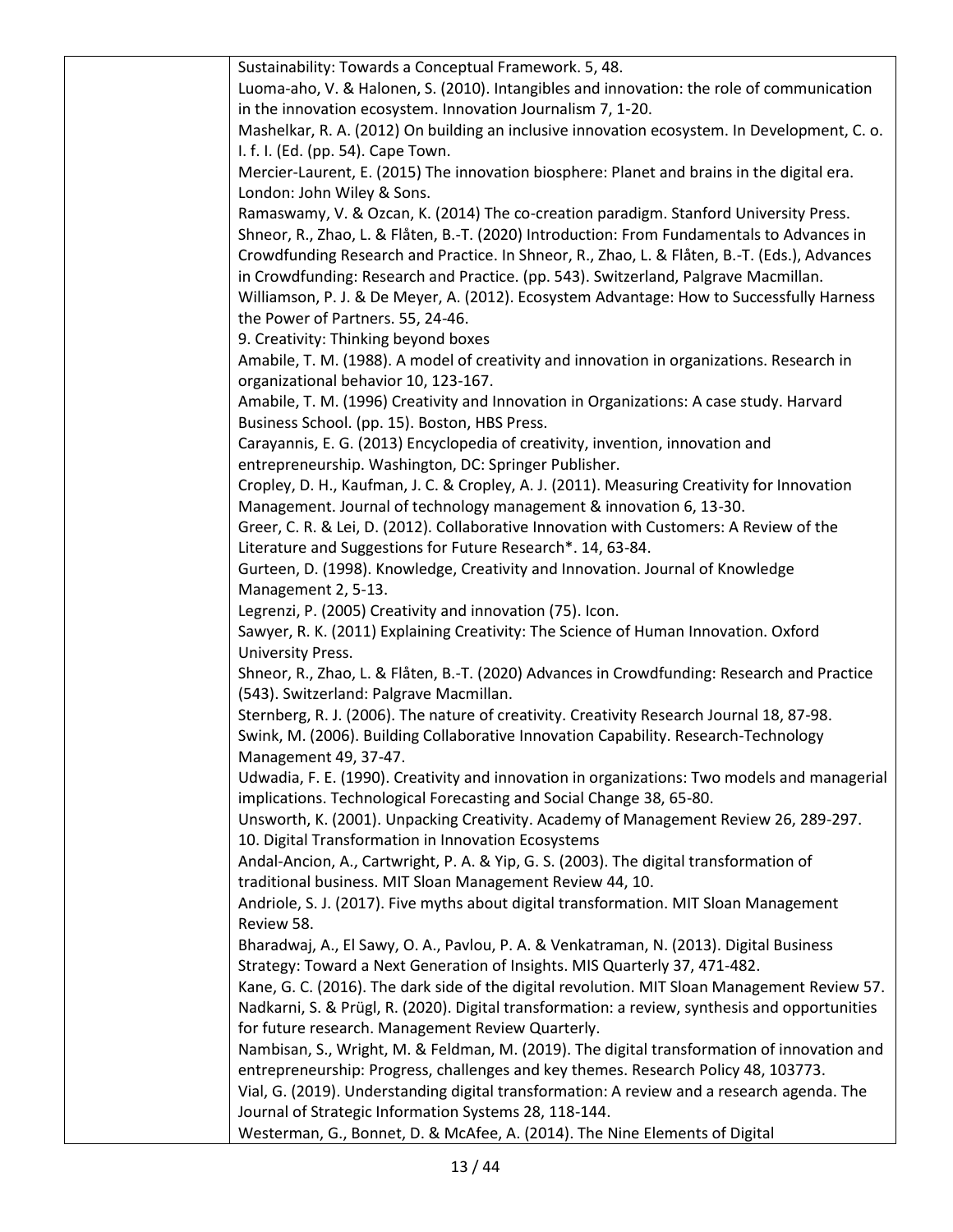|                 | Transformation. MIT Sloan Management Review 55, 1-6.<br>11. Innovation and Entrepreneurship in Emerging Markets Contexts |
|-----------------|--------------------------------------------------------------------------------------------------------------------------|
|                 |                                                                                                                          |
|                 | Arnold, D. J. & Quelch, J. A. (1998). New Strategies in Emerging Markets. Sloan Management<br>Review 40, 7-20.           |
|                 | Cavusgil, S. T. (1997). Measuring the potential of emerging markets: An indexing approach.                               |
|                 | Business Horizons 40, 87-91.                                                                                             |
|                 | Dhanaraj, C. & Khanna, T. (2011). Transforming Mental Models on Emerging Markets. 10,                                    |
|                 | 684-701.                                                                                                                 |
|                 | Govindarajan, V. & Ramamurti, R. (2011). Reverse innovation, emerging markets, and global                                |
|                 | strategy. Global Strategy Journal 1, 191-205.                                                                            |
|                 | Jalonen, H. (2012). The uncertainty of innovation: a systematic review of the literature.                                |
|                 | Journal of Management Research 4, 47.                                                                                    |
|                 | Jauch, L. R. & Kraft, K. L. (1986). Strategic Management of Uncertainty. 11, 777-790.                                    |
|                 | Khanna, T., Palepu, K. G. & Sinha, J. (2005). Strategies that fit emerging markets. Harvard                              |
|                 | Business Review 83, 4-19.                                                                                                |
|                 | Liedong, T. A., Peprah, A. A., Amartey, A. O. & Rajwani, T. (2020). Institutional voids and                              |
|                 | firms' resource commitment in emerging markets: A review and future research agenda.                                     |
|                 | Journal of International Management 26, 100756.                                                                          |
|                 | Mair, J., Marti Lanuza, I. & Ganly, K. (2007). Institutional voids as spaces of opportunity.                             |
|                 | European Business Forum Winter, 34-39.                                                                                   |
|                 | Ramamurti, R. & Singh, J. V. (2009) Emerging multinationals in emerging markets. Cambridge<br>University Press.          |
|                 | 12. Resource-constrained Innovation                                                                                      |
|                 | Agnihotri, A. (2015). Low-cost innovation in emerging markets. Journal of Strategic Marketing                            |
|                 | 23, 399-411.                                                                                                             |
|                 | Ernst, H., Kahle, H. N., Dubiel, A., Prabhu, J. & Subramaniam, M. (2015). The Antecedents and                            |
|                 | Consequences of Affordable Value Innovations for Emerging Markets. 32, 65-79.                                            |
|                 | Hossain, M. (2016). Grassroots innovation: A systematic review of two decades of research.                               |
|                 | Journal of Cleaner Production 137, 973-981.                                                                              |
|                 | Prahalad, C. K. (2012). Bottom of the Pyramid as a Source of Breakthrough Innovations. 29, 6-                            |
|                 | 12.                                                                                                                      |
|                 | Smith, A., Fressoli, M. & Thomas, H. (2014). Grassroots innovation movements: challenges                                 |
|                 | and contributions. Journal of Cleaner Production 63, 114-124.                                                            |
|                 | Tse, E., Ma, K. & Huang, Y. (2009) Shan zhai: A Chinese phenomenon. (pp. 2010). Booz &                                   |
|                 | Company.<br>von Zedtwitz, M., Corsi, S., Søberg, P. V. & Frega, R. (2015). A Typology of Reverse                         |
|                 | Innovation. 32, 12-28.                                                                                                   |
|                 | Zeschky, M., Widenmayer, B. & Gassmann, O. (2011). Frugal Innovation in Emerging Markets.                                |
|                 | Research-Technology Management 54, 38-45.                                                                                |
|                 | Zeschky, M. B., Winterhalter, S. & Gassmann, O. (2014). From Cost to Frugal and Reverse                                  |
|                 | Innovation: Mapping the Field and Implications for Global Competitiveness. Research-                                     |
|                 | Technology Management 57, 20-27.                                                                                         |
| <b>Websites</b> |                                                                                                                          |

## <span id="page-13-0"></span>**MARKETING**

| <b>Course Code</b>  | PGE.FINM1.MKCOR.0411      |
|---------------------|---------------------------|
| <b>ECTS Credits</b> |                           |
| Course Leader       | <b>FERRANTE Guillaume</b> |
| Synchronous         | 18                        |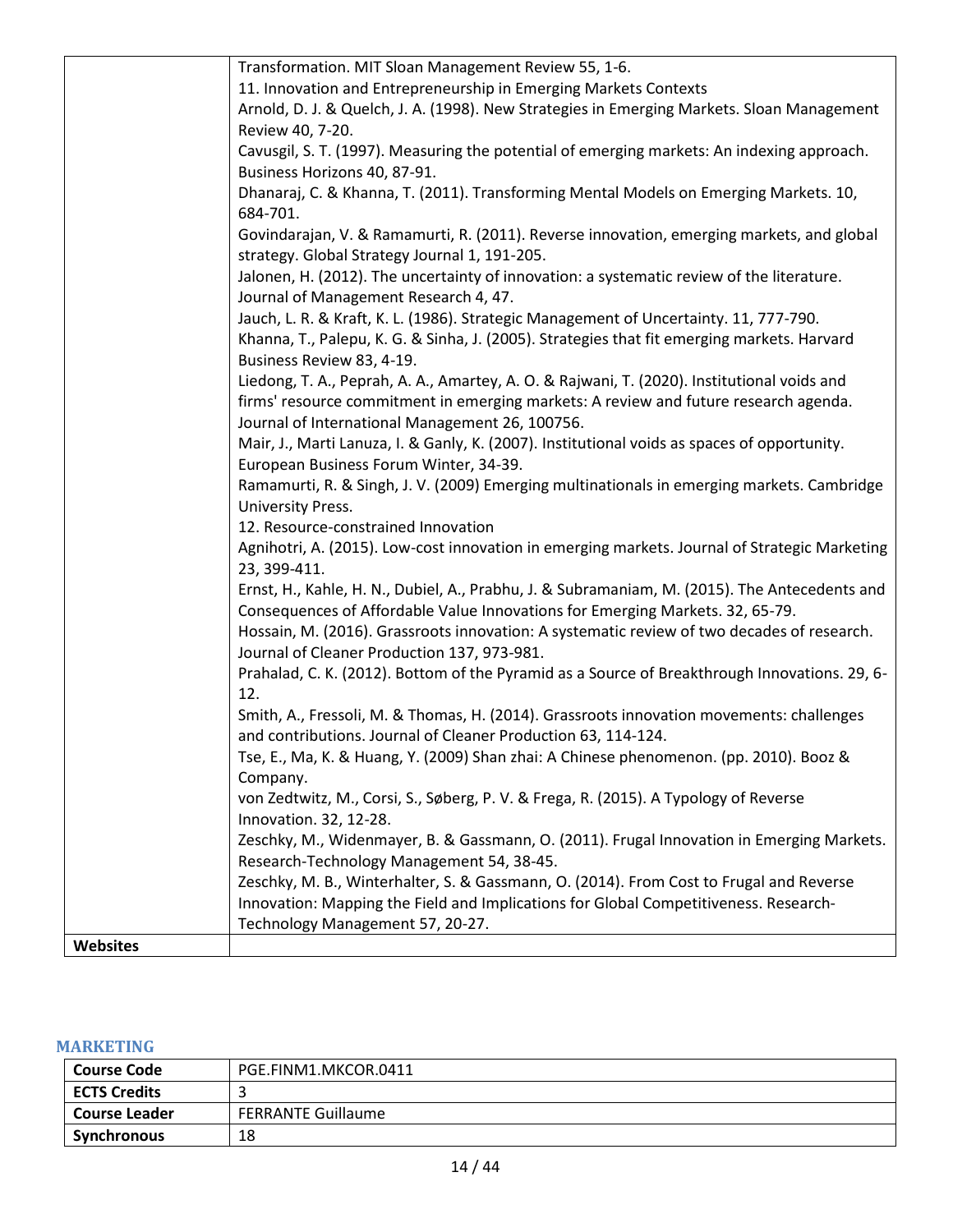| <b>Department</b>         | Dept. Marketing                                                                                                                                                                                                                                                                                                                                                                                                                                                                                                                                                                                                                                                                                                                                                                                                                                                                                                                                                                                                                                                                                                                                                                                  |
|---------------------------|--------------------------------------------------------------------------------------------------------------------------------------------------------------------------------------------------------------------------------------------------------------------------------------------------------------------------------------------------------------------------------------------------------------------------------------------------------------------------------------------------------------------------------------------------------------------------------------------------------------------------------------------------------------------------------------------------------------------------------------------------------------------------------------------------------------------------------------------------------------------------------------------------------------------------------------------------------------------------------------------------------------------------------------------------------------------------------------------------------------------------------------------------------------------------------------------------|
| Program                   | M1 ABM Belo Horizonte                                                                                                                                                                                                                                                                                                                                                                                                                                                                                                                                                                                                                                                                                                                                                                                                                                                                                                                                                                                                                                                                                                                                                                            |
| <b>Prerequisites</b>      | None                                                                                                                                                                                                                                                                                                                                                                                                                                                                                                                                                                                                                                                                                                                                                                                                                                                                                                                                                                                                                                                                                                                                                                                             |
| <b>Course Description</b> | This course is an introduction to strategic marketing, branding and operational marketing. In<br>the French Campuses (Paris, Lille, Sophia Antipolis), we divide this course in three parts: in<br>the first part, students attend 13.5h of lectures (online learning, in both synchronous and<br>asynchronous modes) to introduce the main concepts of Marketing Strategy, Branding,<br>Segmentation, Targeting and Positioning, Marketing Mix; in the second part, students are<br>assigned 4,5h of face to face interaction with coaches to help them apply the concepts (in<br>teams of 4-5 students) to "create and launch the product or service of your dreams". This is<br>what we call the GO TO MARKET challenge. In the final 3 hours students have 10 minutes to<br>present their project in front of audience of 40-50 students. Students are expected to devise<br>a marketing and branding strategy, prioritising targets and adjusting their positioning<br>accordingly. They are then expected to make decisions about pricing, product development,<br>distribution and promotion. A final presentation by each group is followed by a debriefing<br>session with the teacher. |
| <b>Course Open to</b>     | Belo /Fall;#Raleigh /Fall;#Suzhou /Fall                                                                                                                                                                                                                                                                                                                                                                                                                                                                                                                                                                                                                                                                                                                                                                                                                                                                                                                                                                                                                                                                                                                                                          |
| <b>Exchange</b>           |                                                                                                                                                                                                                                                                                                                                                                                                                                                                                                                                                                                                                                                                                                                                                                                                                                                                                                                                                                                                                                                                                                                                                                                                  |
| <b>Semester</b>           | fall                                                                                                                                                                                                                                                                                                                                                                                                                                                                                                                                                                                                                                                                                                                                                                                                                                                                                                                                                                                                                                                                                                                                                                                             |
| <b>Campus</b>             | Belo Horizonte, Lille, Paris, Raleigh, Sophia, Stellenbosch-Le Cap, Suzhou                                                                                                                                                                                                                                                                                                                                                                                                                                                                                                                                                                                                                                                                                                                                                                                                                                                                                                                                                                                                                                                                                                                       |
| Evaluation                |                                                                                                                                                                                                                                                                                                                                                                                                                                                                                                                                                                                                                                                                                                                                                                                                                                                                                                                                                                                                                                                                                                                                                                                                  |
| <b>Final Examination</b>  | 15                                                                                                                                                                                                                                                                                                                                                                                                                                                                                                                                                                                                                                                                                                                                                                                                                                                                                                                                                                                                                                                                                                                                                                                               |
| (%)                       |                                                                                                                                                                                                                                                                                                                                                                                                                                                                                                                                                                                                                                                                                                                                                                                                                                                                                                                                                                                                                                                                                                                                                                                                  |
| Continuous                | 85                                                                                                                                                                                                                                                                                                                                                                                                                                                                                                                                                                                                                                                                                                                                                                                                                                                                                                                                                                                                                                                                                                                                                                                               |
| Assessment (%)            |                                                                                                                                                                                                                                                                                                                                                                                                                                                                                                                                                                                                                                                                                                                                                                                                                                                                                                                                                                                                                                                                                                                                                                                                  |
| <b>Academic reference</b> | - Kotler et al. (2015) Principles of Marketing. Pearson.                                                                                                                                                                                                                                                                                                                                                                                                                                                                                                                                                                                                                                                                                                                                                                                                                                                                                                                                                                                                                                                                                                                                         |
| <b>Websites</b>           |                                                                                                                                                                                                                                                                                                                                                                                                                                                                                                                                                                                                                                                                                                                                                                                                                                                                                                                                                                                                                                                                                                                                                                                                  |

#### <span id="page-14-0"></span>**BRAZIL INTERCULTURAL**

| <b>Course Code</b>        | PGE.FINM1.LGELE.2228                     |
|---------------------------|------------------------------------------|
| <b>ECTS Credits</b>       | 2                                        |
| <b>Course Leader</b>      | <b>FERRANTE Guillaume</b>                |
| Synchronous               | 12                                       |
| <b>Department</b>         | Dept. Languages and Personal Development |
| Program                   | M1 ABM Belo Horizonte                    |
| <b>Prerequisites</b>      |                                          |
| <b>Course Description</b> |                                          |
| <b>Course Open to</b>     | Belo /Fall                               |
| <b>Exchange</b>           |                                          |
| <b>Semester</b>           | fall                                     |
| <b>Campus</b>             | <b>Belo Horizonte</b>                    |
| <b>Evaluation</b>         |                                          |
| <b>Final Examination</b>  | 100                                      |
| (%)                       |                                          |
| Continuous                | $\mathbf{0}$                             |
| Assessment (%)            |                                          |
| <b>Academic reference</b> |                                          |
| <b>Websites</b>           |                                          |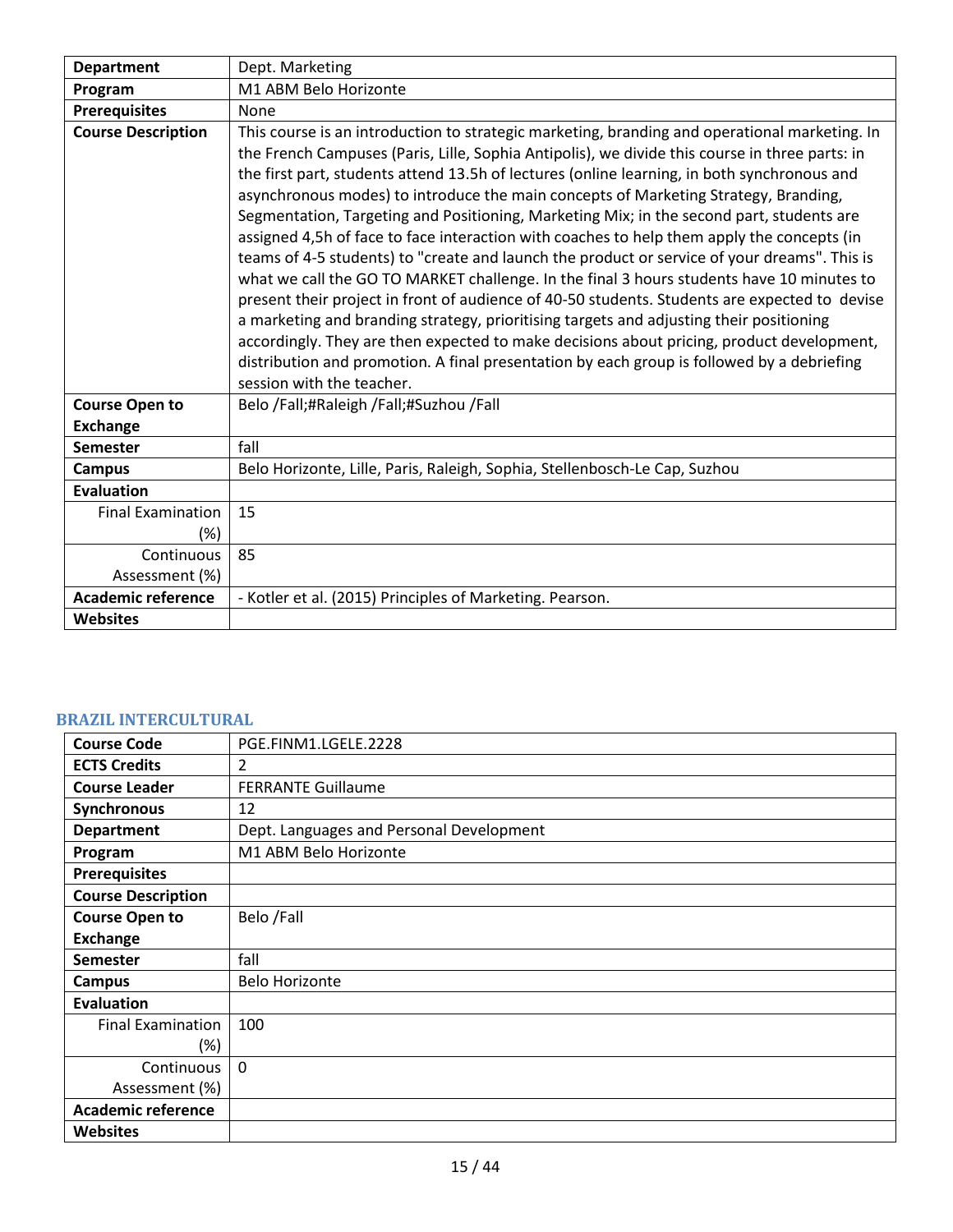### <span id="page-15-0"></span>**EXCEL FALL**

| <b>Course Code</b>        | PGE.FINM1.ISELE.0720                                                                          |
|---------------------------|-----------------------------------------------------------------------------------------------|
| <b>ECTS Credits</b>       | 2                                                                                             |
| <b>Course Leader</b>      | MILLELIRI André                                                                               |
| Synchronous               | 0                                                                                             |
| <b>Department</b>         | Dept. Management of projects, Information Systems and Supply Chains                           |
| Program                   | M1 ABM Belo Horizonte                                                                         |
| <b>Prerequisites</b>      | none                                                                                          |
| <b>Course Description</b> | Excel is something you can't do without !                                                     |
|                           | This course will introduce all the things the students must know in order to honestly pretend |
|                           | to be mastering Excel. The course will be splitted in two parts a first one online (12 hours) |
|                           | and applications done in the classroom with a teacher who's an expert of Excel.               |
| <b>Course Open to</b>     | Belo /Fall;#Lille /Fall;#Paris /Fall;#Sophia /Fall;#Suzhou /Fall                              |
| <b>Exchange</b>           |                                                                                               |
| <b>Semester</b>           | fall                                                                                          |
| Campus                    | Belo Horizonte, Lille, Paris, Raleigh, Sophia, Stellenbosch-Le Cap, Suzhou                    |
| <b>Evaluation</b>         |                                                                                               |
| <b>Final Examination</b>  | 50                                                                                            |
| $(\%)$                    |                                                                                               |
| Continuous                | 50                                                                                            |
| Assessment (%)            |                                                                                               |
| <b>Academic reference</b> |                                                                                               |
| <b>Websites</b>           |                                                                                               |

# <span id="page-15-1"></span>**INTERNATIONAL MARKETING AND BUSINESS DEVELOPMENT BELO HORIZONTE**

#### <span id="page-15-2"></span>**CAREER MANAGEMENT 1**

| <b>Course Code</b>        | MSC.FMIM2.FICOR.0201                                                                            |
|---------------------------|-------------------------------------------------------------------------------------------------|
| <b>ECTS Credits</b>       |                                                                                                 |
| <b>Course Leader</b>      | <b>BEAUGRAND Audrey</b>                                                                         |
| Synchronous               | 6                                                                                               |
| <b>Discipline</b>         | Autre                                                                                           |
| Program                   | International Marketing and Business Development Belo Horizonte                                 |
| <b>Prerequisites</b>      | NoPrerequisites                                                                                 |
| <b>Course Description</b> |                                                                                                 |
|                           | This course is managed by the Talent & Careers Department. In order to validate this course,    |
|                           | students have to:                                                                               |
|                           | 1 MANDATORY : Take E-learning module on Abintegro plateform (CV check ATS compliant,            |
|                           | Job search, Interview simulator) + Conduct 5 cognitive tests on AON platform (Abilities, skills |
|                           | and behaviors at work) + Take mandatory Mooc on your Professional profile                       |
|                           | + EVALUATION                                                                                    |
|                           | 2 NOT MANDATORY : Attend Career Events during the semester organized by the Talent &            |
|                           | Careers on your campus or organized by partners companies (check JOBTEASER Platform)            |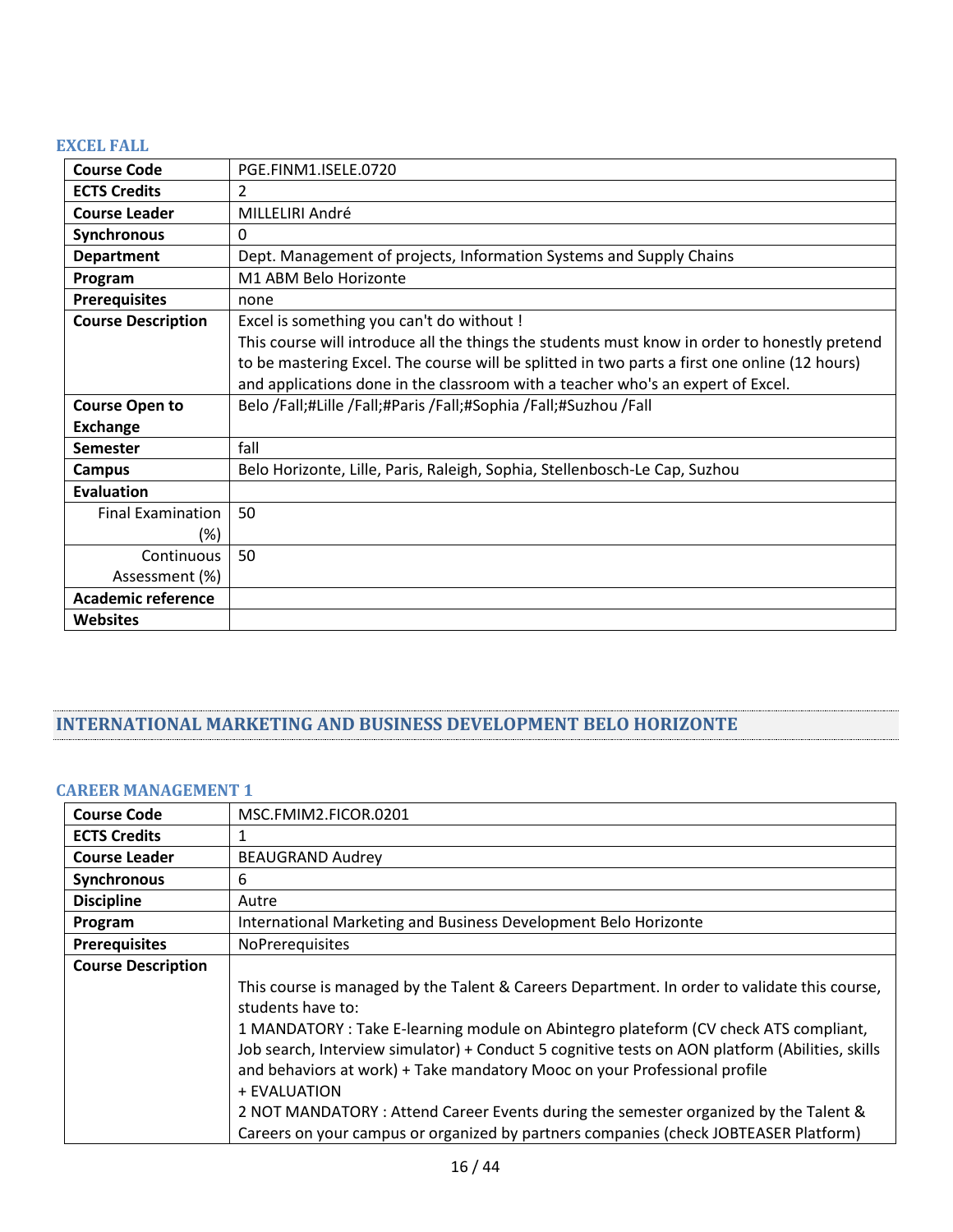|                          | MAIN CONTACTS FOR YOUR PROGRAM:                                                      |
|--------------------------|--------------------------------------------------------------------------------------|
|                          | LILLE: Audrey BEAUGRAND & Feryel HOUSSEIN                                            |
|                          | PARIS: Laura SINDONINO, Janice M'BENGO & Miina VAISANEN (for International students) |
|                          | SOPHIA: Sylvie MARTINAUD, Anne DUFLOS (for International students)                   |
|                          | <b>SUZHOU: April YANG</b>                                                            |
|                          | RALEIGH: Amanda CHAMBERLAIN                                                          |
|                          | BELO HORIZONTE: Geneviève POULINGUE & Ana Cristina BRAGA                             |
| <b>Course Open to</b>    | Belo /Fall;#Lille /Fall;#Paris /Fall;#Raleigh /Fall;#Sophia /Fall                    |
| <b>Exchange</b>          |                                                                                      |
| <b>Semester</b>          | fall                                                                                 |
| Campus                   | Belo Horizonte, Paris, Sophia                                                        |
| <b>Evaluation</b>        |                                                                                      |
| <b>Final Examination</b> | 50                                                                                   |
| (%)                      |                                                                                      |
| Continuous               | 50                                                                                   |
| Assessment (%)           |                                                                                      |
| Academic reference       | Lectures obligatoires / Required readings :                                          |
|                          | Lectures Recommandées / Recommanded readings :                                       |
| <b>Websites</b>          | under the YEP go and click on: Talent & Careers -> Jobteaser -> SKEMA TOOLS          |

# <span id="page-16-0"></span>**DEVELOPING NEW BUSINESS FROM IDEA TO MARKET**

| <b>Course Code</b>        | MSC.IMBM2.MKCOR.0055                                                                                                                                                                                                                                                                                                                                                                                                                                                                                                                                                                                                                                                                                                                                                                                                                                                                                                                                                                                                                                                                                                                                                                                                           |
|---------------------------|--------------------------------------------------------------------------------------------------------------------------------------------------------------------------------------------------------------------------------------------------------------------------------------------------------------------------------------------------------------------------------------------------------------------------------------------------------------------------------------------------------------------------------------------------------------------------------------------------------------------------------------------------------------------------------------------------------------------------------------------------------------------------------------------------------------------------------------------------------------------------------------------------------------------------------------------------------------------------------------------------------------------------------------------------------------------------------------------------------------------------------------------------------------------------------------------------------------------------------|
| <b>ECTS Credits</b>       | 4                                                                                                                                                                                                                                                                                                                                                                                                                                                                                                                                                                                                                                                                                                                                                                                                                                                                                                                                                                                                                                                                                                                                                                                                                              |
| <b>Course Leader</b>      | <b>LIMA Marcos</b>                                                                                                                                                                                                                                                                                                                                                                                                                                                                                                                                                                                                                                                                                                                                                                                                                                                                                                                                                                                                                                                                                                                                                                                                             |
| <b>Synchronous</b>        | 24                                                                                                                                                                                                                                                                                                                                                                                                                                                                                                                                                                                                                                                                                                                                                                                                                                                                                                                                                                                                                                                                                                                                                                                                                             |
| <b>Discipline</b>         | Autre                                                                                                                                                                                                                                                                                                                                                                                                                                                                                                                                                                                                                                                                                                                                                                                                                                                                                                                                                                                                                                                                                                                                                                                                                          |
| Program                   | International Marketing and Business Development Belo Horizonte                                                                                                                                                                                                                                                                                                                                                                                                                                                                                                                                                                                                                                                                                                                                                                                                                                                                                                                                                                                                                                                                                                                                                                |
| <b>Prerequisites</b>      | <b>M1 Marketing</b>                                                                                                                                                                                                                                                                                                                                                                                                                                                                                                                                                                                                                                                                                                                                                                                                                                                                                                                                                                                                                                                                                                                                                                                                            |
| <b>Course Description</b> | This courses will apply business model strategy and design-thinking as complementary<br>approaches to developing an idea and taking it to market. While moving through the<br>different stages, it will address issues of creativity, ideation, prototyping, seeking proof of<br>concept and pitching ideas to potential investors. It will also explore ideas, models and<br>frameworks relevant to developing creative and innovative learning environments using<br>Knowledge Management principles.<br>This kind of approach may be familiar to some, but as final-year master students, the teams<br>involved will be expected to raise their game and show mastery and understanding of the<br>various stages. There are a range of methods and tools available that must become an<br>integral part of each student's 'toolbox'. And for that, it is not enough to know they are<br>there - skilful application is key.<br>In practical terms, the course will develop the skills needed to generate innovative ideas, test<br>them and then present them with conviction. It will also use real-world innovation tools in<br>the process.<br>These are precisely the skills needed to thrive in an innovation economy. |
| <b>Course Open to</b>     | Belo /Fall;#Lille /Fall;#Sophia /Fall                                                                                                                                                                                                                                                                                                                                                                                                                                                                                                                                                                                                                                                                                                                                                                                                                                                                                                                                                                                                                                                                                                                                                                                          |
| <b>Exchange</b>           |                                                                                                                                                                                                                                                                                                                                                                                                                                                                                                                                                                                                                                                                                                                                                                                                                                                                                                                                                                                                                                                                                                                                                                                                                                |
| <b>Semester</b>           | fall                                                                                                                                                                                                                                                                                                                                                                                                                                                                                                                                                                                                                                                                                                                                                                                                                                                                                                                                                                                                                                                                                                                                                                                                                           |
| <b>Campus</b>             | Belo Horizonte, Lille, Paris, Raleigh, Sophia, Suzhou                                                                                                                                                                                                                                                                                                                                                                                                                                                                                                                                                                                                                                                                                                                                                                                                                                                                                                                                                                                                                                                                                                                                                                          |
| <b>Evaluation</b>         |                                                                                                                                                                                                                                                                                                                                                                                                                                                                                                                                                                                                                                                                                                                                                                                                                                                                                                                                                                                                                                                                                                                                                                                                                                |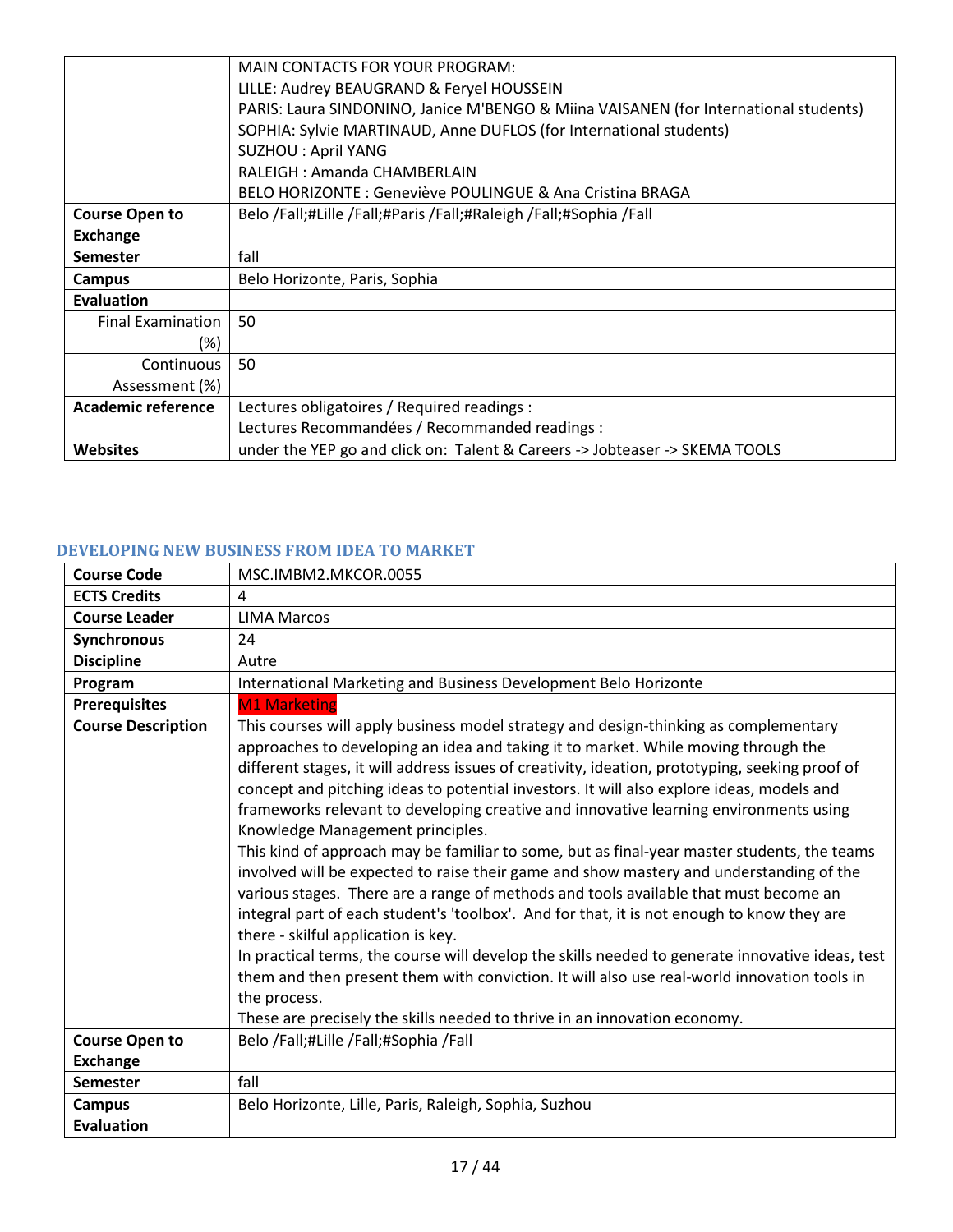| <b>Final Examination</b> | -50                                                                                           |
|--------------------------|-----------------------------------------------------------------------------------------------|
| (%)                      |                                                                                               |
| Continuous               | 50                                                                                            |
| Assessment (%)           |                                                                                               |
| Academic reference       | Osterwalder, A. and Pigneur, Y. (2010) Business Model Generation.                             |
|                          | Knapp, J et al. (2016). SPRINT: How to generate ideas and solve problems in just five days by |
|                          | Google Ventures.                                                                              |
|                          | Liedtka, Jeanne (2013) Solving Problems with Design Thinking: Ten Stories of What Works.      |
|                          | Columbia University Press.                                                                    |
|                          | MIT Sloan Management Review (2019) When Innovation Moves at Digital Speed : Strategies        |
|                          | and Tactics to Provoke, Sustain, and Defend Innovation in Today's Unsettled Markets.          |
| Websites                 |                                                                                               |

#### <span id="page-17-0"></span>**INTERNATIONAL BUSINESS DEVELOPMENT**

| <b>Course Code</b>        | MSC.IMBM2.MKCOR.0077                                                                                                                                                                                                                                                                                                                                                                                                                                                                                                                                                                                                                                                                                                                |
|---------------------------|-------------------------------------------------------------------------------------------------------------------------------------------------------------------------------------------------------------------------------------------------------------------------------------------------------------------------------------------------------------------------------------------------------------------------------------------------------------------------------------------------------------------------------------------------------------------------------------------------------------------------------------------------------------------------------------------------------------------------------------|
| <b>ECTS Credits</b>       | 4                                                                                                                                                                                                                                                                                                                                                                                                                                                                                                                                                                                                                                                                                                                                   |
| <b>Course Leader</b>      | <b>BREA SOLIS Humberto</b>                                                                                                                                                                                                                                                                                                                                                                                                                                                                                                                                                                                                                                                                                                          |
| Synchronous               | 24                                                                                                                                                                                                                                                                                                                                                                                                                                                                                                                                                                                                                                                                                                                                  |
| <b>Discipline</b>         | Autre                                                                                                                                                                                                                                                                                                                                                                                                                                                                                                                                                                                                                                                                                                                               |
| Program                   | International Marketing and Business Development Belo Horizonte                                                                                                                                                                                                                                                                                                                                                                                                                                                                                                                                                                                                                                                                     |
| <b>Prerequisites</b>      | Intermediate marketing                                                                                                                                                                                                                                                                                                                                                                                                                                                                                                                                                                                                                                                                                                              |
|                           | Numbers may have to be limited to maintain a reasonable group size. A selection would                                                                                                                                                                                                                                                                                                                                                                                                                                                                                                                                                                                                                                               |
|                           | then be made by the course leader                                                                                                                                                                                                                                                                                                                                                                                                                                                                                                                                                                                                                                                                                                   |
| <b>Course Description</b> | The goal of the course is to provide the students the first approach to internationalization.<br>The course is structured in three pillars. First, to change the business paradigm by<br>introducing the concept of Ecosystem. The second pillar is internationalization mode, we<br>analyze the different strategies that companies undertake to expand their businesses beyond<br>the national frontiers. The last element is how to deal with local sensibilities; the importance<br>of culture in the process of internationalization. This course will look closely at these three<br>main aspects of internationalization through concrete examples and case studies with a wide<br>range of companies, sectors and countries |
| <b>Course Open to</b>     | Belo /Fall;#Lille /Fall;#Sophia /Fall                                                                                                                                                                                                                                                                                                                                                                                                                                                                                                                                                                                                                                                                                               |
| <b>Exchange</b>           |                                                                                                                                                                                                                                                                                                                                                                                                                                                                                                                                                                                                                                                                                                                                     |
| <b>Semester</b>           | fall                                                                                                                                                                                                                                                                                                                                                                                                                                                                                                                                                                                                                                                                                                                                |
| <b>Campus</b>             | Belo Horizonte, Lille, Paris, Raleigh, Sophia, Suzhou                                                                                                                                                                                                                                                                                                                                                                                                                                                                                                                                                                                                                                                                               |
| <b>Evaluation</b>         |                                                                                                                                                                                                                                                                                                                                                                                                                                                                                                                                                                                                                                                                                                                                     |
| <b>Final Examination</b>  | 50                                                                                                                                                                                                                                                                                                                                                                                                                                                                                                                                                                                                                                                                                                                                  |
| (%)                       |                                                                                                                                                                                                                                                                                                                                                                                                                                                                                                                                                                                                                                                                                                                                     |
| Continuous                | 50                                                                                                                                                                                                                                                                                                                                                                                                                                                                                                                                                                                                                                                                                                                                  |
| Assessment (%)            |                                                                                                                                                                                                                                                                                                                                                                                                                                                                                                                                                                                                                                                                                                                                     |
| <b>Academic reference</b> | List of some references:                                                                                                                                                                                                                                                                                                                                                                                                                                                                                                                                                                                                                                                                                                            |
|                           | 1. Introduction to IBD and Ecosystems                                                                                                                                                                                                                                                                                                                                                                                                                                                                                                                                                                                                                                                                                               |
|                           | Collinson, S., Narula, R., & Rugman, A. M. (2016). International business. Pearson. (Chapter 1)                                                                                                                                                                                                                                                                                                                                                                                                                                                                                                                                                                                                                                     |
|                           | Brandenburger, A.M. and Nalebuff, B.J., 2002. Use game theory to shape strategy. Strategy:                                                                                                                                                                                                                                                                                                                                                                                                                                                                                                                                                                                                                                          |
|                           | critical perspectives on business and management, 4, p.260.                                                                                                                                                                                                                                                                                                                                                                                                                                                                                                                                                                                                                                                                         |
|                           | Jacobides, M.G., Cennamo, C. and Gawer, A., 2018. Towards a theory of ecosystems.                                                                                                                                                                                                                                                                                                                                                                                                                                                                                                                                                                                                                                                   |
|                           | Strategic Management Journal.                                                                                                                                                                                                                                                                                                                                                                                                                                                                                                                                                                                                                                                                                                       |
|                           | Moore, J.F., 1993. Predators and prey: a new ecology of competition. Harvard business                                                                                                                                                                                                                                                                                                                                                                                                                                                                                                                                                                                                                                               |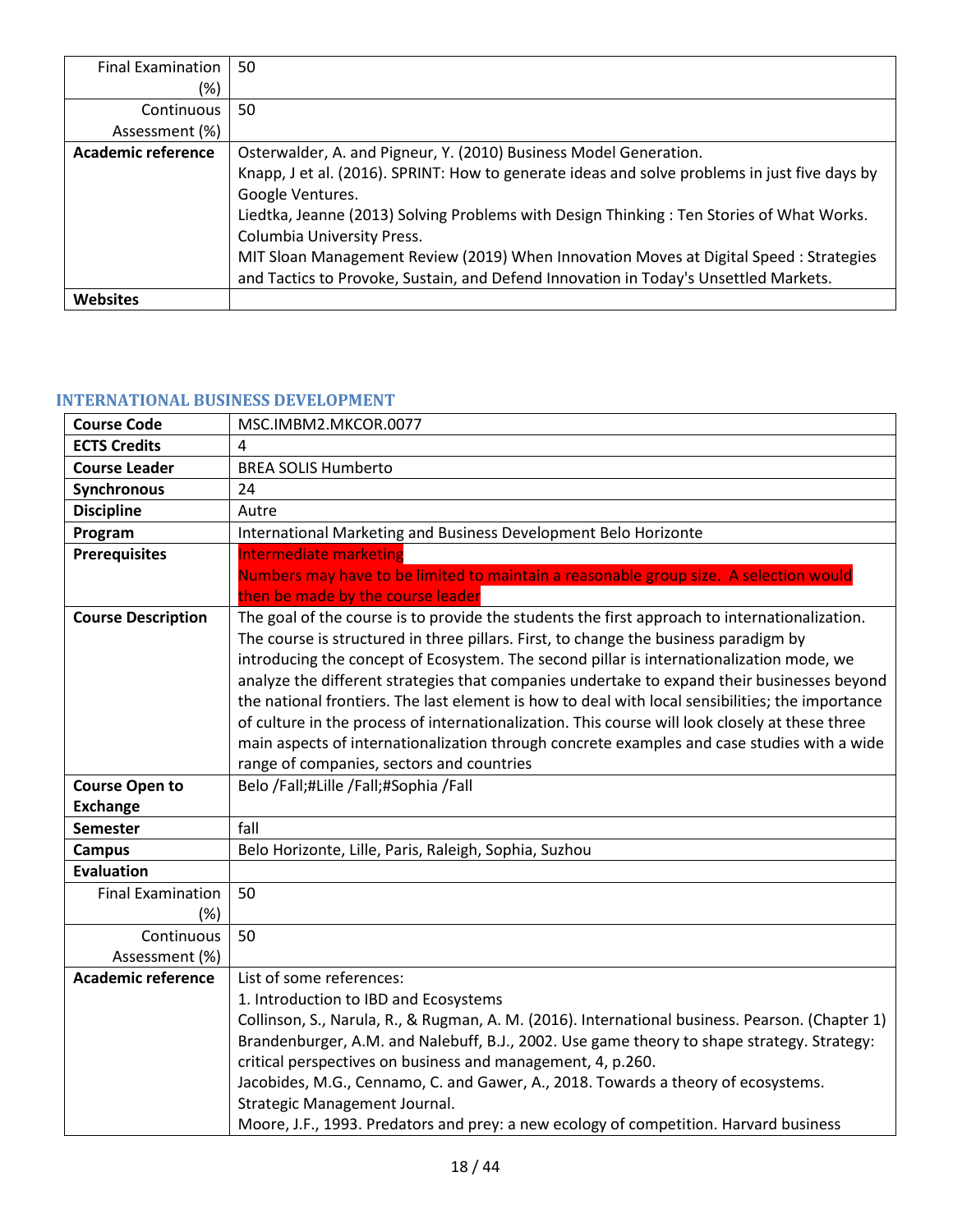|          | review, 71(3), pp.75-86. ***                                                                    |
|----------|-------------------------------------------------------------------------------------------------|
|          | Teece, D.J., 2007. Explicating dynamic capabilities: the nature and microfoundations of         |
|          | (sustainable) enterprise performance. Strategic management journal, 28(13), pp.1319-1350.       |
|          | 2. Internationalization modes                                                                   |
|          | Collinson, S., Narula, R., & Rugman, A. M. (2016). International business. Pearson. (Chapter 2) |
|          | Ghemawat, P., 2001. Distance still matters. Harvard business review, 79(8), pp.137-147.         |
|          | 3. Internationalization & Culture:                                                              |
|          | Collinson, S., Narula, R., & Rugman, A. M. (2016). International business. Pearson. (Chapter 5) |
|          |                                                                                                 |
| Websites | Available on Kwowledge platform                                                                 |

#### <span id="page-18-0"></span>**MARKETING RESEARCH**

| <b>Course Code</b>        | MSC.IMBM2.MKCOR.0057                                                                          |
|---------------------------|-----------------------------------------------------------------------------------------------|
| <b>ECTS Credits</b>       | 4                                                                                             |
| <b>Course Leader</b>      | SOSCIA Isabella                                                                               |
| Synchronous               | 0                                                                                             |
| <b>Discipline</b>         | Autre                                                                                         |
| Program                   | International Marketing and Business Development Belo Horizonte                               |
| <b>Prerequisites</b>      | <b>Intermediate marketing</b>                                                                 |
|                           | To keep group size reasonable, some limitation on numbers may be necessary. Selection will    |
|                           | then be made by the course leader                                                             |
| <b>Course Description</b> | In the today context where market data can be found everywhere and produced at relatively     |
|                           | low cost, the main objective of the course is to train students to select and manage the data |
|                           | in a creative but robust and reliable way in order to take the best Marketing decisions and   |
|                           | design the most successful business models for the future                                     |
|                           | Course will be a mix between theory and practical application with considerable use of        |
|                           | examples and case studies.                                                                    |
| <b>Course Open to</b>     | Belo /Fall;#Lille /Fall;#Sophia /Fall                                                         |
| <b>Exchange</b>           |                                                                                               |
| <b>Semester</b>           | fall                                                                                          |
| <b>Campus</b>             | Belo Horizonte, Lille, Paris, Raleigh, Sophia, Suzhou                                         |
| <b>Evaluation</b>         |                                                                                               |
| <b>Final Examination</b>  | 100                                                                                           |
| $(\%)$                    |                                                                                               |
| Continuous                | $\Omega$                                                                                      |
| Assessment (%)            |                                                                                               |
| <b>Academic reference</b> | Full reading list on Knowledge web site along with a selection of reports, cases and articles |
| <b>Websites</b>           |                                                                                               |

#### <span id="page-18-1"></span>**STRATEGIC BRAND MANAGEMENT**

| <b>Course Code</b>   | MSC.IMBM2.MKCOR.0058 |
|----------------------|----------------------|
| <b>ECTS Credits</b>  |                      |
| <b>Course Leader</b> | <b>SPIER Peter</b>   |
| <b>Synchronous</b>   | 30                   |
| <b>Discipline</b>    | Autre                |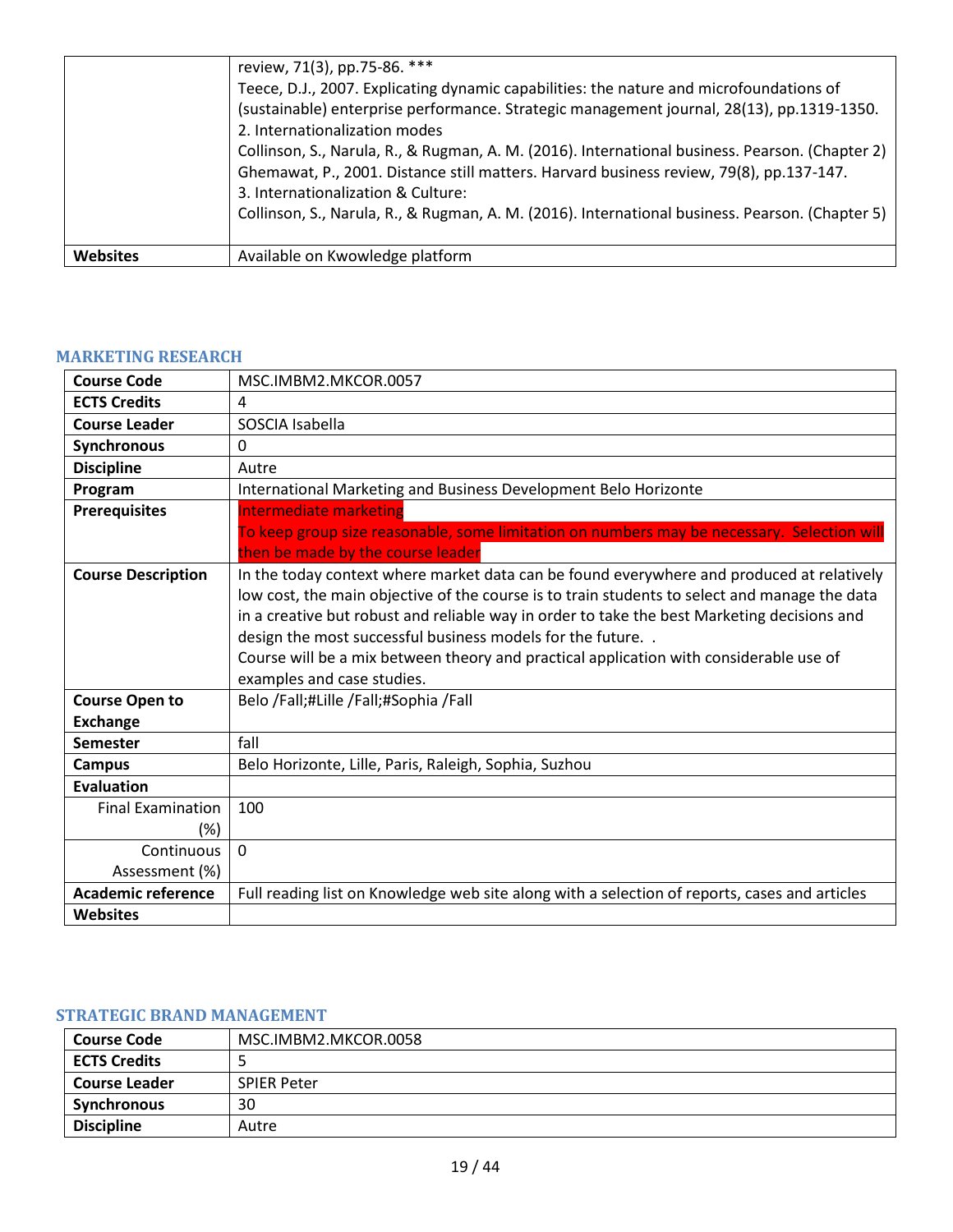| Program                   | International Marketing and Business Development Belo Horizonte                                                                                                                        |
|---------------------------|----------------------------------------------------------------------------------------------------------------------------------------------------------------------------------------|
| <b>Prerequisites</b>      | Intermediate marketing is essential                                                                                                                                                    |
|                           | Limits may apply to group sizes                                                                                                                                                        |
| <b>Course Description</b> | Few would deny the importance of brands as valuable assets and a potential source of                                                                                                   |
|                           | sustainable competitive advantage. Nestlé bought Rowntree (KitKat, After Eight) for almost                                                                                             |
|                           | three times its stock market value and 26 times its earnings. BMW bought the Mini not for                                                                                              |
|                           | the technology, but for the history and the associations. This value is created by the place                                                                                           |
|                           | occupied by the brands in the minds of customers: brand awareness, image, trust and<br>reputation - all built up over many years - are the best guarantee of future cash flows. As one |
|                           | commentator puts it: products are created in the factory. Brands are created in the mind'.                                                                                             |
|                           | Brands provide a short cut for customers when making a purchasing decision, seeking to                                                                                                 |
|                           | avoid risk and obtain value for money. Brands provide a relevant, exciting experience. Brands                                                                                          |
|                           | connote a certain life style, values or attitude. Brands can become objects of affection:                                                                                              |
|                           | Lovemarks, even. Buying a brand is an integral part of an individuals quest for identity and<br>meaning.                                                                               |
|                           | The course will balance theory and practical application, with considerable use of case                                                                                                |
|                           | studies and student project work.                                                                                                                                                      |
|                           | Students will learn how companies manage brand equity, clearly a major strategic issue. This                                                                                           |
|                           | course provides a comprehensive introduction to strategic brand management, covering                                                                                                   |
|                           | such areas as the building of brand equity, brand identity, brand extension, brand portfolios                                                                                          |
|                           | etc. in national, regional and global markets. It will also address issues such as brand                                                                                               |
|                           | personality, emotional branding, brand communities and purpose-driven branding.                                                                                                        |
| <b>Course Open to</b>     | Belo /Fall;#Lille /Fall;#Sophia /Fall                                                                                                                                                  |
| <b>Exchange</b>           |                                                                                                                                                                                        |
| <b>Semester</b>           | fall                                                                                                                                                                                   |
| <b>Campus</b>             | Belo Horizonte, Lille, Paris, Raleigh, Sophia, Suzhou                                                                                                                                  |
| <b>Evaluation</b>         |                                                                                                                                                                                        |
| <b>Final Examination</b>  | 50                                                                                                                                                                                     |
| (%)                       |                                                                                                                                                                                        |
| Continuous                | 50                                                                                                                                                                                     |
| Assessment (%)            |                                                                                                                                                                                        |
| <b>Academic reference</b> | Lectures obligatoires / Required readings :                                                                                                                                            |
|                           | Lectures Recommandées / Recommanded readings : A full reading list will be provided on K2                                                                                              |
|                           | learning platform along with a selection of reports, cases and articles                                                                                                                |
| <b>Websites</b>           | Links will be provided on the K2 course site                                                                                                                                           |

# <span id="page-19-0"></span>**AI & DATA ANALYTICS**

| <b>Course Code</b>        | MSC.IMBM2.MKELE.0202                                                                             |
|---------------------------|--------------------------------------------------------------------------------------------------|
| <b>ECTS Credits</b>       | 3                                                                                                |
| <b>Course Leader</b>      | OLMEDILLAFERNANDEZ Maria                                                                         |
| <b>Synchronous</b>        | 0                                                                                                |
| <b>Discipline</b>         | Autre                                                                                            |
| Program                   | International Marketing and Business Development Belo Horizonte                                  |
| <b>Prerequisites</b>      | analytics<br>xls                                                                                 |
| <b>Course Description</b> | An introduction to Artificial Intelligence applied to marketing field. Understand the principles |
|                           | and the data management.                                                                         |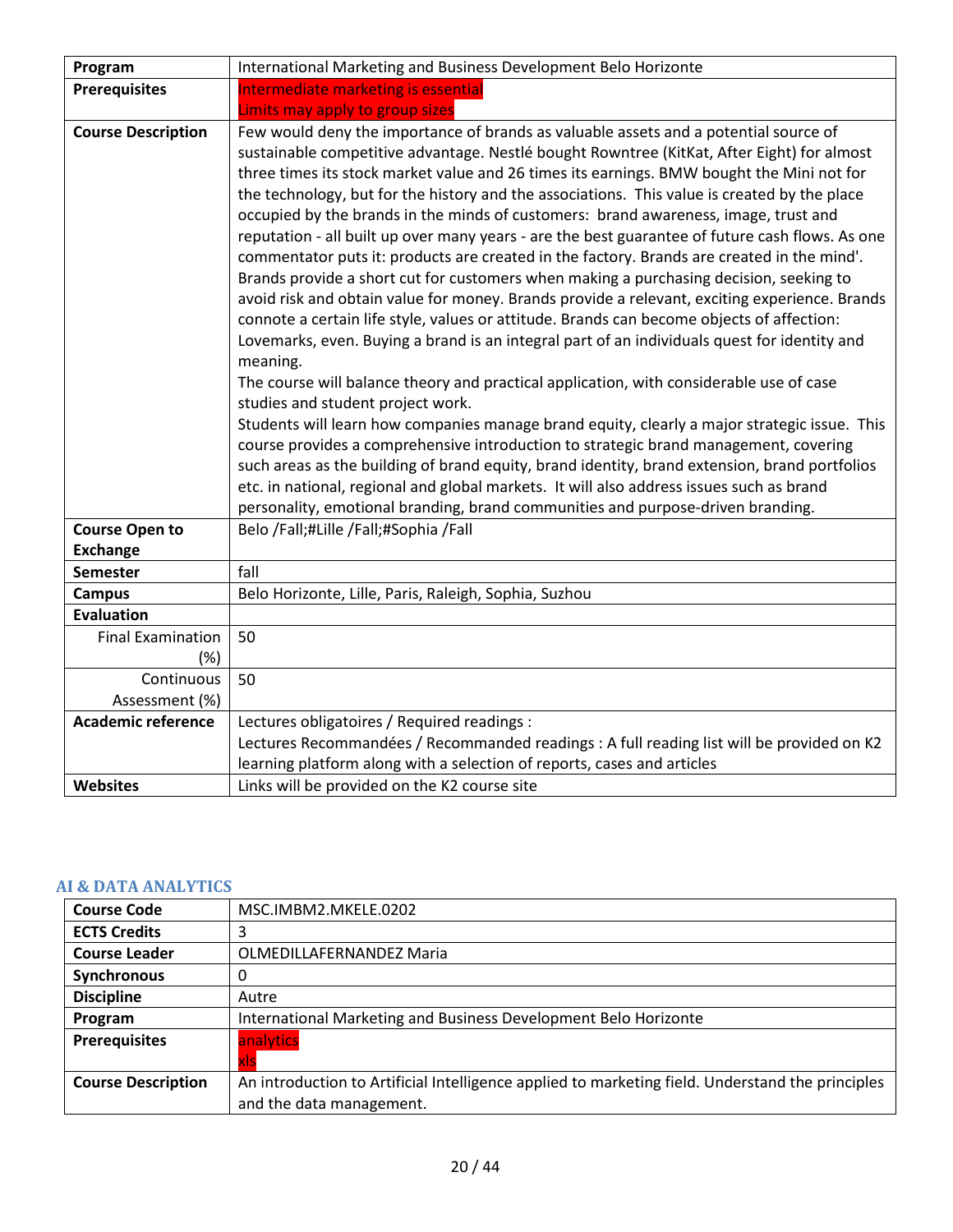| <b>Course Open to</b>     | Belo /Fall;#Lille /Fall;#Sophia /Fall |
|---------------------------|---------------------------------------|
| Exchange                  |                                       |
| Semester                  | fall                                  |
| Campus                    | Belo Horizonte, Lille, Paris, Sophia  |
| Evaluation                |                                       |
| <b>Final Examination</b>  | 50                                    |
| (%)                       |                                       |
| Continuous                | 50                                    |
| Assessment (%)            |                                       |
| <b>Academic reference</b> | tbd                                   |
| <b>Websites</b>           | tbd                                   |

# <span id="page-20-0"></span>**GO TO MARKET STRATEGY FOR LATIN AMERICA**

| <b>Course Code</b>        | MSC.IMBM2.MKELE.0174                                                                                                                                                                                                                                                                                                                                                                                                                                                                                                                                         |
|---------------------------|--------------------------------------------------------------------------------------------------------------------------------------------------------------------------------------------------------------------------------------------------------------------------------------------------------------------------------------------------------------------------------------------------------------------------------------------------------------------------------------------------------------------------------------------------------------|
| <b>ECTS Credits</b>       | 3                                                                                                                                                                                                                                                                                                                                                                                                                                                                                                                                                            |
| <b>Course Leader</b>      | RIBEIRO, Aurea-EXT                                                                                                                                                                                                                                                                                                                                                                                                                                                                                                                                           |
| Synchronous               | 18                                                                                                                                                                                                                                                                                                                                                                                                                                                                                                                                                           |
| <b>Discipline</b>         | Autre                                                                                                                                                                                                                                                                                                                                                                                                                                                                                                                                                        |
| Program                   | International Marketing and Business Development Belo Horizonte                                                                                                                                                                                                                                                                                                                                                                                                                                                                                              |
| <b>Prerequisites</b>      | None.                                                                                                                                                                                                                                                                                                                                                                                                                                                                                                                                                        |
| <b>Course Description</b> | Considering the challenge to access niches and/or targets under unfavorable conditions,<br>with long distances, fragmented purchases and delivery processes, companies have to take<br>decisions on services & channel strategies to access and engage customers considering<br>opportunities for differentiation and getting superior return on investment by solving the<br>challenge of scale and productivity. Companies have to deal with the following paradoxes:<br>Volume & margins; scale & customer scope; fragmentation (diversity) & efficiency. |
| <b>Course Open to</b>     | Belo /Fall                                                                                                                                                                                                                                                                                                                                                                                                                                                                                                                                                   |
| <b>Exchange</b>           |                                                                                                                                                                                                                                                                                                                                                                                                                                                                                                                                                              |
| <b>Semester</b>           | fall                                                                                                                                                                                                                                                                                                                                                                                                                                                                                                                                                         |
| <b>Campus</b>             | <b>Belo Horizonte</b>                                                                                                                                                                                                                                                                                                                                                                                                                                                                                                                                        |
| <b>Evaluation</b>         |                                                                                                                                                                                                                                                                                                                                                                                                                                                                                                                                                              |
| <b>Final Examination</b>  | 60                                                                                                                                                                                                                                                                                                                                                                                                                                                                                                                                                           |
| $(\%)$                    |                                                                                                                                                                                                                                                                                                                                                                                                                                                                                                                                                              |
| Continuous                | 40                                                                                                                                                                                                                                                                                                                                                                                                                                                                                                                                                           |
| Assessment (%)            |                                                                                                                                                                                                                                                                                                                                                                                                                                                                                                                                                              |
| <b>Academic reference</b> | - Friedman, Laurence G. Go toMarket Strategy. Elsevier, 2012<br>- Ismail, Salim. Exponential Organizations. Singularity University Book, 20014.<br>- Lusch, R.F.; Vargo, S.L. (Eds), The Service-dominant Logic of Marketing: Dialog, - Debate and<br>Directions, M.E. Sharpe, Armonk, NY, pp. 208-23, 2006.<br>- Rangan, Kasturi V., BELL, Marie. Transforming your go to market strategy : the tree<br>disciplines of channel management. Harvard Business School Publising, 2006.                                                                         |
| <b>Websites</b>           |                                                                                                                                                                                                                                                                                                                                                                                                                                                                                                                                                              |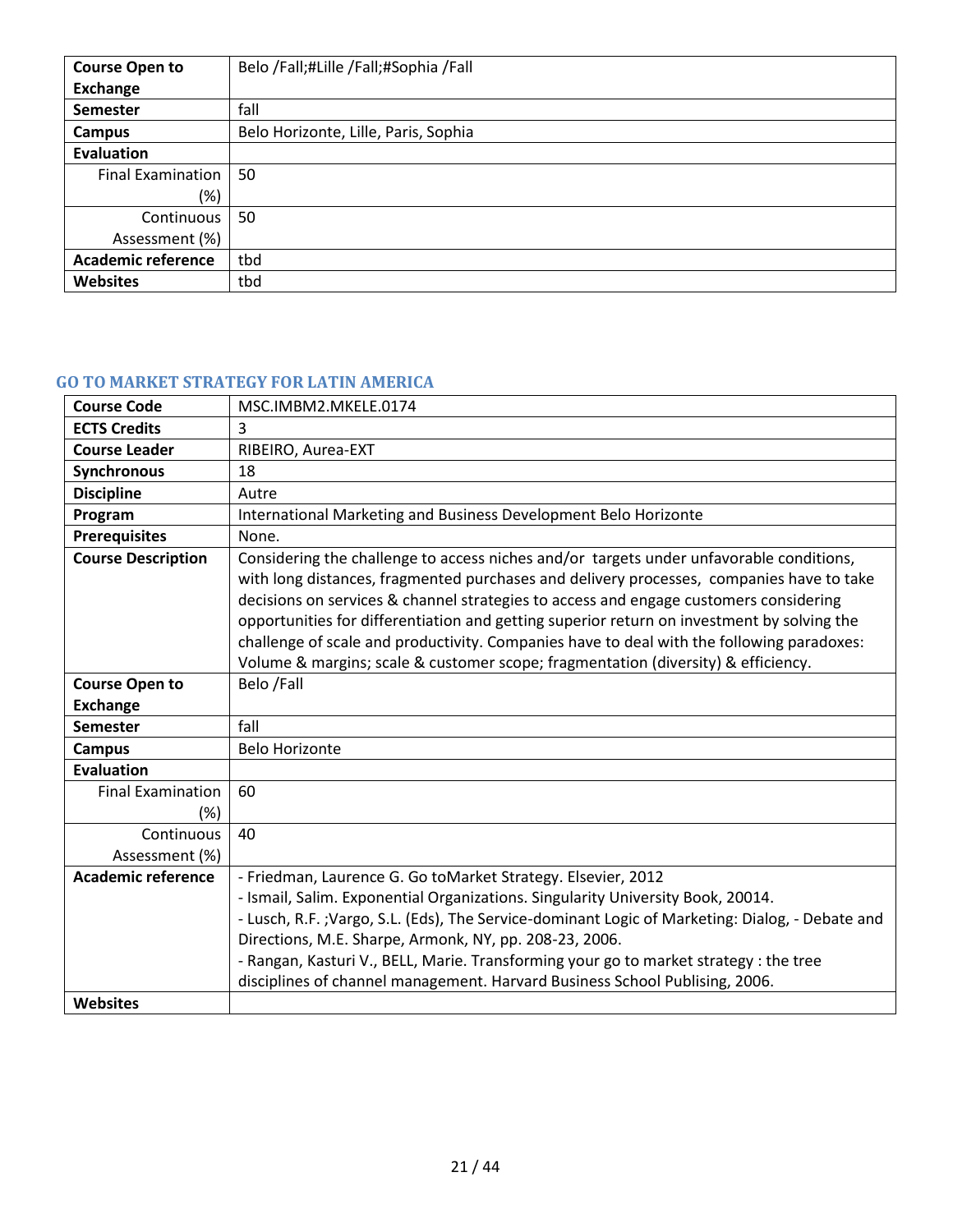#### <span id="page-21-0"></span>**MARKETING ANALYTICS**

| Course                             | MSC.IMBM2.MKELE.0208                                                                                                                                                                                          |
|------------------------------------|---------------------------------------------------------------------------------------------------------------------------------------------------------------------------------------------------------------|
| Code                               |                                                                                                                                                                                                               |
| <b>ECTS</b>                        | 3                                                                                                                                                                                                             |
| <b>Credits</b>                     |                                                                                                                                                                                                               |
| Course<br>Leader                   | <b>POULINGUE Genevieve</b>                                                                                                                                                                                    |
| Synchronou                         | 18                                                                                                                                                                                                            |
| s                                  |                                                                                                                                                                                                               |
| <b>Discipline</b>                  | Autre                                                                                                                                                                                                         |
| Program                            | International Marketing and Business Development Belo Horizonte                                                                                                                                               |
| <b>Prerequisit</b>                 | digital literacy                                                                                                                                                                                              |
| es                                 |                                                                                                                                                                                                               |
| Course<br><b>Description</b>       | The capability to analyze and interpret market data and built models for decision making in marketing<br>is becoming one of the leading skills required for nowadays market managers. This capability becomes |
|                                    | increasingly important in the Big Data context, where data become the new gold for business                                                                                                                   |
|                                    | opportunities and Machine Learning (ML) and Artificial Intelligence (AI) poses new competitive<br>challenges for managers.                                                                                    |
|                                    | Marketing analytics is a set of procedures, tools, and methods to collect, analyze, and interpret data                                                                                                        |
|                                    | to construct marketing KPIs and develop marketing decision making models. Raging from the                                                                                                                     |
|                                    | marketing metrics and marketing modelling this course presents approaches and techniques for                                                                                                                  |
|                                    | delivering valuable information to decision making in an era of widespread of huge volume valuable                                                                                                            |
|                                    | data that varies in terms of formats and reliability, in a fast-changing environment.                                                                                                                         |
| <b>Course</b>                      | Belo /Fall                                                                                                                                                                                                    |
| Open to                            |                                                                                                                                                                                                               |
| <b>Exchange</b>                    |                                                                                                                                                                                                               |
| <b>Semester</b>                    | fall                                                                                                                                                                                                          |
| <b>Campus</b><br><b>Evaluation</b> | <b>Belo Horizonte</b>                                                                                                                                                                                         |
| Final                              | 40                                                                                                                                                                                                            |
| Examinatio                         |                                                                                                                                                                                                               |
| n (%)                              |                                                                                                                                                                                                               |
| Continuous                         | 60                                                                                                                                                                                                            |
| Assessment                         |                                                                                                                                                                                                               |
| (%)                                |                                                                                                                                                                                                               |
| <b>Academic</b>                    | <b>BASIC</b>                                                                                                                                                                                                  |
| reference                          | BEST, Roger J. Market-based management: strategies for growing customer value and profitability. 6.                                                                                                           |
|                                    | ed. New York: Pearson, 2014.<br>FARRIS, Paul W et al. Key Marketing Metrics. First Edit ed. Edinburgh Gate: Pearson Education, 2009.                                                                          |
|                                    | WINSTON, Wayne L. Marketing Analytics: Data-Driven Microsoft® Techniques with Excel®. 1. ed.                                                                                                                  |
|                                    | Indianopolis: John Wiley & Sons, Inc., 2014.                                                                                                                                                                  |
|                                    | <b>COMPLEMENTARY</b>                                                                                                                                                                                          |
|                                    | ARTHUR, Lisa. Big Data Marketing: Engage Your Customers More Effectively and Drive Value (Google                                                                                                              |
|                                    | eBook). 1. ed. New Jersey: Wiley, 2013. Disponível em:                                                                                                                                                        |
|                                    | <http: books.google.com="" books?id="aSAIAQAAQBAJ&amp;pgis=1">.</http:>                                                                                                                                       |
|                                    | KAUSHIK, Avinash. Web Analytics 2.0. The art of online accountability & science of customer                                                                                                                   |
|                                    | centricity. Redline Heidelberg, v. 3, n. 1, p. 114, 2008. Disponível em:                                                                                                                                      |
|                                    | <http: openurl?genre="article&amp;doi=10.1080/19322900802660292&amp;magic=c&lt;br" www.informaworld.com="">rossref&gt;.</http:>                                                                               |
|                                    | LEEFLANG, Peter S H et al. Challenges and solutions for marketing in a digital era. European                                                                                                                  |
|                                    | Management Journal, v. 32, n. 1, p. 112, 2014. Disponível em:                                                                                                                                                 |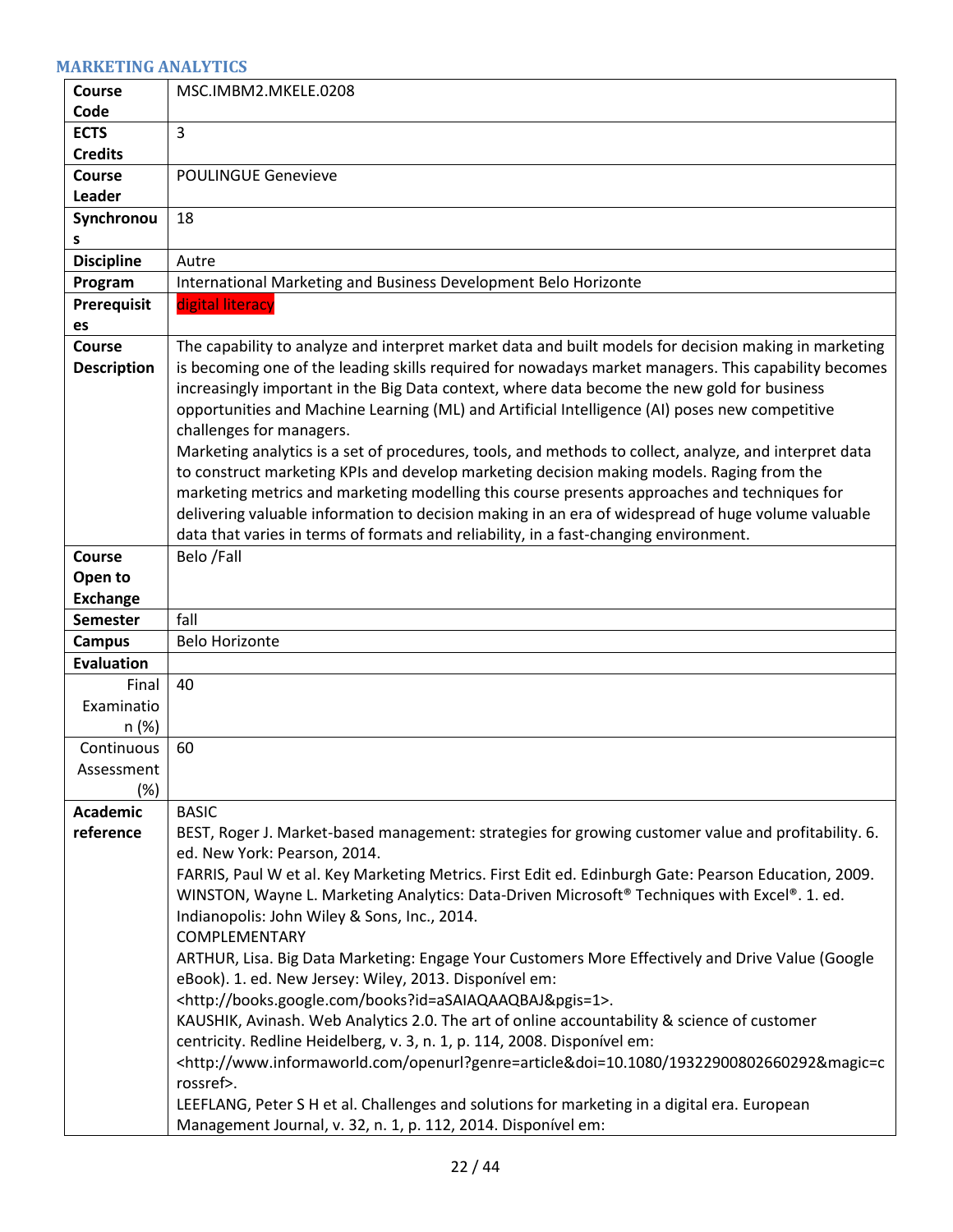|                 | <http: 10.1016="" dx.doi.org="" j.emj.2013.12.001="">.</http:>                                    |
|-----------------|---------------------------------------------------------------------------------------------------|
|                 | LEEFLANG, Peter S.H.; WITTINK, Dick R; WEDEL, Michel. Building Models For Marketing Decisions. 1. |
|                 | ed. [S.I.]: Kluwer Academic Publishers, 2000.                                                     |
|                 | PETERS, Kay et al. Social media metrics - A framework and guidelines for managing social media.   |
|                 | Journal of Interactive Marketing, v. 27, n. 4, p. 281298, 2013.                                   |
|                 | WIERENGA, Berend. Handbook of Marketing Decision Models. 1. ed. Stansford: Springer, 2008.        |
| <b>Websites</b> | <b>WEBSITES</b>                                                                                   |
|                 | https://toolbox.google.com/datasetsearch                                                          |
|                 | Statista                                                                                          |
|                 | Our World in data:                                                                                |
|                 | https://databank.worldbank.org/                                                                   |
|                 | <b>Global EDGE</b>                                                                                |
|                 | Offstats                                                                                          |
|                 | EU                                                                                                |
|                 | Europages (European Business Directory)                                                           |
|                 | UN Comtrade Database                                                                              |
|                 | World trade Association tariff data                                                               |

#### <span id="page-22-0"></span>**MARKETING IN AN EMERGING ECONOMY**

| <b>Course Code</b>        | MSC.IMBM2.MKELE.0148                                                                                                                                                                                                                                                                                                                                                                                                                                                                                                                                                                                                                                                                                                                                                                                                                                                                                                                                                                                                                                                                   |
|---------------------------|----------------------------------------------------------------------------------------------------------------------------------------------------------------------------------------------------------------------------------------------------------------------------------------------------------------------------------------------------------------------------------------------------------------------------------------------------------------------------------------------------------------------------------------------------------------------------------------------------------------------------------------------------------------------------------------------------------------------------------------------------------------------------------------------------------------------------------------------------------------------------------------------------------------------------------------------------------------------------------------------------------------------------------------------------------------------------------------|
| <b>ECTS Credits</b>       | 3                                                                                                                                                                                                                                                                                                                                                                                                                                                                                                                                                                                                                                                                                                                                                                                                                                                                                                                                                                                                                                                                                      |
| <b>Course Leader</b>      | RIBEIRO, Aurea-EXT                                                                                                                                                                                                                                                                                                                                                                                                                                                                                                                                                                                                                                                                                                                                                                                                                                                                                                                                                                                                                                                                     |
| Synchronous               | 18                                                                                                                                                                                                                                                                                                                                                                                                                                                                                                                                                                                                                                                                                                                                                                                                                                                                                                                                                                                                                                                                                     |
| <b>Discipline</b>         | Autre                                                                                                                                                                                                                                                                                                                                                                                                                                                                                                                                                                                                                                                                                                                                                                                                                                                                                                                                                                                                                                                                                  |
| Program                   | International Marketing and Business Development Belo Horizonte                                                                                                                                                                                                                                                                                                                                                                                                                                                                                                                                                                                                                                                                                                                                                                                                                                                                                                                                                                                                                        |
| <b>Prerequisites</b>      | None                                                                                                                                                                                                                                                                                                                                                                                                                                                                                                                                                                                                                                                                                                                                                                                                                                                                                                                                                                                                                                                                                   |
| <b>Course Description</b> | The economy of most emerging countries is based on production and selling of commodities.<br>Global productive chains such as agribusiness, automotive, industrial equipment and so on,<br>have important players of the supply chain placed in emergent countries. However, most of<br>times emerging countries export row materials and import added value products and<br>compete domestically with imported products and most of times, better products and with<br>lower prices. Brazil is an important supplier for the most important global value chains and<br>on the other hand has a huge domestic market, attracting competitors from many different<br>countries and with strong bargain power.<br>Therefore, it is very important for the local industries to compete globally by improving<br>productivity, offering added value solutions and differentiating their products. In this course,<br>students will understand which market variables must be taken into account to<br>commercialize commodities and strategies to add value and differentiate commodities. |
| <b>Course Open to</b>     | Belo /Fall                                                                                                                                                                                                                                                                                                                                                                                                                                                                                                                                                                                                                                                                                                                                                                                                                                                                                                                                                                                                                                                                             |
| <b>Exchange</b>           |                                                                                                                                                                                                                                                                                                                                                                                                                                                                                                                                                                                                                                                                                                                                                                                                                                                                                                                                                                                                                                                                                        |
| <b>Semester</b>           | fall                                                                                                                                                                                                                                                                                                                                                                                                                                                                                                                                                                                                                                                                                                                                                                                                                                                                                                                                                                                                                                                                                   |
| <b>Campus</b>             | <b>Belo Horizonte</b>                                                                                                                                                                                                                                                                                                                                                                                                                                                                                                                                                                                                                                                                                                                                                                                                                                                                                                                                                                                                                                                                  |
| <b>Evaluation</b>         |                                                                                                                                                                                                                                                                                                                                                                                                                                                                                                                                                                                                                                                                                                                                                                                                                                                                                                                                                                                                                                                                                        |
| <b>Final Examination</b>  | 60                                                                                                                                                                                                                                                                                                                                                                                                                                                                                                                                                                                                                                                                                                                                                                                                                                                                                                                                                                                                                                                                                     |
| (%)                       |                                                                                                                                                                                                                                                                                                                                                                                                                                                                                                                                                                                                                                                                                                                                                                                                                                                                                                                                                                                                                                                                                        |
| Continuous                | 40                                                                                                                                                                                                                                                                                                                                                                                                                                                                                                                                                                                                                                                                                                                                                                                                                                                                                                                                                                                                                                                                                     |
| Assessment (%)            |                                                                                                                                                                                                                                                                                                                                                                                                                                                                                                                                                                                                                                                                                                                                                                                                                                                                                                                                                                                                                                                                                        |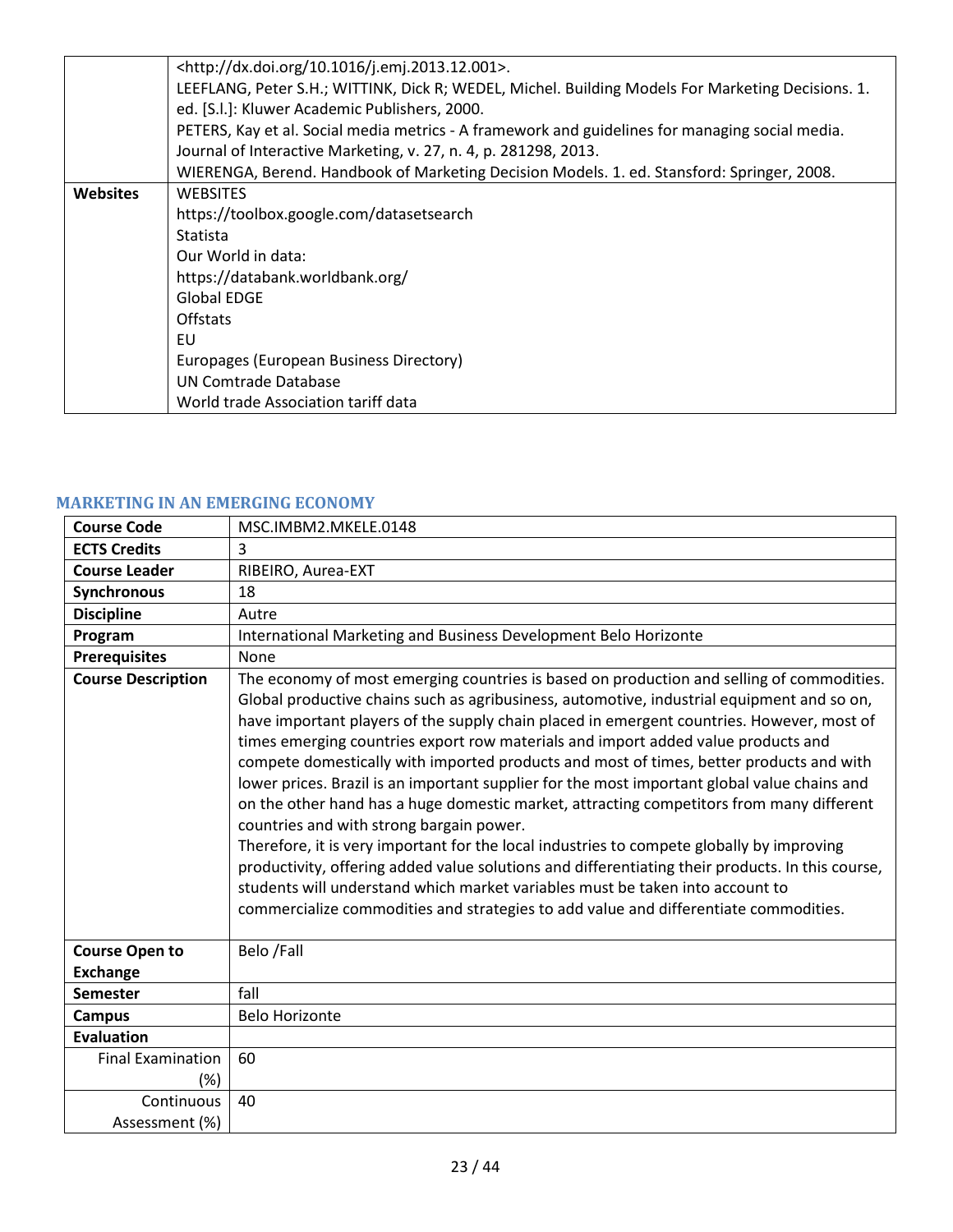| <b>Academic reference</b> | Hunt, Michael and Speh, Thomas, Business Marketing management : B2B 10th edition -   |
|---------------------------|--------------------------------------------------------------------------------------|
|                           | South-West-Cengage Learning.                                                         |
|                           | Anderson, James C; Narus, James; NARAYANDAS, Das. Business Market Management:        |
|                           | understanding, creating and delivering value. Pearson, 3rd edition, 2009.            |
|                           | Anderson, James C; Kumar, Nirmalya; Narus, James; Value Merchants: Demonstrating and |
|                           | documenting superior value in business markets. Harvard Business Review Press, 2007. |
| <b>Websites</b>           |                                                                                      |

## <span id="page-23-0"></span>**COMMUNICATION AND ENGAGEMENT IN AN EMERGING SOCIETY**

| <b>Course Code</b>        | MSC.IMBM2.MKELE.0149                                                                             |
|---------------------------|--------------------------------------------------------------------------------------------------|
| <b>ECTS Credits</b>       | 3                                                                                                |
| <b>Course Leader</b>      | BARCALA, Victor-EXT                                                                              |
| <b>Synchronous</b>        | 18                                                                                               |
| <b>Discipline</b>         | Autre                                                                                            |
| Program                   | International Marketing and Business Development Belo Horizonte                                  |
| <b>Prerequisites</b>      | None.                                                                                            |
| <b>Course Description</b> | This course will conduct discussions over how to do an effective process of communication,       |
|                           | bringing engaged customers. A well done communication will impact brand perception, and          |
|                           | consequently sales and profitability.                                                            |
|                           | Even though this is a common sense, several considerable important companies had lost this       |
|                           | battle and several cases will be used to discuss this matter. Keeping the customer aligned,      |
|                           | aiming to become the brand advocate, is a difficult challenge in Brazil and Latin America.       |
| <b>Course Open to</b>     | Belo /Fall;#Belo /Spring                                                                         |
| <b>Exchange</b>           |                                                                                                  |
| <b>Semester</b>           | fall, spring                                                                                     |
| <b>Campus</b>             | <b>Belo Horizonte</b>                                                                            |
| <b>Evaluation</b>         |                                                                                                  |
| <b>Final Examination</b>  | 70                                                                                               |
| $(\%)$                    |                                                                                                  |
| Continuous                | 30                                                                                               |
| Assessment (%)            |                                                                                                  |
| <b>Academic reference</b> | Title: Global Marketing, Global Edition                                                          |
|                           | Edition: 9th Edition                                                                             |
|                           | Authors: Warren J. Keegan, Mark Green                                                            |
|                           | ISBN13: 9781292150765                                                                            |
|                           | ISBN10: 1292150769                                                                               |
|                           | Publisher: Prentice Hall, 9th edition, 2016.                                                     |
|                           | PATEL, Hitendra; WYATT, Steve et al. () (Autor secundário). Connectivate! companies              |
|                           | innovating to be always available. [S. I.]: Hult International Business School Publishing, 2012. |
|                           | 121p. ISBN 9780984445226                                                                         |
|                           | MANAGING economies, trade and international business. Basingstoke: Palgrave Macmillan,           |
|                           | 2010. xxxiv, 388 p. ISBN 9780230202566                                                           |
|                           | International Marketing, 6th Edition International Student Version                               |
|                           | Masaaki (Mike) Kotabe, Kristiaan Helsen                                                          |
|                           | ISBN: 978-1-118-83028-4                                                                          |
| <b>Websites</b>           | http://www.brazil.org.za/environmental-issues.html                                               |
|                           | http://www.aboutbrazilmr.com/                                                                    |
|                           | http://www.forbes.com/sites/onmarketing/2013/12/18/why-multinational-marketers-need-             |
|                           | to-be-in-brazil/#104b064a2fb5                                                                    |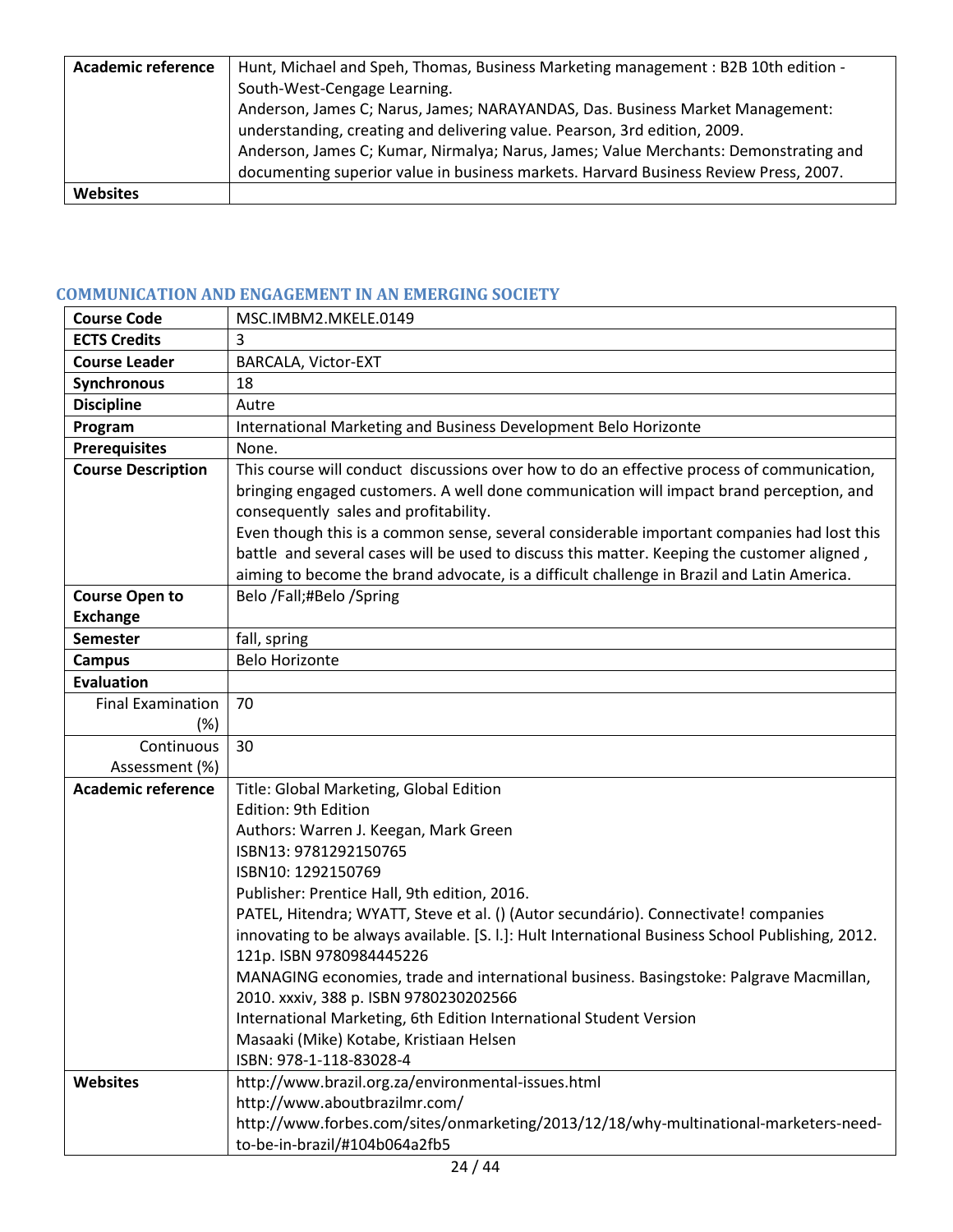| https://www.marketingweek.com/2012/02/09/breaking-into-brazil/                            |
|-------------------------------------------------------------------------------------------|
| http://www.focus-economics.com/countries/brazil                                           |
| https://www.thinkwithgoogle.com/articles/branding-brazil.html                             |
| http://thebrazilbusiness.com/article/20-greatest-brazilian-brands                         |
| https://www.marketingweek.com/2012/02/09/breaking-into-brazil/                            |
| ftp://ftp.repec.org/opt/ReDIF/RePEc/blg/journl/538dumitrescu%26vinerean.pdf               |
| https://hbr.org/2004/09/how-global-brands-compete                                         |
| https://hbr.org/2015/11/strategies-for-succeeding-in-todays-                              |
| brazilhttps://www.pwc.com.br/pt/publicacoes/institucionais/assets/2015/doing-deals-15.pdf |
| http://www.organicsbrasil.org/downloads/2016-ORGANICSBRASIL-biofach-section-feb-          |
| 10.pdf                                                                                    |
| https://hbr.org/1983/05/the-globalization-of-markets                                      |
| http://www.brazil.org.za/environmental-issues.html                                        |
| http://www.aboutbrazilmr.com/                                                             |
| http://www.forbes.com/sites/onmarketing/2013/12/18/why-multinational-marketers-need-      |
| to-be-in-brazil/#104b064a2fb5                                                             |
| https://www.marketingweek.com/2012/02/09/breaking-into-brazil/                            |
| http://www.focus-economics.com/countries/brazil                                           |
| https://hbr.org/2015/11/strategies-for-succeeding-in-todays-brazil                        |

# <span id="page-24-0"></span>**OPTIONAL PORTUGUESE SEMESTER FALL & SPRING**

| <b>Course Code</b>        | MSC.IBBM2.LGCOR.0001                                            |
|---------------------------|-----------------------------------------------------------------|
| <b>ECTS Credits</b>       | 0                                                               |
| <b>Course Leader</b>      | <b>DURANTON Hélène</b>                                          |
| Synchronous               | 0                                                               |
| <b>Discipline</b>         | Autre                                                           |
| Program                   | International Marketing and Business Development Belo Horizonte |
| <b>Prerequisites</b>      | $\overline{\phantom{a}}$                                        |
| <b>Course Description</b> | $\overline{\phantom{a}}$                                        |
| <b>Course Open to</b>     | Belo /Fall;#Belo /Spring                                        |
| <b>Exchange</b>           |                                                                 |
| <b>Semester</b>           | fall, spring                                                    |
| <b>Campus</b>             | <b>Belo Horizonte</b>                                           |
| <b>Evaluation</b>         |                                                                 |
| <b>Final Examination</b>  | 30                                                              |
| $(\%)$                    |                                                                 |
| Continuous                | 70                                                              |
| Assessment (%)            |                                                                 |
| <b>Academic reference</b> |                                                                 |
| <b>Websites</b>           |                                                                 |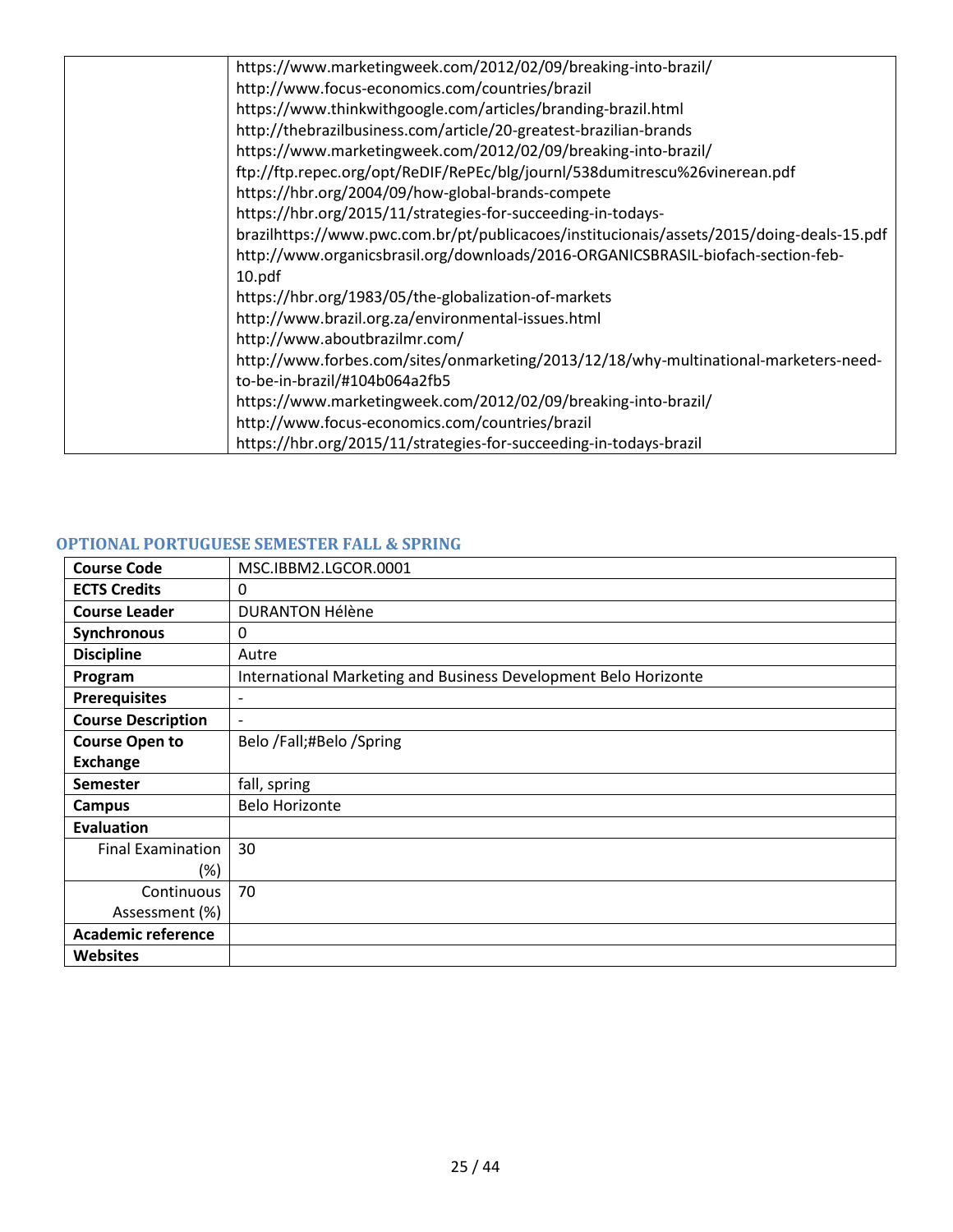<span id="page-25-1"></span><span id="page-25-0"></span>

| <b>CAREER MANAGEMENT 1</b> |
|----------------------------|
|----------------------------|

| <b>Course Code</b>              | MSC.FMIM2.FICOR.0201                                                                                                                                                                                                                                                                                                                                                                                                                                                                                                                                                                      |
|---------------------------------|-------------------------------------------------------------------------------------------------------------------------------------------------------------------------------------------------------------------------------------------------------------------------------------------------------------------------------------------------------------------------------------------------------------------------------------------------------------------------------------------------------------------------------------------------------------------------------------------|
| <b>ECTS Credits</b>             | $\mathbf{1}$                                                                                                                                                                                                                                                                                                                                                                                                                                                                                                                                                                              |
| <b>Course Leader</b>            | <b>BEAUGRAND Audrey</b>                                                                                                                                                                                                                                                                                                                                                                                                                                                                                                                                                                   |
| Synchronous                     | 6                                                                                                                                                                                                                                                                                                                                                                                                                                                                                                                                                                                         |
| <b>Discipline</b>               | Autre                                                                                                                                                                                                                                                                                                                                                                                                                                                                                                                                                                                     |
| Program                         | Project and Programme Management and Business Development                                                                                                                                                                                                                                                                                                                                                                                                                                                                                                                                 |
| <b>Prerequisites</b>            | NoPrerequisites                                                                                                                                                                                                                                                                                                                                                                                                                                                                                                                                                                           |
| <b>Course Description</b>       |                                                                                                                                                                                                                                                                                                                                                                                                                                                                                                                                                                                           |
|                                 | This course is managed by the Talent & Careers Department. In order to validate this course,<br>students have to:<br>1 MANDATORY : Take E-learning module on Abintegro plateform (CV check ATS compliant,<br>Job search, Interview simulator) + Conduct 5 cognitive tests on AON platform (Abilities, skills<br>and behaviors at work) + Take mandatory Mooc on your Professional profile<br>+ EVALUATION<br>2 NOT MANDATORY : Attend Career Events during the semester organized by the Talent &<br>Careers on your campus or organized by partners companies (check JOBTEASER Platform) |
|                                 | <b>MAIN CONTACTS FOR YOUR PROGRAM:</b><br>LILLE: Audrey BEAUGRAND & Feryel HOUSSEIN<br>PARIS: Laura SINDONINO, Janice M'BENGO & Miina VAISANEN (for International students)<br>SOPHIA: Sylvie MARTINAUD, Anne DUFLOS (for International students)<br><b>SUZHOU: April YANG</b><br>RALEIGH : Amanda CHAMBERLAIN<br>BELO HORIZONTE : Geneviève POULINGUE & Ana Cristina BRAGA                                                                                                                                                                                                               |
| <b>Course Open to</b>           | Belo /Fall;#Lille /Fall;#Paris /Fall;#Raleigh /Fall;#Sophia /Fall                                                                                                                                                                                                                                                                                                                                                                                                                                                                                                                         |
| <b>Exchange</b>                 |                                                                                                                                                                                                                                                                                                                                                                                                                                                                                                                                                                                           |
| <b>Semester</b>                 | fall                                                                                                                                                                                                                                                                                                                                                                                                                                                                                                                                                                                      |
| <b>Campus</b>                   | Belo Horizonte, Paris, Sophia                                                                                                                                                                                                                                                                                                                                                                                                                                                                                                                                                             |
| <b>Evaluation</b>               |                                                                                                                                                                                                                                                                                                                                                                                                                                                                                                                                                                                           |
| <b>Final Examination</b><br>(%) | 50                                                                                                                                                                                                                                                                                                                                                                                                                                                                                                                                                                                        |
| Continuous<br>Assessment (%)    | 50                                                                                                                                                                                                                                                                                                                                                                                                                                                                                                                                                                                        |
| <b>Academic reference</b>       | Lectures obligatoires / Required readings :                                                                                                                                                                                                                                                                                                                                                                                                                                                                                                                                               |
|                                 | Lectures Recommandées / Recommanded readings :                                                                                                                                                                                                                                                                                                                                                                                                                                                                                                                                            |
| Websites                        | under the YEP go and click on: Talent & Careers -> Jobteaser -> SKEMA TOOLS                                                                                                                                                                                                                                                                                                                                                                                                                                                                                                               |
|                                 |                                                                                                                                                                                                                                                                                                                                                                                                                                                                                                                                                                                           |

## <span id="page-25-2"></span>**INTERNATIONAL CONTRACT MANAGEMENT**

| <b>Course</b>  | MSC.PPMM2.PMCOR.0090 |
|----------------|----------------------|
| Code           |                      |
| <b>ECTS</b>    | Ξ                    |
| <b>Credits</b> |                      |
| <b>Course</b>  | SALAMA, Mohamed-EXT  |
| Leader         |                      |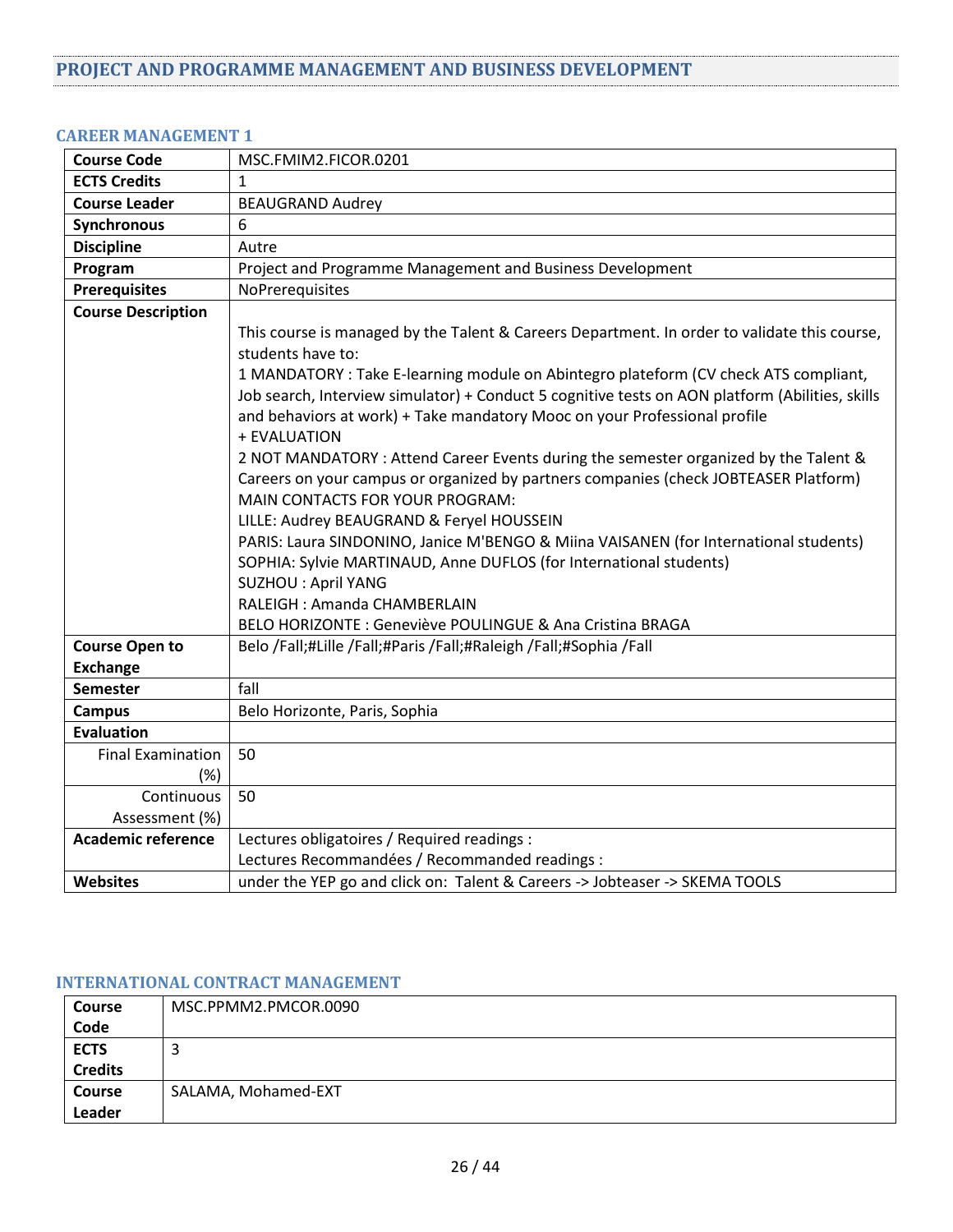| Synchrono                  | 9                                                                                                      |
|----------------------------|--------------------------------------------------------------------------------------------------------|
| <b>us</b>                  |                                                                                                        |
| <b>Discipline</b>          | Autre                                                                                                  |
| Program                    | Project and Programme Management and Business Development                                              |
| <b>Prerequisit</b>         | None                                                                                                   |
| es                         |                                                                                                        |
| Course                     | Ample credible evidence exists that despite the professionalization of project management, projects    |
| <b>Descriptio</b>          | and the products these projects are producing are failing at an unacceptable rate.                     |
| n                          | One of the major root causes stems from contractually related issues.                                  |
|                            | This course has been designed to help you develop an understanding of what contractually related       |
|                            | issues are causing both project and product failures and what we, as project managers, can and         |
|                            | should be doing about it.                                                                              |
|                            | This course is somewhat unique as it looks at contracts and contracting from both the OWNERS and       |
|                            | CONTRACTORS perspective, on the premise that the only way to be able to fix the issues lies in         |
|                            | creating contracts which are fair and equitable in allocating risks to the party most capable of       |
|                            | managing those risks.                                                                                  |
|                            | Because construction is arguably one of the oldest (Pyramids? Great Wall of China? Cathedrals of       |
|                            | Europe?) applications of the project management processes and have some of the most sophisticated      |
|                            | and well developed contract documents, many of the documents are coming from construction              |
|                            | sources.                                                                                               |
|                            | HOWEVER all attempts will be made to demonstrate how these same terms and conditions can be            |
|                            | adopted or adapted for use by other sectors. As there are both team and individual projects, students  |
|                            | are free to document how they can or would modify the contractual terms and conditions found in        |
|                            | construction for use in other sectors. (Essentially, all sectors are experiencing the same issues to a |
|                            | greater or lesser extent.)                                                                             |
| Course                     | Belo /Fall;#Lille /Fall;#Paris /Fall                                                                   |
| Open to<br><b>Exchange</b> |                                                                                                        |
| <b>Semester</b>            | fall                                                                                                   |
| <b>Campus</b>              | Belo Horizonte, Lille, Paris                                                                           |
| <b>Evaluation</b>          |                                                                                                        |
| Final                      | $\mathbf 0$                                                                                            |
| Examinatio                 |                                                                                                        |
| n (%)                      |                                                                                                        |
| Continuous                 | 100                                                                                                    |
| Assessmen                  |                                                                                                        |
| t (%)                      |                                                                                                        |
| <b>Academic</b>            | BEFORE DAY 1 (Pre-Course Reading Assignments)                                                          |
| reference                  | 1. Guild of Project Controls Compendium and Reference (GPCCaR)                                         |
|                            | http://www.planningplanet.com/guild/GPCCAR-modules (FREE but you have to fill in a PROFILE that        |
|                            | will take you about 10 minutes)                                                                        |
|                            | a. Module 2-1 Managing People: http://www.planningplanet.com/guild/gpccar/introduction-to-             |
|                            | managing-people                                                                                        |
|                            | b. Module 2-6 Identifying and Engaging Stakeholders:                                                   |
|                            | http://www.planningplanet.com/guild/gpccar/introduction-to-managing-people                             |
|                            | c. Module 5-1 Introduction to Managing Contracts:                                                      |
|                            | http://www.planningplanet.com/guild/gpccar/introduction-to-managing-contracts                          |
|                            | d. Module 5-3 Selecting the Project Delivery Method and Contract Type:                                 |
|                            | http://www.planningplanet.com/guild/gpccar/managing-contracts-select-project-delivery-method-          |
|                            | contract-type                                                                                          |
|                            | e. Module 5-4 Tendering and Bidding the Contract:                                                      |
|                            | http://www.planningplanet.com/guild/gpccar/managing-contracts-tendering-and-bidding-the-project        |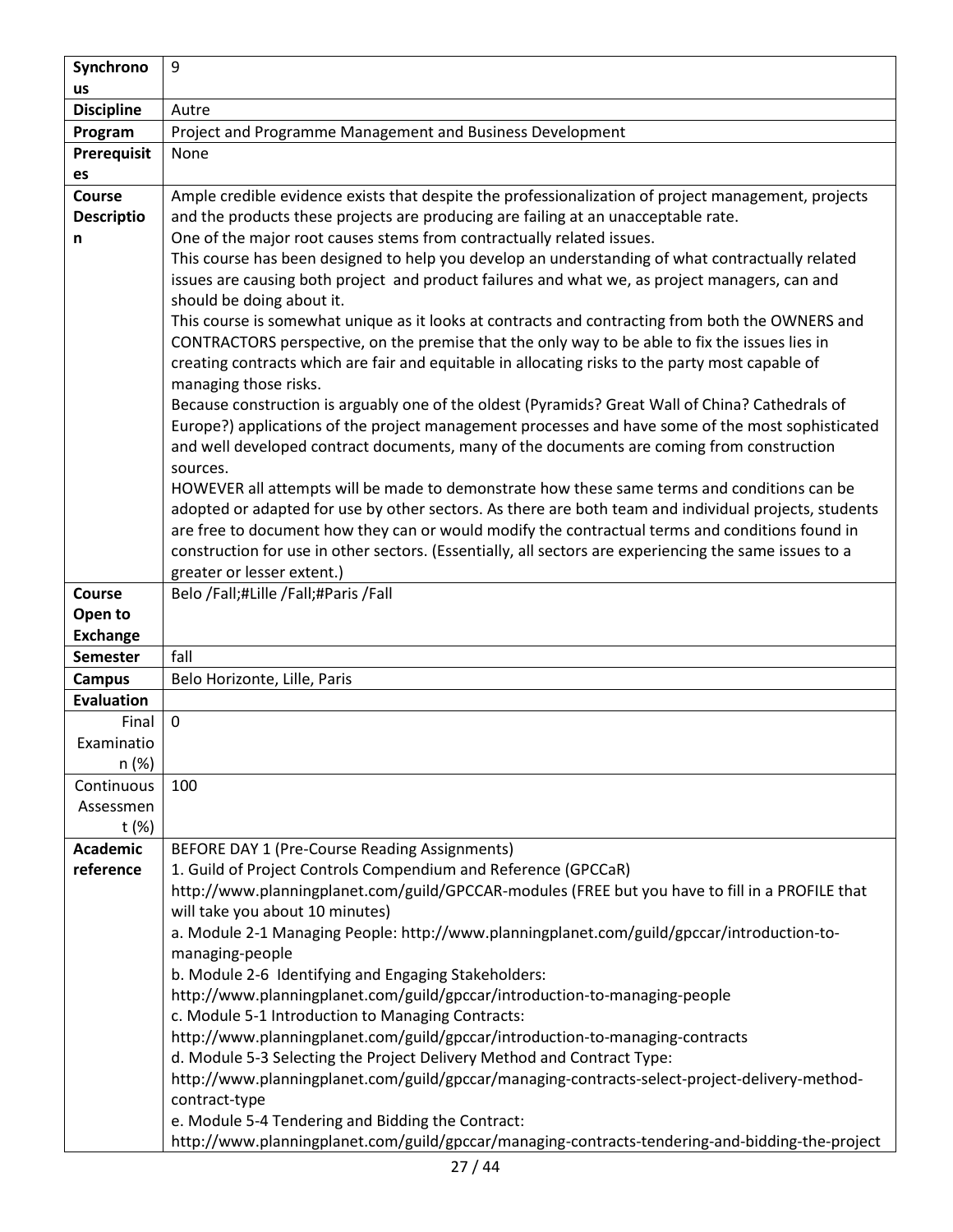f. Module 5-5 Managing the Contract (Owners and Contractors Perspectives): http://www.planningplanet.com/guild/gpccar/managing-contracts-managing-the-contract g. Module 5-6 Closing the Contract (Owners an Contractors Perspectives) http://www.planningplanet.com/guild/gpccar/managing-contracts-closing-the-contract h. Module 10-1 Introduction to Managing Change: http://www.planningplanet.com/guild/gpccar/introduction-to-managing-change i. Module 10-3 Managing Change- The Owners Perspective: http://www.planningplanet.com/guild/gpccar/managing-change-the-owners-perspective j. Module 10-4 Managing Change- The Contractors Perspective: http://www.planningplanet.com/guild/gpccar/managing-change-the-contractors-perspective k. Module 10-5 Managing Change Using Configuration Management: http://www.planningplanet.com/guild/gpccar/managing-change-configuration-management l. Module 12-1 Introduction to Forensic Analysis: http://www.planningplanet.com/guild/gpccar/introduction-to-managing-forensic-analysis 2. KPMG Global Construction Survey 2015: https://home.kpmg.com/xx/en/home/insights/2015/03/global-construction-survey.html 3. ARCADIS Global Construction Disputes 2015 https://www.arcadis.com/media/2/8/9/%7B289321DC-B266-4A13-82FA-CCBD54B6F535%7DARCADIS%20Construction%20Disputes%20Report%202015%20004.pdf 4. Why do Contractors Fail? http://c.ymcdn.com/sites/www.surety.org/resource/resmgr/LearnAboutSurety/Why\_Do\_Contractors \_Fail.pdf 5. Ernst & Young Project Efficiency in the Oil and Gas Sector: http://www.ey.com/gl/en/industries/oil-- -gas/ey-project-efficiency-in-oil-and-gas 1. Job outlook 2016: the attributes employers want to see on new college graduates resumeshttp://www.naceweb.org/career-development/trends-and-predictions/job-outlook-2016-attributesemployers-want-to-see-on-new-college-graduates-resumes/ 2. What is project based learning? http://www.bie.org/about/what\_pbl 3. Kirkpatrick new world model- http://www.kirkpatrickpartners.com/our-philosophy/the-new-worldkirkpatrick-model 4. Pay the laborer before his sweat dries: http://www.masjidma.com/2012/09/03/the-employeremployee-relationship/ 5. Caution- pay when paid clauses: http://www.jdsupra.com/legalnews/caution-pay-when-paidclauses-are-a-58593/ 6. Understanding pay-if-paid and pay-when-paid clauses in a construction contract: http://floridaconstructionlawgroup.com/understanding-pay-if-paid-and-pay-when-paid-clauses-in-aconstruction-contract/ 7. Unfair payment clauses in the contracts in the uae: http://www.slqsuae.org/wpcontent/uploads/2014/12/article-by-roshan-2014.pdf 8. Project management credentials compared against the us professional engineer (pe) licensehttp://pmworldjournal.net/wp-content/uploads/2016/12/pmwj53-dec2016-giammalvo-certificationbenchmarking-2016-update-featured-paper.pdf AIS integrated project delivery approach- https://www.aiacontracts.org/resources/64146-integratedproject-delivery-a-guide 9. How to develop competent professional level project management practitionershttp://pmworldjournal.net/wp-content/uploads/2015/07/pmwj36-jul2015-giammalvo-producingcompetent-practitioners-second-edition.pdf

FOR PURCHASE BY SKEMA FOR YOUR LIBRARY

10. FIDIC Red Book: http://fidic.org/books/construction-contract-1st-ed-1999-red-book

11. AIA General Conditions of the Contract 2017: https://www.aiacontracts.org/events/86776-aia-

2017-documents-the-revised-general-conditions-and-new-sustainable-projects-exhibit-

12. EJCDC General conditions: http://www.ejcdc.org/product/c-700-standard-general-conditions-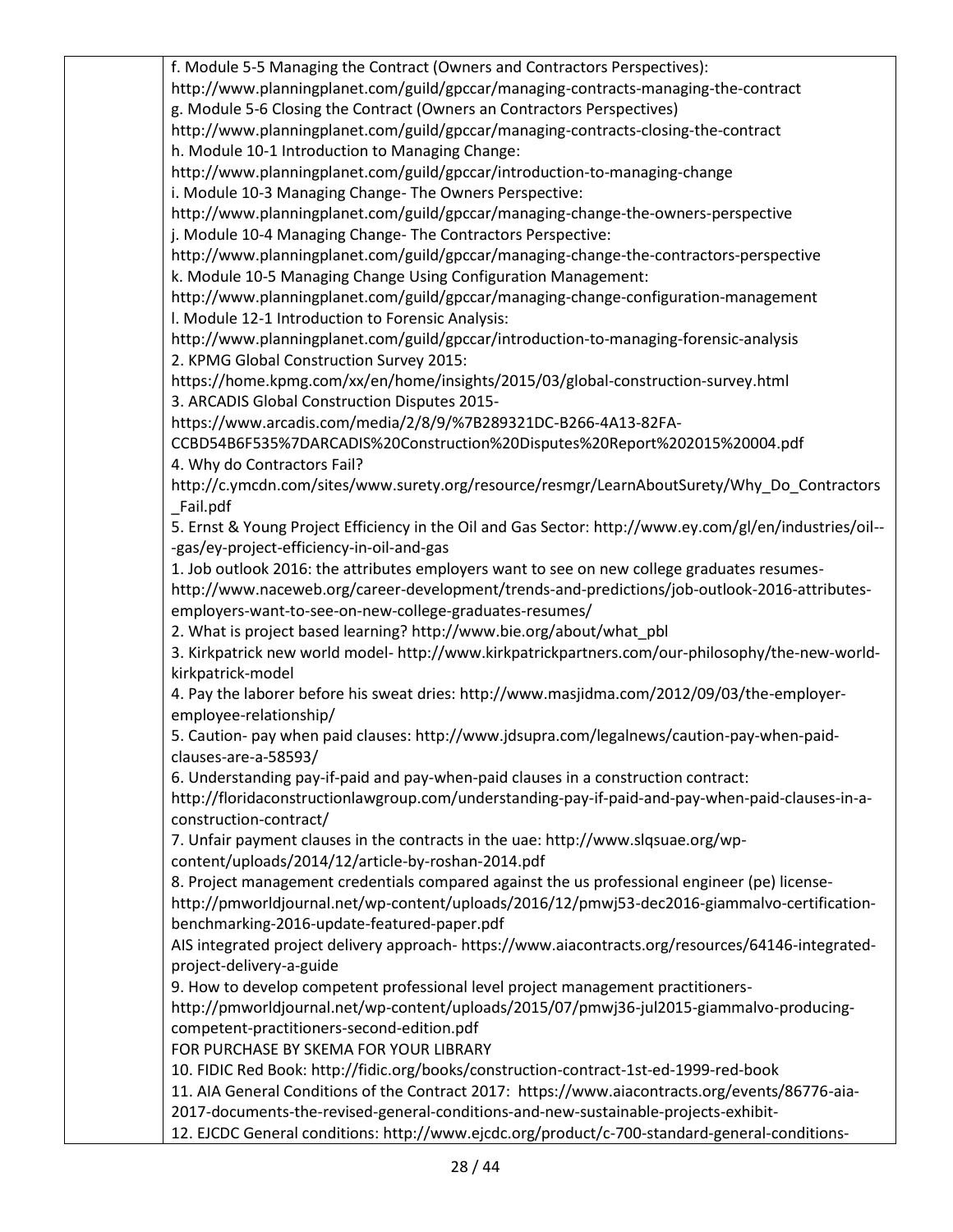|                 | $2013 - 2/$                                                                                       |
|-----------------|---------------------------------------------------------------------------------------------------|
|                 | 13. ConsensusDocs General Conditions                                                              |
|                 | http://www.consensusdocs.org/Resource /FileManager/Redline of ConsensusDocs 200 2007 2011         |
|                 | 2012 2014.pdf                                                                                     |
|                 | 14. CSI Project Resource Manual 5th Edition https://www.amazon.com/Project-Resource-Manual-CSI-   |
|                 | Practice/dp/0071370048                                                                            |
| <b>Websites</b> | 1. Guild of Project Controls- http://www.planningplanet.com/guild                                 |
|                 | 2. Guild of Project Controls Competency Certification Home page-                                  |
|                 | http://www.planningplanet.com/guild/certification                                                 |
|                 | 3. Association for the Advancement of Cost Engineering International- http://web.aacei.org/about- |
|                 | aace                                                                                              |

# <span id="page-28-0"></span>**INTERNATIONAL DEVELOPMENT PROJECT CASE STUDIES**

| <b>Course Code</b>        | MSC.PPMM2.PMCOR.0095                                                                       |
|---------------------------|--------------------------------------------------------------------------------------------|
| <b>ECTS Credits</b>       | 3                                                                                          |
| <b>Course Leader</b>      | COUTINHO, Heitor-EXT                                                                       |
| Synchronous               | 24                                                                                         |
| <b>Discipline</b>         | Autre                                                                                      |
| Program                   | Project and Programme Management and Business Development                                  |
| <b>Prerequisites</b>      | None                                                                                       |
| <b>Course Description</b> | Selected case studies about International Projects to be developed by companies when their |
|                           | challenges are offshore. Natural resources, regional expansion and merger & acquisitions   |
|                           | process are the baseline studies.                                                          |
| <b>Course Open to</b>     | Belo /Fall                                                                                 |
| <b>Exchange</b>           |                                                                                            |
| <b>Semester</b>           | fall                                                                                       |
| <b>Campus</b>             | <b>Belo Horizonte</b>                                                                      |
| <b>Evaluation</b>         |                                                                                            |
| <b>Final Examination</b>  | 40                                                                                         |
| (%)                       |                                                                                            |
| Continuous                | 60                                                                                         |
| Assessment (%)            |                                                                                            |
| <b>Academic reference</b> | To be added                                                                                |
| <b>Websites</b>           | To be added                                                                                |

#### <span id="page-28-1"></span>**LEADERSHIP SKILLS FOR PROJECTS**

| <b>Course Code</b>        | MSC.PPMM2.PMCOR.0078                                                                             |
|---------------------------|--------------------------------------------------------------------------------------------------|
| <b>ECTS Credits</b>       |                                                                                                  |
| <b>Course Leader</b>      | WALKER, Sandra-EXT                                                                               |
| Synchronous               | 30                                                                                               |
| <b>Discipline</b>         | Autre                                                                                            |
| Program                   | Project and Programme Management and Business Development                                        |
| <b>Prerequisites</b>      | None                                                                                             |
| <b>Course Description</b> | Leadership is a critical project management skill. This course is designed to steer participants |
|                           | towards a self-directed learning path to grow and excel as a project manager. Every project is   |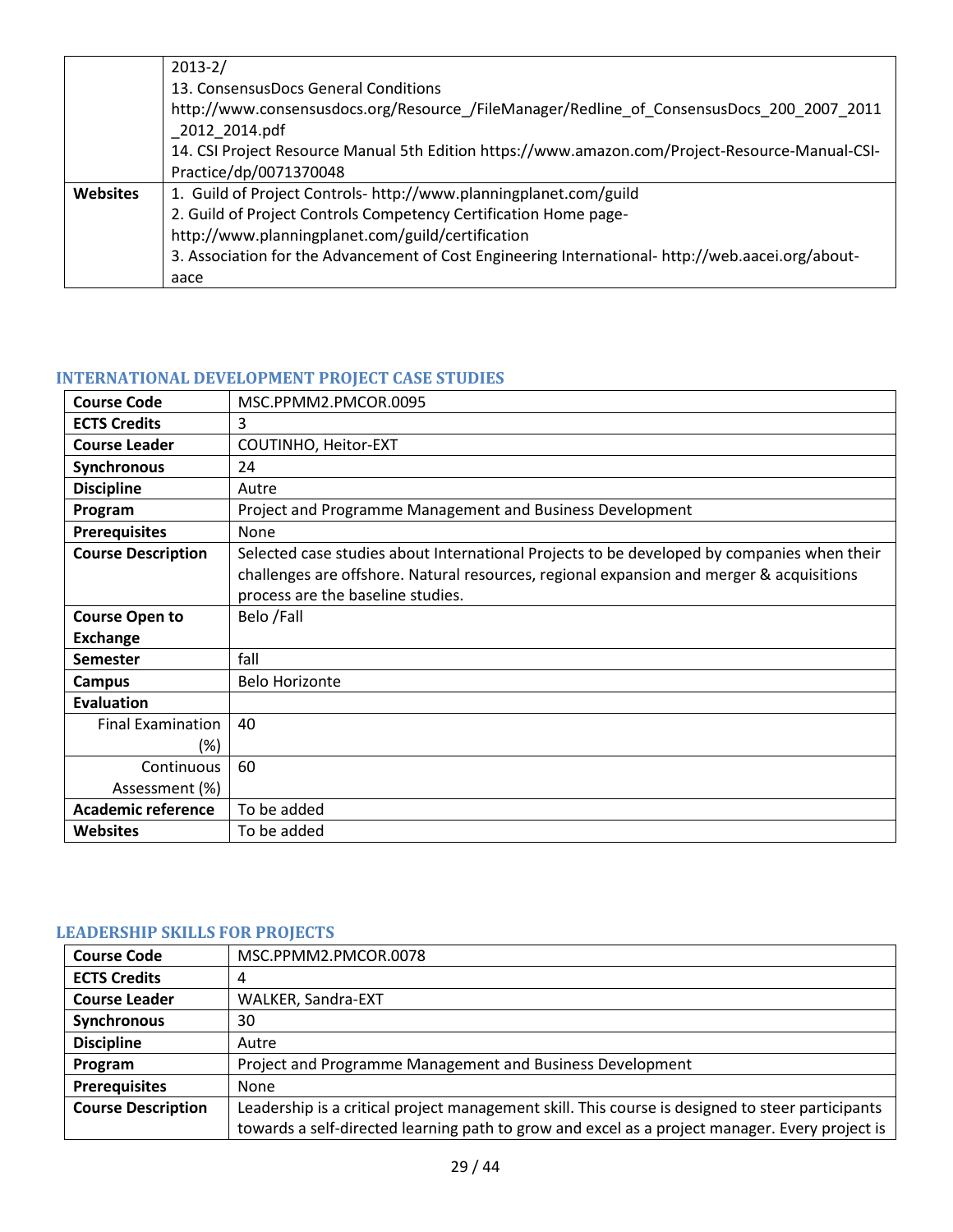|                           | unique, so future leadership scenarios cannot de foreseen with great accuracy. This seminar                                                                 |
|---------------------------|-------------------------------------------------------------------------------------------------------------------------------------------------------------|
|                           | therefore helps participants to invest in leadership readiness, equipping them with the                                                                     |
|                           | intellectual and emotional resources required to thrive in an international project situation.                                                              |
|                           | Project managers must be able to quickly engage team members and stakeholders, even                                                                         |
|                           | from another culture, transcend differences and bring them towards the desired project                                                                      |
|                           | goals in a timely manner, be it on a face-to-face or virtual team.                                                                                          |
|                           | Leadership is about influence, both through personal effectiveness and defined channels of                                                                  |
|                           | responsibility. The project manager has to be a decision-maker and change agent, creating a                                                                 |
|                           | vision, building authority and displaying communication creativity and problem solving                                                                      |
|                           | strategies. The emphasis is on self-awareness and then putting leadership into action,                                                                      |
|                           | attracting the relevant players to a project and keeping them onboard.                                                                                      |
|                           | Human factor challenges can be overcome by:                                                                                                                 |
|                           | Dynamizing a transversal team and stakeholders towards a positive outcome                                                                                   |
|                           | Making effective presentations of ideas and using influence tactics                                                                                         |
|                           | Communicating effectively with individual team members                                                                                                      |
|                           | Overcoming resistance: removing obstacles and dealing with objections                                                                                       |
|                           | The course incorporates a range of modern concepts in this domain, including self-directed                                                                  |
|                           | learning, strengths-based leadership and transformational strategies. Though of a short                                                                     |
|                           | duration, it nonetheless offers a solid foundation for the project manager towards leadership                                                               |
|                           | development.                                                                                                                                                |
| <b>Course Open to</b>     | Belo /Fall;#Lille /Fall;#Paris /Fall                                                                                                                        |
| <b>Exchange</b>           |                                                                                                                                                             |
| <b>Semester</b>           | fall                                                                                                                                                        |
| <b>Campus</b>             | Belo Horizonte, Lille, Paris                                                                                                                                |
| <b>Evaluation</b>         |                                                                                                                                                             |
| <b>Final Examination</b>  | 40                                                                                                                                                          |
| (%)                       |                                                                                                                                                             |
| Continuous                | 60                                                                                                                                                          |
| Assessment (%)            |                                                                                                                                                             |
| <b>Academic reference</b> | <b>REQUIRED READINGS</b>                                                                                                                                    |
|                           | Northouse, P. (2010). Leadership: Theory and Practice (5th ed.). Thousand Oaks: Sage.                                                                       |
|                           | Pinto, J., Thoms, P., Trailer, J., Palmer, T., & Govekar, M. (1998). Project Leadership: From                                                               |
|                           | Theory to Practice. Newton Square: Project Management Institute.                                                                                            |
|                           | RECOMMENDED READINGS                                                                                                                                        |
|                           | Anbari, F. T., Khilkhanova, E. V, Romanova, Maria, V., Ruggia, M., Han-Huei Tsay, C., &                                                                     |
|                           | Umpleby, Stuart, A. (2010). Cultural Differences in Projects. Newtown Square.                                                                               |
|                           | Clarke, N. (2012). Leadership in projects: what we know from the literature and new insights.                                                               |
|                           | Team Performance Management, 18(3/4), 128148.                                                                                                               |
|                           | Hunter, J. (1998). The Servant. Roseville: Prima.                                                                                                           |
|                           | Lee, Margaret, R. (2014). Leading Virtual Project Teams. Boca Raton: CRC Press, Taylor and                                                                  |
|                           | Francis.                                                                                                                                                    |
|                           | Lee-Kelley, L. (2002). Situational leadership: Managing the virtual project team. Journal of                                                                |
|                           | Management Development, 21(6), 461476.                                                                                                                      |
|                           | Levin, G. (2008). Guidelines to Create a Culture to Promote Successful Use of Virtual Teams                                                                 |
|                           | Benefits and Challenges of Working with Virtual Teams. In PMI (Ed.), PMI Global Congress                                                                    |
|                           | Proceedings-Denver, Colorado, USA (pp. 19). Denver: PMI.                                                                                                    |
|                           | Levin, G. (2009). Team-Building Strategies for the Virtual Team, 110.                                                                                       |
|                           | Levin, G., & Rad, P. (2006). Successful Motivational Techniques for Virtual Teams. In PMI<br>Global Congress Proceedings-Madrid, Spain. Newton Square: PMI. |
|                           | Pinto, J. K., & Trailer, J. (1998). Leadership Skills for project Managers. Newtown Square:                                                                 |
|                           | Project Management Institute.                                                                                                                               |
|                           | Rad, P., & Levin, G. (2003). Achieving Project Management Success Using Virtual Teams.                                                                      |
|                           |                                                                                                                                                             |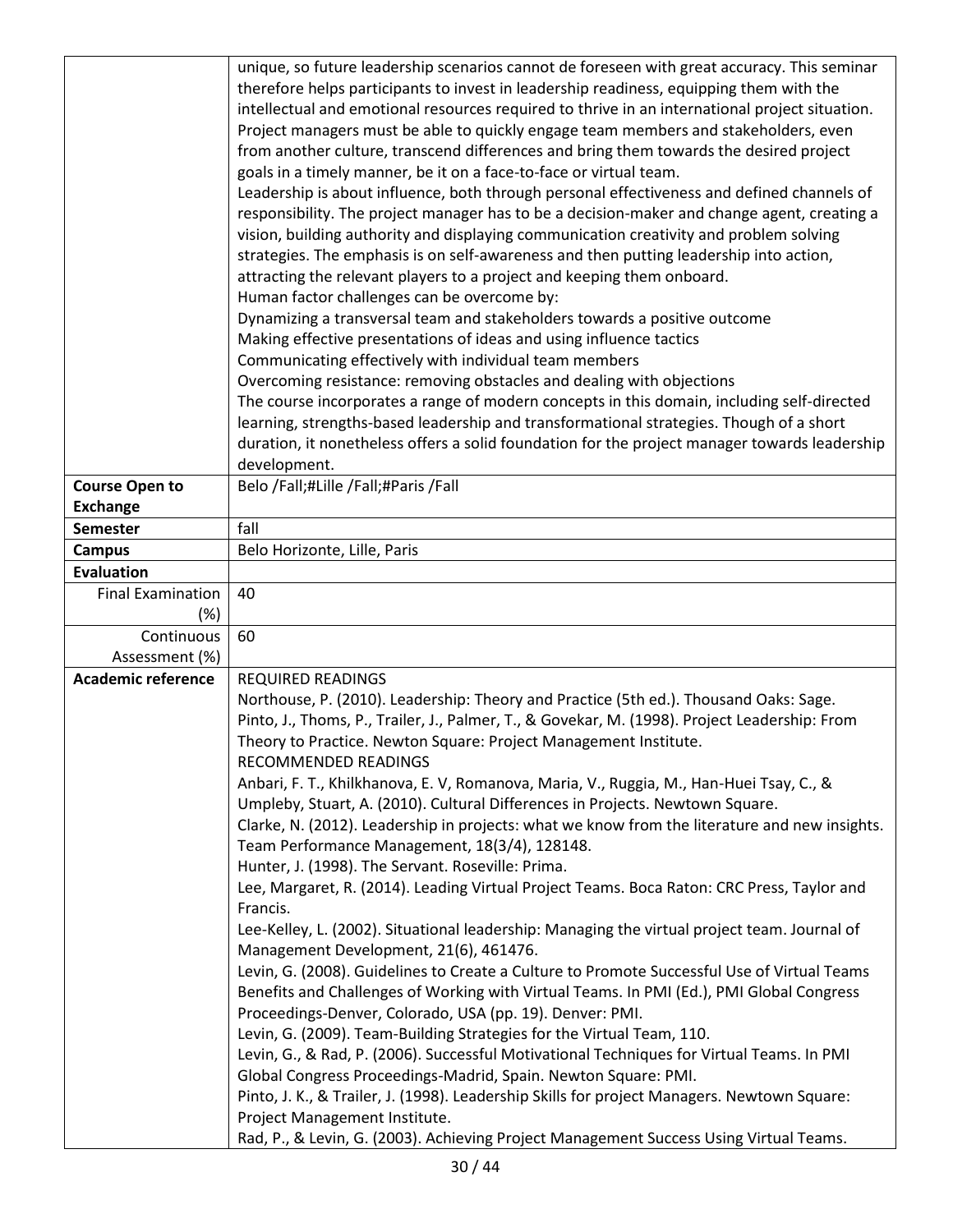|                 | Ralf Müller, Konrad Spang, S. O. (2009). Cultural differences in decision making in project                     |
|-----------------|-----------------------------------------------------------------------------------------------------------------|
|                 | teams. International Journal of Managing Projects in Business, 2(1), 70 93.                                     |
|                 | Slevin, D. P., & Pinto, J. K. (1991). Project Leadership: Understanding and Consciously                         |
|                 | Choosing your Style. Project Management Journal, XXII(1), 3948.                                                 |
|                 | Thompson, K. (2010). Servant-Leadership: An effective model for project management.                             |
|                 | Capella University.                                                                                             |
|                 | Turner, J. R. (2007). Gower Handbook of Project Management. (J. R. Turner, Ed.) (4th ed.).<br>Aldershot: Gower. |
|                 | Turner, J. R., & Müller, R. (2005). The Project Managers Leadership Style as a Success Factor                   |
|                 | on Projects: a literature review. Project Management Journal, 36(1), 4962.                                      |
|                 | Turner, J. R., & Müller, R. (2006). Choosing Appropriate Project Managers: matching their                       |
|                 | leadership style to the type of project. Newtown Square: Project Management Institute.                          |
|                 | Turner, J. R., Müller, R., & Dulewicz, V. (2009). Comparing the leadership styles of functional                 |
|                 | and project managers. International Journal of Managing Projects in Business, 2(2), 198216.                     |
| <b>Websites</b> | <b>WEBLINKS:</b>                                                                                                |
|                 | http://www.ipma.ch/Pages/default.aspx                                                                           |
|                 | http://www.pmi.edu (Project Management articles)                                                                |
|                 | http://www.mckinseyquarterly.com (Management articles)                                                          |
|                 | http://www.geert-hofstede.com (Cross cultural)                                                                  |
|                 | http://www.edwarddebono.com (Thinking strategies)                                                               |
|                 | http://www.quadrant1.com (Personal development)                                                                 |
|                 | http://www.12manage.com (Management theories)                                                                   |
|                 | http://www.fourhourworkweek.com (Personal Life Goals)                                                           |
|                 | https://www.ted.com/playlists/140/how_leaders_inspire (Leadership)                                              |
|                 | DVDs:                                                                                                           |
|                 | <b>CNBC The Leaders - The Secrets To Their Success</b>                                                          |
|                 | FILMS:                                                                                                          |
|                 | Remember the Titans (2001)                                                                                      |
|                 | Gandhi (1982)                                                                                                   |
|                 | Hotel Rwanda (2006)                                                                                             |
|                 | Twelve Angry Men (1957)                                                                                         |

## <span id="page-30-0"></span>**PEOPLE IN PROJECTS**

| <b>Course Code</b>        | MSC.PPMM2.PMCOR.0079                                                                                                                                                                                                                                                                                                                                                                                                                                                                                                                                                                                                                                                                                                                                               |
|---------------------------|--------------------------------------------------------------------------------------------------------------------------------------------------------------------------------------------------------------------------------------------------------------------------------------------------------------------------------------------------------------------------------------------------------------------------------------------------------------------------------------------------------------------------------------------------------------------------------------------------------------------------------------------------------------------------------------------------------------------------------------------------------------------|
| <b>ECTS Credits</b>       | 3                                                                                                                                                                                                                                                                                                                                                                                                                                                                                                                                                                                                                                                                                                                                                                  |
| <b>Course Leader</b>      | SILVIUS - ZUCHI, Dagmar-EXT                                                                                                                                                                                                                                                                                                                                                                                                                                                                                                                                                                                                                                                                                                                                        |
| <b>Synchronous</b>        | 24                                                                                                                                                                                                                                                                                                                                                                                                                                                                                                                                                                                                                                                                                                                                                                 |
| <b>Discipline</b>         | Autre                                                                                                                                                                                                                                                                                                                                                                                                                                                                                                                                                                                                                                                                                                                                                              |
| Program                   | Project and Programme Management and Business Development                                                                                                                                                                                                                                                                                                                                                                                                                                                                                                                                                                                                                                                                                                          |
| <b>Prerequisites</b>      | None                                                                                                                                                                                                                                                                                                                                                                                                                                                                                                                                                                                                                                                                                                                                                               |
| <b>Course Description</b> | Project managers are facing many challenges: an increasing complexity related to fast<br>changing and highly competitive environments that influences the project; a multiple set of<br>internal and external stakeholders with different and sometimes conflicting demands that<br>need to be balanced; as well as issues in acquiring and using human resources, as developing<br>and maintaining trust and/or managing change and conflict, which is probably one of their<br>toughest challenges. This course addresses these challenges from three perspectives: the<br>organization, the team and the individual level. Managing people in projects is a course that<br>introduces Human Resource Management (HRM) for and in projects, with a focus on four |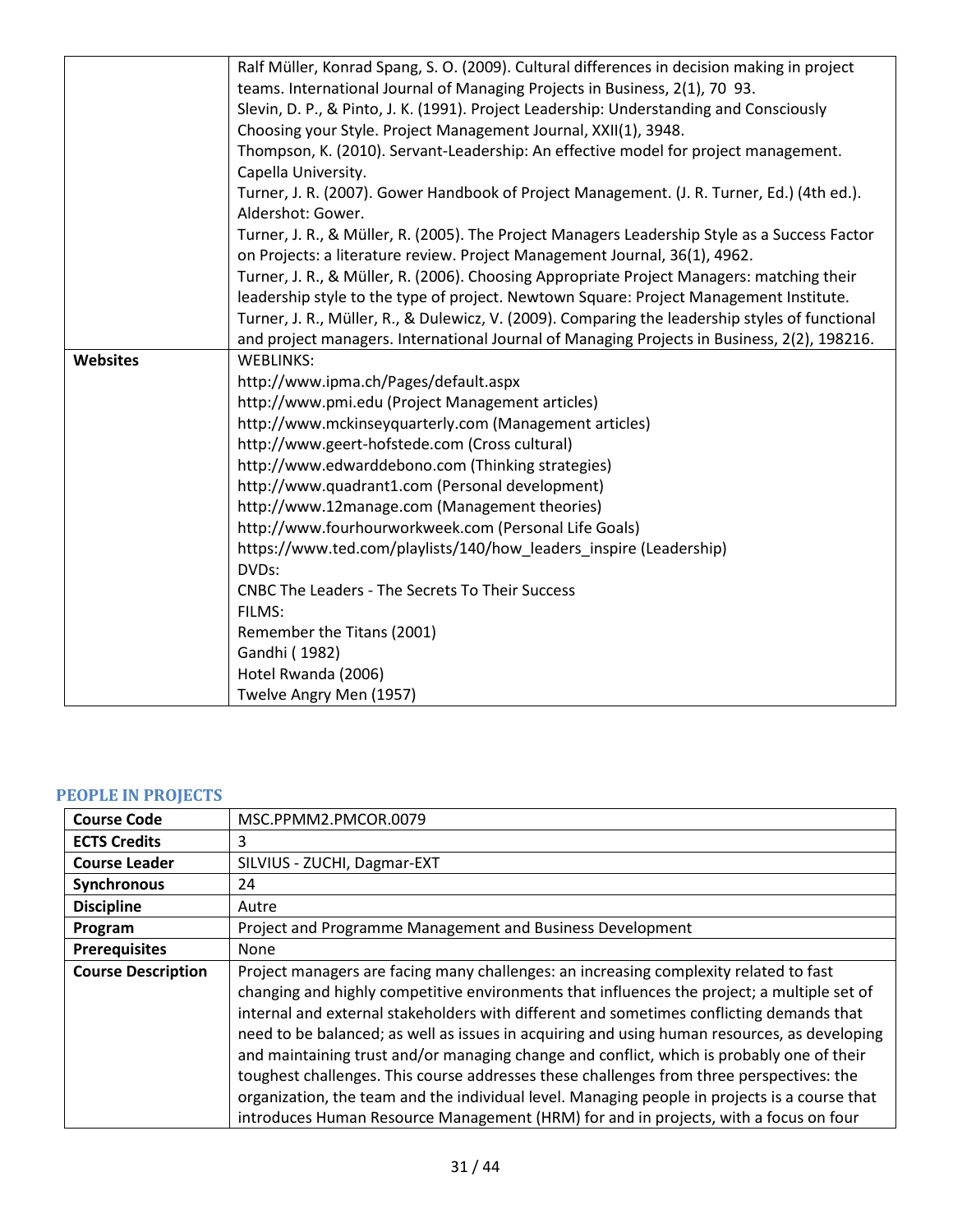|                           | main topics: the project oriented organization and its features; HRM in project oriented                                                                                                                                                                                                                                                                                                                                                                                                                                                                                                                                                                                                                                                                                                                                                                                                                                                                                                                                                                                                                                                                                                                                                                                                                     |
|---------------------------|--------------------------------------------------------------------------------------------------------------------------------------------------------------------------------------------------------------------------------------------------------------------------------------------------------------------------------------------------------------------------------------------------------------------------------------------------------------------------------------------------------------------------------------------------------------------------------------------------------------------------------------------------------------------------------------------------------------------------------------------------------------------------------------------------------------------------------------------------------------------------------------------------------------------------------------------------------------------------------------------------------------------------------------------------------------------------------------------------------------------------------------------------------------------------------------------------------------------------------------------------------------------------------------------------------------|
|                           | organizations; HRM in projects and project stakeholder management.                                                                                                                                                                                                                                                                                                                                                                                                                                                                                                                                                                                                                                                                                                                                                                                                                                                                                                                                                                                                                                                                                                                                                                                                                                           |
| <b>Course Open to</b>     | Belo /Fall;#Lille /Fall;#Paris /Fall                                                                                                                                                                                                                                                                                                                                                                                                                                                                                                                                                                                                                                                                                                                                                                                                                                                                                                                                                                                                                                                                                                                                                                                                                                                                         |
| <b>Exchange</b>           |                                                                                                                                                                                                                                                                                                                                                                                                                                                                                                                                                                                                                                                                                                                                                                                                                                                                                                                                                                                                                                                                                                                                                                                                                                                                                                              |
| <b>Semester</b>           | fall                                                                                                                                                                                                                                                                                                                                                                                                                                                                                                                                                                                                                                                                                                                                                                                                                                                                                                                                                                                                                                                                                                                                                                                                                                                                                                         |
| <b>Campus</b>             | Belo Horizonte, Lille, Paris                                                                                                                                                                                                                                                                                                                                                                                                                                                                                                                                                                                                                                                                                                                                                                                                                                                                                                                                                                                                                                                                                                                                                                                                                                                                                 |
| <b>Evaluation</b>         |                                                                                                                                                                                                                                                                                                                                                                                                                                                                                                                                                                                                                                                                                                                                                                                                                                                                                                                                                                                                                                                                                                                                                                                                                                                                                                              |
| <b>Final Examination</b>  | 0                                                                                                                                                                                                                                                                                                                                                                                                                                                                                                                                                                                                                                                                                                                                                                                                                                                                                                                                                                                                                                                                                                                                                                                                                                                                                                            |
| (%)                       |                                                                                                                                                                                                                                                                                                                                                                                                                                                                                                                                                                                                                                                                                                                                                                                                                                                                                                                                                                                                                                                                                                                                                                                                                                                                                                              |
| Continuous                | 100                                                                                                                                                                                                                                                                                                                                                                                                                                                                                                                                                                                                                                                                                                                                                                                                                                                                                                                                                                                                                                                                                                                                                                                                                                                                                                          |
| Assessment (%)            |                                                                                                                                                                                                                                                                                                                                                                                                                                                                                                                                                                                                                                                                                                                                                                                                                                                                                                                                                                                                                                                                                                                                                                                                                                                                                                              |
| <b>Academic reference</b> | Books:                                                                                                                                                                                                                                                                                                                                                                                                                                                                                                                                                                                                                                                                                                                                                                                                                                                                                                                                                                                                                                                                                                                                                                                                                                                                                                       |
|                           | Huemann, M. (2015). Human Resource Management in the project-oriented Organization.<br>Gower Applied Research (Chapter 4, 5 and 9)                                                                                                                                                                                                                                                                                                                                                                                                                                                                                                                                                                                                                                                                                                                                                                                                                                                                                                                                                                                                                                                                                                                                                                           |
|                           | Huemann, M.; Eskerod, P.; Ringhofer, C. (2016). Rethink! Project Stakeholder Management.<br>PMI (Chapter 3 and 10)                                                                                                                                                                                                                                                                                                                                                                                                                                                                                                                                                                                                                                                                                                                                                                                                                                                                                                                                                                                                                                                                                                                                                                                           |
|                           | Papers:<br>Gustavsson, T.K. (2016), Organizing to avoid projectoverload: The use and risks of narrowing<br>strategies in multi-project practice, International Journal of Project Management, 34, 94101.<br>Keegan, A., Huemann, M. & Turner, R.J. (2012), Beyond the line: exploring the HRM<br>responsibilities of line managers, project managers and the HRM department in four project-<br>oriented companies in the Netherlands, Austria, the UK and the USA, International Journal<br>of Human Resource Management, 23 (15). pp. 3085-3104.<br>Freeman, R. E. and McVea, J. (2001), A Stakeholder Approach to Strategic Management,<br>Darden Business School Working Paper, No. 01-02. Available at SSRN:<br>http://ssrn.com/abstract=263511_or http://dx.doi.org/10.2139/ssrn.263511<br>Achterkamp, M.C., & Vos, J.F.J. (2008). Investigating the use of the stakeholder notion in<br>project management literature, a meta-analysis. International Journal of Project<br>Management, 26, 749-757.<br>Additional readings (recommended):<br>Ballejos, L.C. & Montagna, J.M. (2008), Method for stakeholder identification in<br>interorganizational environments. Requirements Engineering 13 (4), 281329.<br>Bryson, J. M. (2004), What to do when stakeholders matter: Stakeholder identification |
|                           | analysis techniques, Public Management Review, 6, 21 53.<br>Jepsen, A.L., Eskerod, P. (2009), Stakeholder analysis in projects: challenges in using current<br>guidelines in the real world. International Journal of Project Management, 27 (4), 335343.<br>Huemann, M., Keegan A.E. and. Turner, J.R. (2007), Human Resource Management in the<br>Project-oriented Company: a review, International Journal of Project Management, 25,<br>315323.<br>Packendorff, J. (2002), The temporary society and its enemies: Projects from an individual<br>perspective". In: K. Sahlin-Andersson & A. Söderholm (eds.) Beyond Project Management:<br>New Perspectives on the Temporary-Permanent Dilemma: pp. 39-58. Malmö: Liber.<br>Söderlund J & Bredin K. (2006), HRM in project-intensive firms: changes and challenges,                                                                                                                                                                                                                                                                                                                                                                                                                                                                                      |
| <b>Websites</b>           | Human Resource Management, 45(2):24965.                                                                                                                                                                                                                                                                                                                                                                                                                                                                                                                                                                                                                                                                                                                                                                                                                                                                                                                                                                                                                                                                                                                                                                                                                                                                      |
|                           |                                                                                                                                                                                                                                                                                                                                                                                                                                                                                                                                                                                                                                                                                                                                                                                                                                                                                                                                                                                                                                                                                                                                                                                                                                                                                                              |

<span id="page-31-0"></span>**PROJECT MANAGEMENT METHODS** *EXTRA FEES! PLEASE SEE DETAILS BELOW*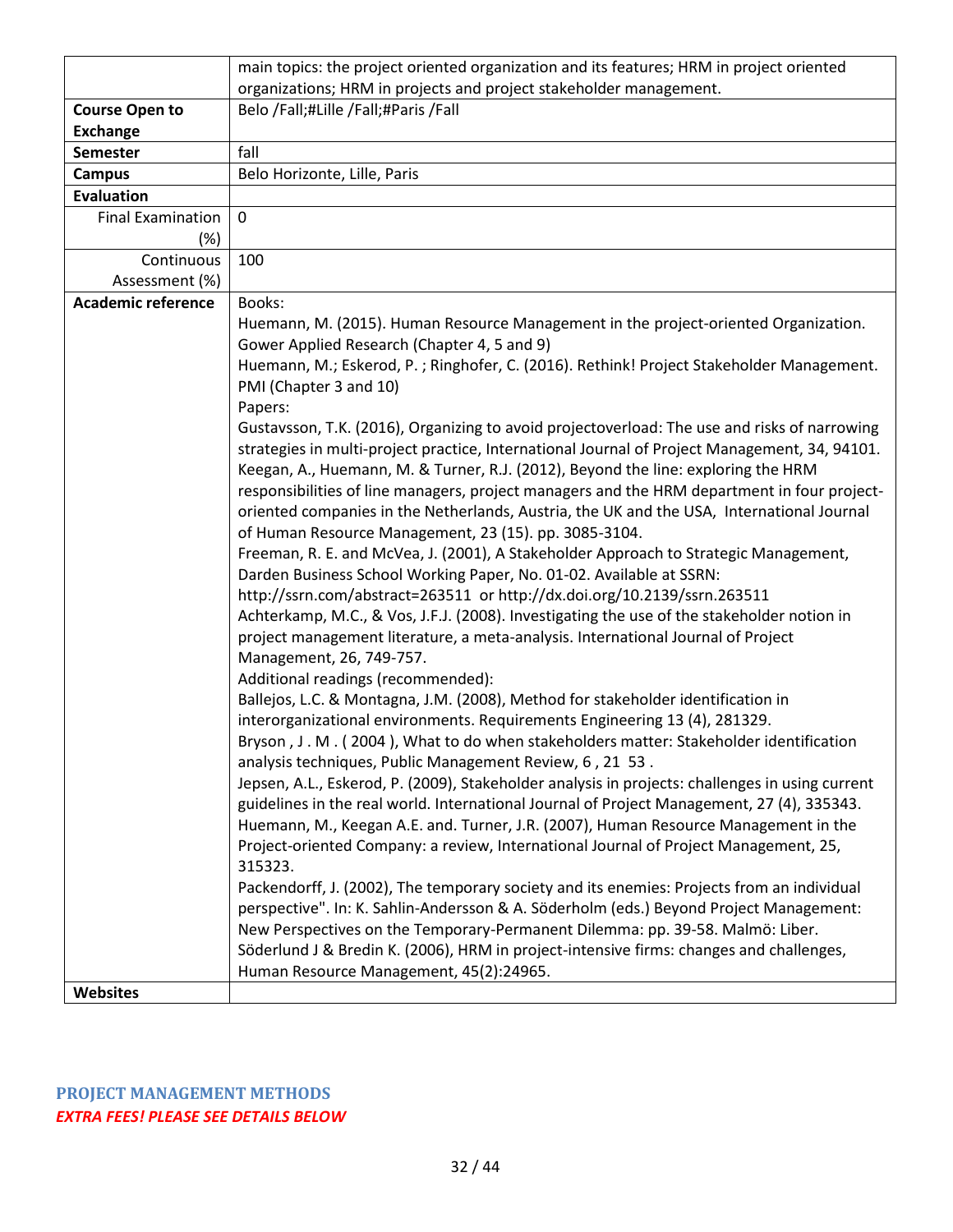| <b>Course Code</b>        | MSC.PPMM2.PMCOR.0084                                                                                                                                                                                                                                                                                                                                                                                                                                                                                                                                                                                                                                                                                                                                                                                                              |
|---------------------------|-----------------------------------------------------------------------------------------------------------------------------------------------------------------------------------------------------------------------------------------------------------------------------------------------------------------------------------------------------------------------------------------------------------------------------------------------------------------------------------------------------------------------------------------------------------------------------------------------------------------------------------------------------------------------------------------------------------------------------------------------------------------------------------------------------------------------------------|
| <b>ECTS Credits</b>       | 3                                                                                                                                                                                                                                                                                                                                                                                                                                                                                                                                                                                                                                                                                                                                                                                                                                 |
| <b>Course Leader</b>      | <b>GARDINER Paul</b>                                                                                                                                                                                                                                                                                                                                                                                                                                                                                                                                                                                                                                                                                                                                                                                                              |
| Synchronous               | 0                                                                                                                                                                                                                                                                                                                                                                                                                                                                                                                                                                                                                                                                                                                                                                                                                                 |
| <b>Discipline</b>         | Autre                                                                                                                                                                                                                                                                                                                                                                                                                                                                                                                                                                                                                                                                                                                                                                                                                             |
| Program                   | Project and Programme Management and Business Development                                                                                                                                                                                                                                                                                                                                                                                                                                                                                                                                                                                                                                                                                                                                                                         |
| <b>Prerequisites</b>      | None                                                                                                                                                                                                                                                                                                                                                                                                                                                                                                                                                                                                                                                                                                                                                                                                                              |
| <b>Course Description</b> | PRINCE2 <sup>®</sup> and Agile PM are two important project management methods used<br>internationally. This course provides foundation level competence in both and an<br>opportunity for certification. The course covers the PRINCE2 framework: Principles, themes,<br>processes and techniques. Agile PM is an alternative project management method suitable<br>for dynamic projects with high uncertainty and/or complexity. The course covers the key<br>principles of AGILEPM, specifically: underpinning philosophy and principles, lifecycle of an<br>AgilePM project, products, techniques, roles and responsibilities.<br>Online help is available by TrainingByteSize.com for both methods. Candidates that pass the<br>course will be provided with an opportunity for certification in both methods. A comparative |
|                           | analysis between the two methods and when to apply each is also included in the course.                                                                                                                                                                                                                                                                                                                                                                                                                                                                                                                                                                                                                                                                                                                                           |
| <b>Extra fees</b>         | For the PRINCE 2 Online Training = $150 \epsilon + TVA$ (mandatory)<br>For the AGILE PM Online Training = $150 \epsilon + TVA$ (mandatory)<br>For the PRINCE 2 Certificate Examination = $249f + TVA$ (optional)<br>For the AGILE PM Certificate Examination = $175\epsilon$ + TVA (optional)<br>Total for Trainings (mandatory) = $300 \epsilon + TVA$<br>Totale for Certificate Examinations (optional) = $424E + TVA$<br>* The international office will contact students who have chosen this specialization program with<br>the payment procedures in order to pay these extra fees (late June).                                                                                                                                                                                                                             |
| <b>Course Open to</b>     | Belo /Fall;#Lille /Fall;#Paris /Fall                                                                                                                                                                                                                                                                                                                                                                                                                                                                                                                                                                                                                                                                                                                                                                                              |
| <b>Exchange</b>           |                                                                                                                                                                                                                                                                                                                                                                                                                                                                                                                                                                                                                                                                                                                                                                                                                                   |
| <b>Semester</b>           | fall                                                                                                                                                                                                                                                                                                                                                                                                                                                                                                                                                                                                                                                                                                                                                                                                                              |
| <b>Campus</b>             | Belo Horizonte, Lille, Paris                                                                                                                                                                                                                                                                                                                                                                                                                                                                                                                                                                                                                                                                                                                                                                                                      |
| <b>Evaluation</b>         |                                                                                                                                                                                                                                                                                                                                                                                                                                                                                                                                                                                                                                                                                                                                                                                                                                   |
| <b>Final Examination</b>  | 70                                                                                                                                                                                                                                                                                                                                                                                                                                                                                                                                                                                                                                                                                                                                                                                                                                |
| $(\%)$                    |                                                                                                                                                                                                                                                                                                                                                                                                                                                                                                                                                                                                                                                                                                                                                                                                                                   |
| Continuous                | 30                                                                                                                                                                                                                                                                                                                                                                                                                                                                                                                                                                                                                                                                                                                                                                                                                                |
| Assessment (%)            |                                                                                                                                                                                                                                                                                                                                                                                                                                                                                                                                                                                                                                                                                                                                                                                                                                   |
| <b>Academic reference</b> | <b>REQUIRED READINGS</b><br>Manuals for PRINCE2 and Agile PM<br>RECOMMENDED READINGS<br>Other resources and articles will be supplied.<br><b>NOTE</b><br>PRINCE2 <sup>®</sup> is a registered trade mark of AXELOS Limited, used under permission of AXELOS<br>Limited. All rights reserved. AgilePM® and AgilePgM® are registered trademarks of Dynamic                                                                                                                                                                                                                                                                                                                                                                                                                                                                          |
| <b>Websites</b>           | Systems Development Method Ltd. All rights reserved.                                                                                                                                                                                                                                                                                                                                                                                                                                                                                                                                                                                                                                                                                                                                                                              |

# <span id="page-32-0"></span>**PROJECT PLANNING AND CONTROL**

| Course Code         | MSC.PPMM2.PMCOR.0077 |
|---------------------|----------------------|
| <b>ECTS Credits</b> |                      |
| l Course Leader     | ELTIGANI Adil        |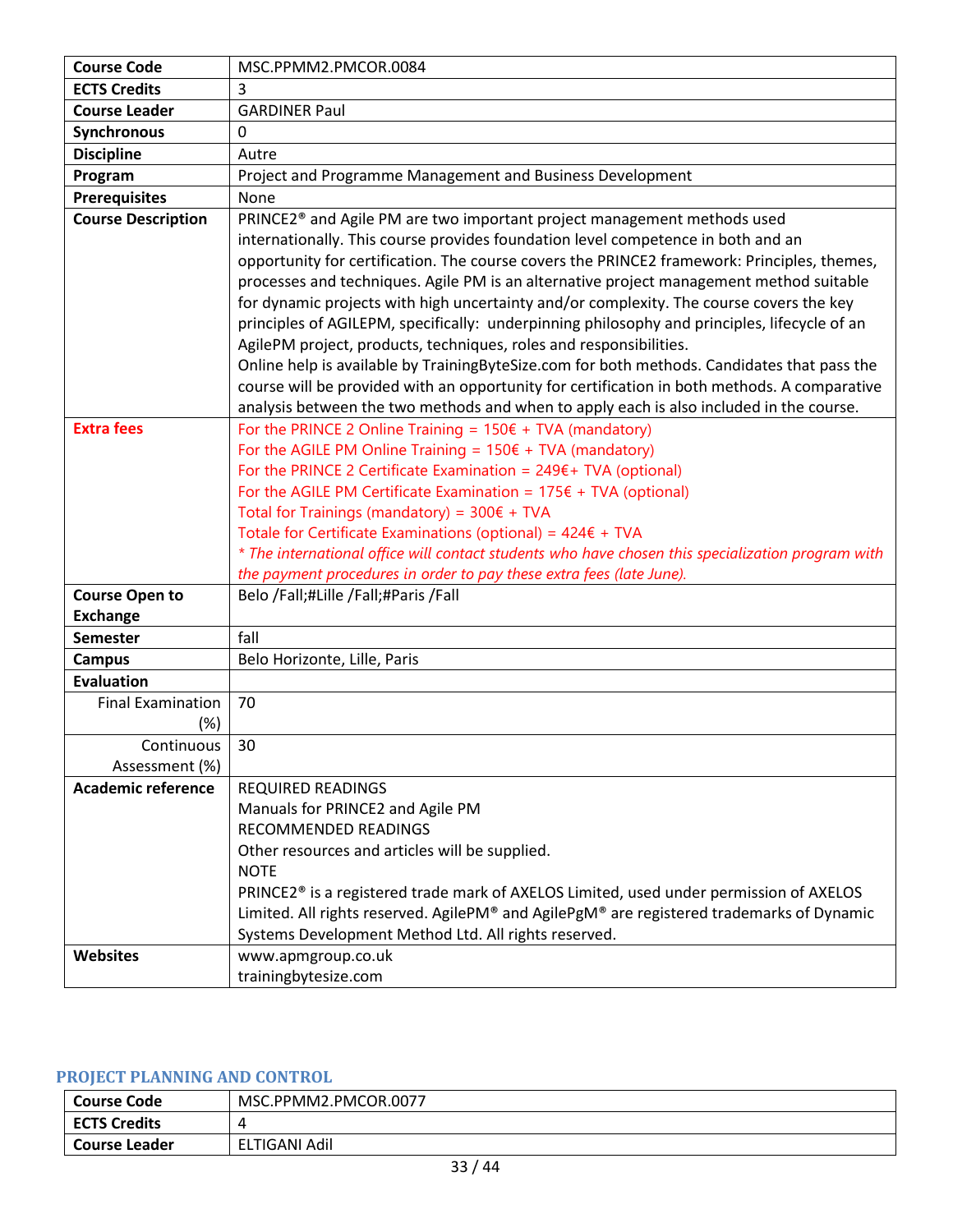| Synchronous                                 | 36                                                                                                                                                                                                                                                                                                                                                                                                                                                                                                                                                                                                                                                                                                                                                                                                                                                             |
|---------------------------------------------|----------------------------------------------------------------------------------------------------------------------------------------------------------------------------------------------------------------------------------------------------------------------------------------------------------------------------------------------------------------------------------------------------------------------------------------------------------------------------------------------------------------------------------------------------------------------------------------------------------------------------------------------------------------------------------------------------------------------------------------------------------------------------------------------------------------------------------------------------------------|
| <b>Discipline</b>                           | Autre                                                                                                                                                                                                                                                                                                                                                                                                                                                                                                                                                                                                                                                                                                                                                                                                                                                          |
| Program                                     | Project and Programme Management and Business Development                                                                                                                                                                                                                                                                                                                                                                                                                                                                                                                                                                                                                                                                                                                                                                                                      |
| <b>Prerequisites</b>                        | None.                                                                                                                                                                                                                                                                                                                                                                                                                                                                                                                                                                                                                                                                                                                                                                                                                                                          |
| <b>Course Description</b>                   | This course aims to provide students with the core knowledge areas of project management.<br>The course combines the knowledge available in project management with the PMI Body of<br>Knowledge (PMBoK). Focus will be on understanding the application of the tools of project<br>management, such as work breakdown structure, use of critical path scheduling, stakeholder<br>management and risk management. The principles and tools are integrated and clarified<br>through use of examples, case studies and simulations. Reference is made to the PMBoK<br>project management life cycle and its processes related to each of the course topics.                                                                                                                                                                                                      |
| <b>Course Open to</b>                       | Belo /Fall;#Lille /Fall;#Paris /Fall                                                                                                                                                                                                                                                                                                                                                                                                                                                                                                                                                                                                                                                                                                                                                                                                                           |
| <b>Exchange</b>                             |                                                                                                                                                                                                                                                                                                                                                                                                                                                                                                                                                                                                                                                                                                                                                                                                                                                                |
| <b>Semester</b>                             | fall                                                                                                                                                                                                                                                                                                                                                                                                                                                                                                                                                                                                                                                                                                                                                                                                                                                           |
| <b>Campus</b>                               | Belo Horizonte, Lille, Paris                                                                                                                                                                                                                                                                                                                                                                                                                                                                                                                                                                                                                                                                                                                                                                                                                                   |
| <b>Evaluation</b>                           |                                                                                                                                                                                                                                                                                                                                                                                                                                                                                                                                                                                                                                                                                                                                                                                                                                                                |
| <b>Final Examination</b>                    | 100                                                                                                                                                                                                                                                                                                                                                                                                                                                                                                                                                                                                                                                                                                                                                                                                                                                            |
| (%)                                         |                                                                                                                                                                                                                                                                                                                                                                                                                                                                                                                                                                                                                                                                                                                                                                                                                                                                |
| Continuous                                  | 0                                                                                                                                                                                                                                                                                                                                                                                                                                                                                                                                                                                                                                                                                                                                                                                                                                                              |
| Assessment (%)<br><b>Academic reference</b> | PRE-READING                                                                                                                                                                                                                                                                                                                                                                                                                                                                                                                                                                                                                                                                                                                                                                                                                                                    |
|                                             | Read chapter 1, 2 and 3 of: Project Management Institute. 2013. A Guide to the Project<br>Management Body of Knowledge (PMBOK® Guide) Fifth Edition<br><b>REQUIRED READINGS</b><br>1. Kerzner, H. 2013. Project Management: A Systems Approach to Planning, Scheduling, and<br>Controlling, 11th Ed. John Wiley & Sons Inc. (available in the library in e-book format)<br>2. Project Management Institute. 2013. A Guide to the Project Management Body of<br>Knowledge (PMBOK® Guide) Fifth Edition<br>3. Selected list of journal articles will be communicated to students before the start of the<br>course.<br><b>RECOMMENDED READINGS</b><br>1. Gardiner, P. D. 2005. Project Management: A Strategic Planning Approach, Palgrave<br>Macmillan.<br>2. Pinto, J. K. 2015. Project Management: Achieving Competitive Advantage, 4th Ed. Prentice<br>Hall. |
| <b>Websites</b>                             | 1. www.pmi.org                                                                                                                                                                                                                                                                                                                                                                                                                                                                                                                                                                                                                                                                                                                                                                                                                                                 |

# <span id="page-33-0"></span>**PROJECT PRACTICE PORTFOLIO 1**

| <b>Course Code</b>        | MSC.PPMM2.PMOPT.0001                                                                             |
|---------------------------|--------------------------------------------------------------------------------------------------|
| <b>ECTS Credits</b>       | 3                                                                                                |
| <b>Course Leader</b>      | <b>GARDINER Paul</b>                                                                             |
| Synchronous               | 12                                                                                               |
| <b>Discipline</b>         | Autre                                                                                            |
| Program                   | Project and Programme Management and Business Development                                        |
| <b>Prerequisites</b>      | <b>NONE</b>                                                                                      |
| <b>Course Description</b> | This course requires you to work in teams on real projects in a portfolio. You will be part of a |
|                           | cell working on several projects and will develop your project management competences            |
|                           | through practice. Part 1 is focused on project generation and initiation activities up to and    |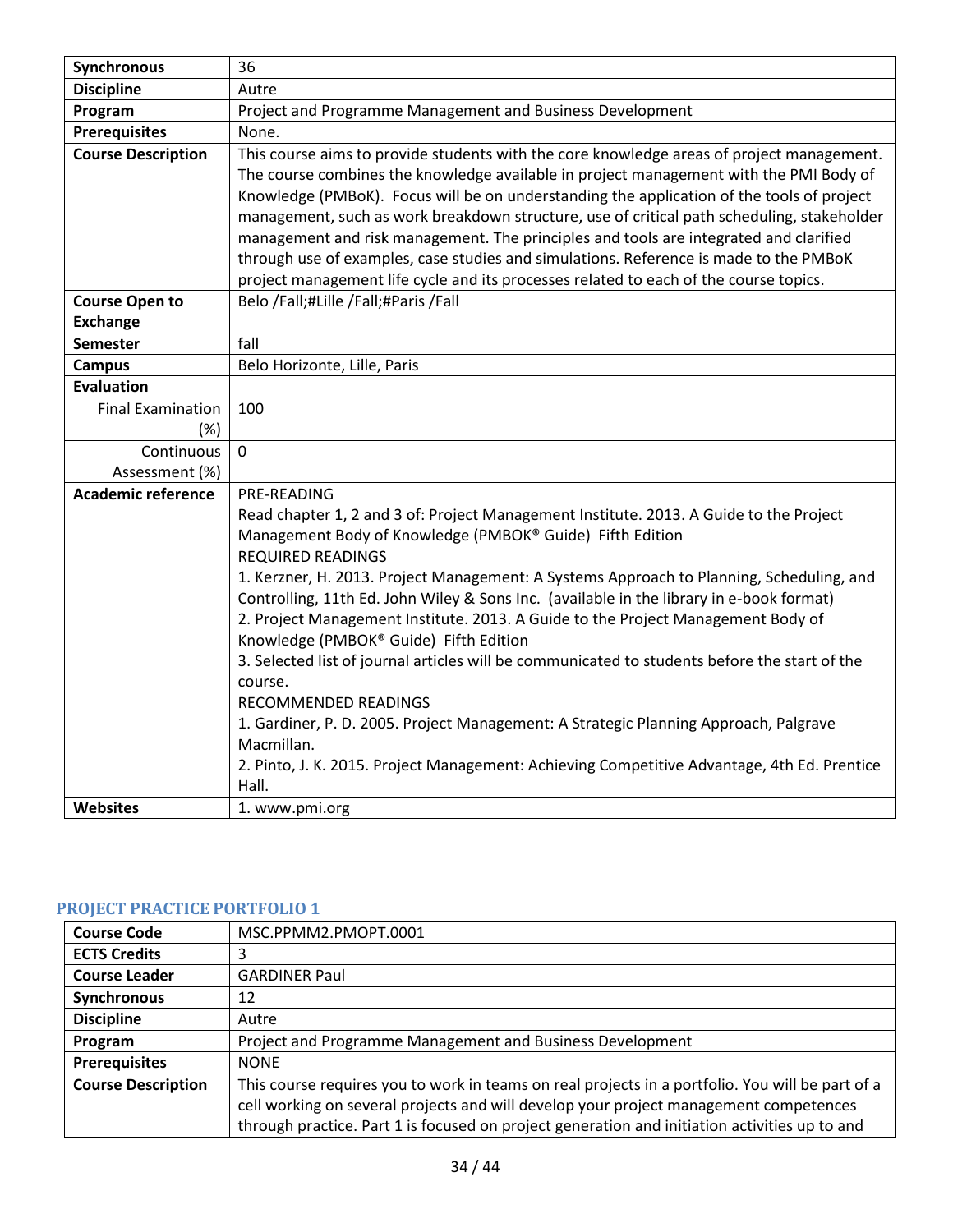|                          | including the project charter. Part 2 is focused on project development and delivery, quality |
|--------------------------|-----------------------------------------------------------------------------------------------|
|                          | management, audit and control.                                                                |
| <b>Course Open to</b>    | Belo /Fall;#Lille /Fall;#Paris /Fall                                                          |
| <b>Exchange</b>          |                                                                                               |
| <b>Semester</b>          | fall                                                                                          |
| Campus                   | Belo Horizonte, Lille, Paris                                                                  |
| Evaluation               |                                                                                               |
| <b>Final Examination</b> | 100                                                                                           |
| (%)                      |                                                                                               |
| Continuous               | $\Omega$                                                                                      |
| Assessment (%)           |                                                                                               |
| Academic reference       | Required readings                                                                             |
|                          | (1) APM Competence Framework                                                                  |
|                          | Recommended readings                                                                          |
|                          | 1. PMI PMBOK Guide                                                                            |
|                          | 2. APM Body of Knowledge                                                                      |
|                          | 3. PRINCE2 guide                                                                              |
|                          | 4. AgilePM Guide                                                                              |
|                          | 5. GAPPS project manager and sponsor standards                                                |
| <b>Websites</b>          | Visit the websites of PMI, APM, GAPPS                                                         |

#### <span id="page-34-0"></span>**BUSINESS AND PROJECT MANAGEMENT AGILITY**

| <b>Course Code</b>        | MSC.PPMM2.PMCOR.0030                                                                      |
|---------------------------|-------------------------------------------------------------------------------------------|
| <b>ECTS Credits</b>       | 3                                                                                         |
| <b>Course Leader</b>      | <b>GARDINER Paul</b>                                                                      |
| Synchronous               | 18                                                                                        |
| <b>Discipline</b>         | Autre                                                                                     |
| Program                   | Project and Programme Management and Business Development                                 |
| <b>Prerequisites</b>      | Foundation level agile project management.                                                |
| <b>Course Description</b> | The course is about the integration of business agility and agile project management in a |
|                           | modern, sustainable and global business context.                                          |
| <b>Course Open to</b>     | Belo /Fall;#Lille /Fall;#Paris /Fall                                                      |
| <b>Exchange</b>           |                                                                                           |
| <b>Semester</b>           | fall                                                                                      |
| Campus                    | Belo Horizonte, Lille, Paris                                                              |
| <b>Evaluation</b>         |                                                                                           |
| <b>Final Examination</b>  | 100                                                                                       |
| $(\%)$                    |                                                                                           |
| Continuous                | $\mathbf{0}$                                                                              |
| Assessment (%)            |                                                                                           |
| <b>Academic reference</b> | PMI Agile Practice Guide.                                                                 |
| <b>Websites</b>           | None.                                                                                     |

## <span id="page-34-1"></span>**DIGITAL TRANSFORMATION IN PROJECT MANAGEMENT**

**Course Code** MSC.PPMM2.PMCOR.0200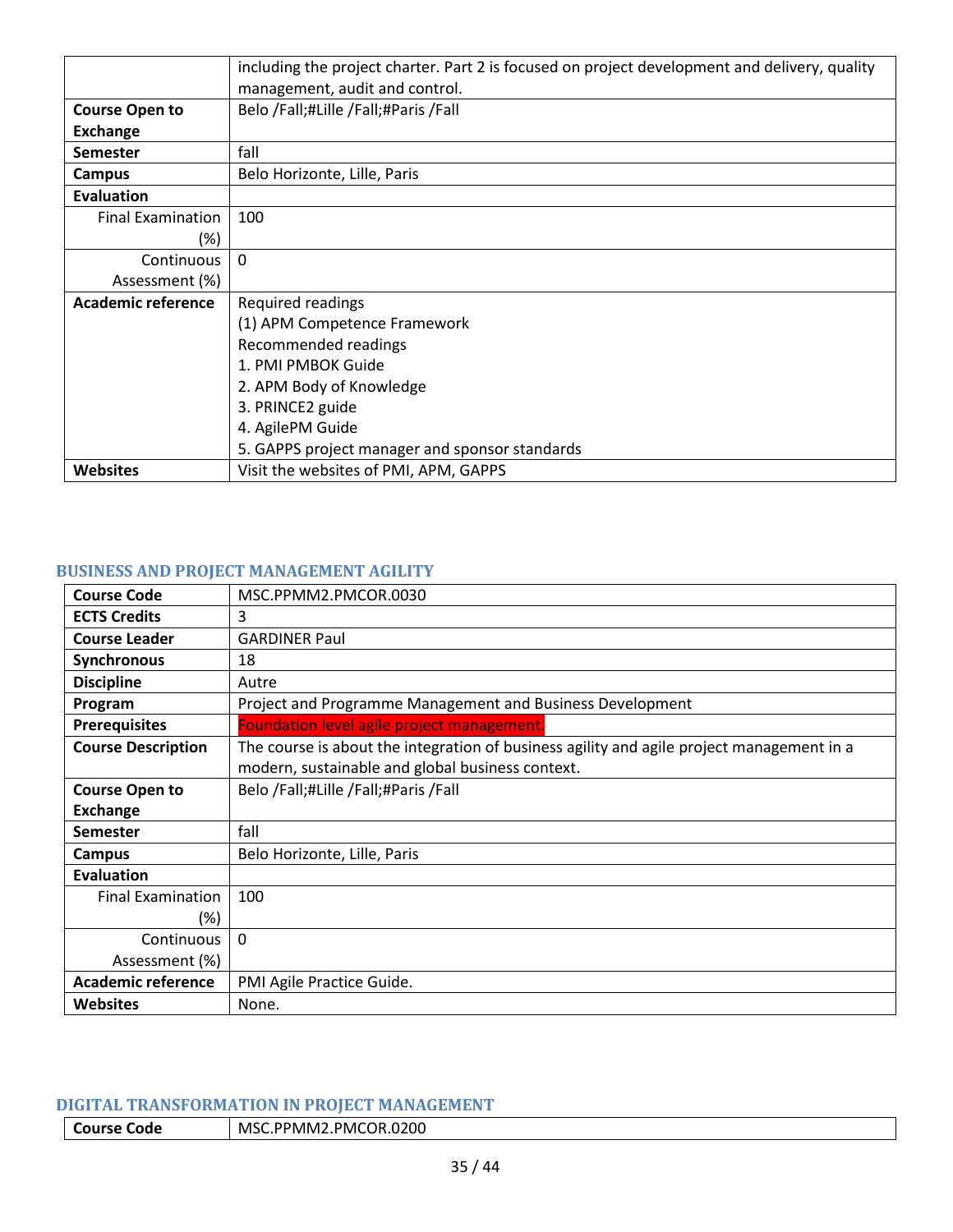| <b>ECTS Credits</b>       | 3                                                                                                                                                                                                                                                                                                                     |
|---------------------------|-----------------------------------------------------------------------------------------------------------------------------------------------------------------------------------------------------------------------------------------------------------------------------------------------------------------------|
| <b>Course Leader</b>      | ROMERO-TORRES, Alejandro-EXT                                                                                                                                                                                                                                                                                          |
| <b>Synchronous</b>        | 0                                                                                                                                                                                                                                                                                                                     |
| <b>Discipline</b>         | Autre                                                                                                                                                                                                                                                                                                                 |
| Program                   | Project and Programme Management and Business Development                                                                                                                                                                                                                                                             |
| <b>Prerequisites</b>      | No prerequisites                                                                                                                                                                                                                                                                                                      |
| <b>Course Description</b> | A specialisation course to familiarise students with latest developments linking productivity<br>tools and AI to project management. This course is about the application of AI and digital<br>tools in the management of projects and this can impact the different stakeholders,<br>especially the project manager. |
| <b>Course Open to</b>     | Lille /Fall                                                                                                                                                                                                                                                                                                           |
| <b>Exchange</b>           |                                                                                                                                                                                                                                                                                                                       |
| Semester                  | fall                                                                                                                                                                                                                                                                                                                  |
| Campus                    | Lille                                                                                                                                                                                                                                                                                                                 |
| Evaluation                |                                                                                                                                                                                                                                                                                                                       |
| <b>Final Examination</b>  | 100                                                                                                                                                                                                                                                                                                                   |
| (%)                       |                                                                                                                                                                                                                                                                                                                       |
| Continuous                | $\Omega$                                                                                                                                                                                                                                                                                                              |
| Assessment (%)            |                                                                                                                                                                                                                                                                                                                       |
| <b>Academic reference</b> |                                                                                                                                                                                                                                                                                                                       |
| <b>Websites</b>           |                                                                                                                                                                                                                                                                                                                       |

# <span id="page-35-0"></span>**CORPORATE FINANCIAL MANAGEMENT**

## <span id="page-35-1"></span>**CAPITAL BUDGETING**

| <b>Course Code</b>        | MSC.CFMM2.FICOR.0140                                                                                                                                                                                                                                                                                                                                                                                                                                                                                                                                                                    |
|---------------------------|-----------------------------------------------------------------------------------------------------------------------------------------------------------------------------------------------------------------------------------------------------------------------------------------------------------------------------------------------------------------------------------------------------------------------------------------------------------------------------------------------------------------------------------------------------------------------------------------|
| <b>ECTS Credits</b>       | 3                                                                                                                                                                                                                                                                                                                                                                                                                                                                                                                                                                                       |
| <b>Course Leader</b>      | LAI Wan Ni                                                                                                                                                                                                                                                                                                                                                                                                                                                                                                                                                                              |
| Synchronous               | 18                                                                                                                                                                                                                                                                                                                                                                                                                                                                                                                                                                                      |
| <b>Discipline</b>         | Autre                                                                                                                                                                                                                                                                                                                                                                                                                                                                                                                                                                                   |
| Program                   | <b>Corporate Financial Management</b>                                                                                                                                                                                                                                                                                                                                                                                                                                                                                                                                                   |
| <b>Prerequisites</b>      | Master1                                                                                                                                                                                                                                                                                                                                                                                                                                                                                                                                                                                 |
|                           | <b>Accounting prequisites</b><br>corporate finance prequisites                                                                                                                                                                                                                                                                                                                                                                                                                                                                                                                          |
| <b>Course Description</b> | The main objective of this course is to teach students how to make effective capital<br>budgeting decisions as financial managers. Focusing on asset valuation, this course emphasis<br>on the evaluation of cash flows that is fundamental to the capital budgeting decision.<br>Starting with a general introduction to the framework of corporate finance, students will<br>learn (i) methods to evaluate projects and investment rules, (ii) skills to analyze risk and<br>return of various projects, and finally (iii) the different ways of raising capital in a<br>corporation. |
| <b>Course Open to</b>     | Belo /Fall;#Sophia /Fall                                                                                                                                                                                                                                                                                                                                                                                                                                                                                                                                                                |
| <b>Exchange</b>           |                                                                                                                                                                                                                                                                                                                                                                                                                                                                                                                                                                                         |
| <b>Semester</b>           | fall                                                                                                                                                                                                                                                                                                                                                                                                                                                                                                                                                                                    |
| Campus                    | Belo Horizonte, Paris, Sophia, Suzhou                                                                                                                                                                                                                                                                                                                                                                                                                                                                                                                                                   |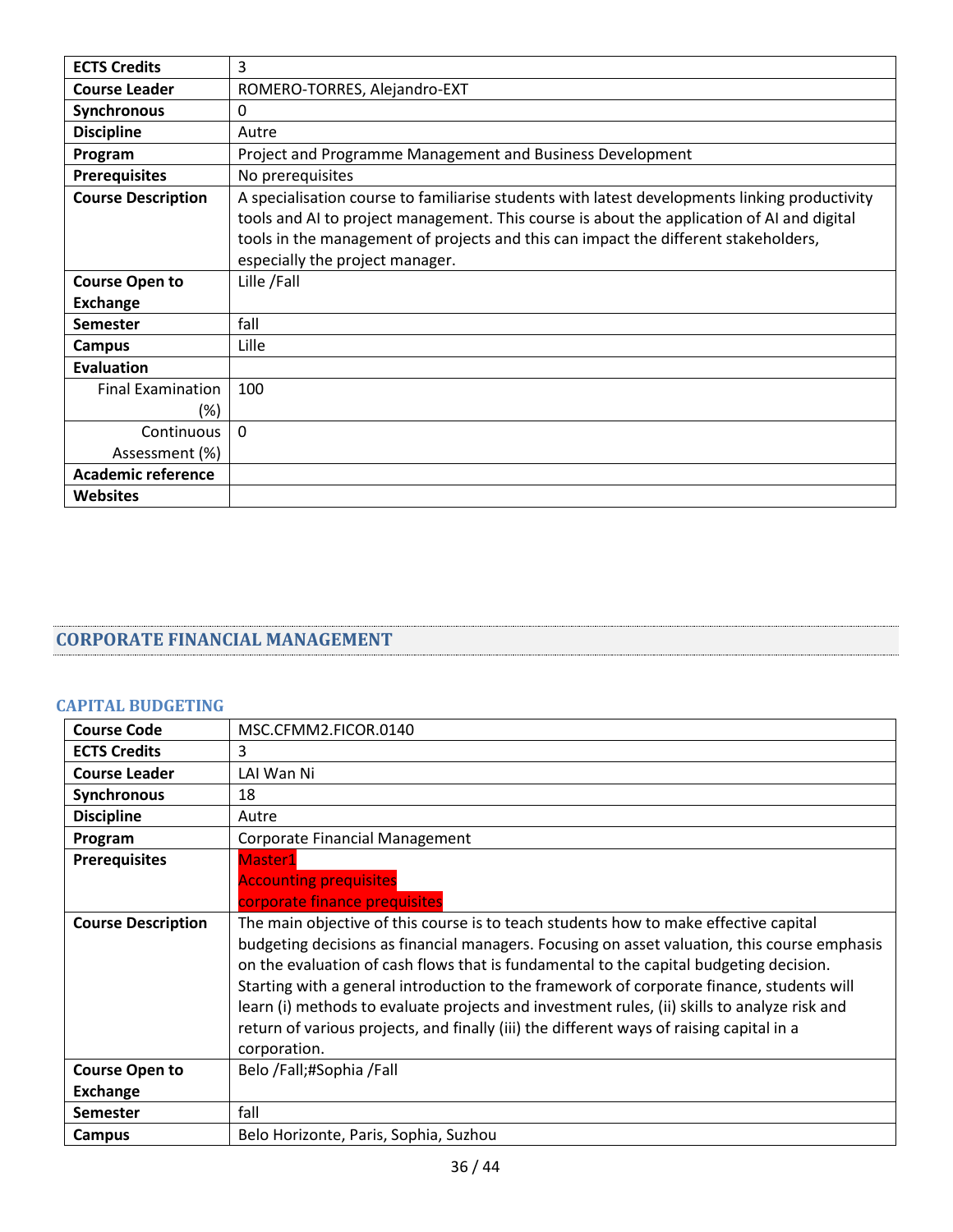| Evaluation                |                                                |
|---------------------------|------------------------------------------------|
| <b>Final Examination</b>  | 60                                             |
| (%)                       |                                                |
| Continuous                | 40                                             |
| Assessment (%)            |                                                |
| <b>Academic reference</b> | Lectures obligatoires / Required readings :    |
|                           | Lectures Recommandées / Recommanded readings : |
| <b>Websites</b>           |                                                |

# <span id="page-36-0"></span>**CAPITAL STRUCTURE AND DIVIDEND POLICY**

| <b>Course Code</b>                       | MSC.CFMM2.FICOR.0141                                                                                                                                                                                                                                                                                                                                                                                                                                                                                                                                                                                                               |
|------------------------------------------|------------------------------------------------------------------------------------------------------------------------------------------------------------------------------------------------------------------------------------------------------------------------------------------------------------------------------------------------------------------------------------------------------------------------------------------------------------------------------------------------------------------------------------------------------------------------------------------------------------------------------------|
| <b>ECTS Credits</b>                      | 3                                                                                                                                                                                                                                                                                                                                                                                                                                                                                                                                                                                                                                  |
| <b>Course Leader</b>                     | RENUCCI Céline                                                                                                                                                                                                                                                                                                                                                                                                                                                                                                                                                                                                                     |
| Synchronous                              | 18                                                                                                                                                                                                                                                                                                                                                                                                                                                                                                                                                                                                                                 |
| <b>Discipline</b>                        | Autre                                                                                                                                                                                                                                                                                                                                                                                                                                                                                                                                                                                                                              |
| Program                                  | Corporate Financial Management                                                                                                                                                                                                                                                                                                                                                                                                                                                                                                                                                                                                     |
| <b>Prerequisites</b>                     | <b>Basics on Financial Markets</b>                                                                                                                                                                                                                                                                                                                                                                                                                                                                                                                                                                                                 |
| <b>Course Description</b>                | The main objective of this course is to teach students the fundamentals of capital structure<br>in a company and how to make effective dividend policies as financial managers. Focusing on<br>the nature of debt and equity, this course emphasis on the effects of financing the company<br>through debt and equity. Starting with a general introduction to the framework of debt and<br>equity valuation, students will learn (i) importance of capital structure and limits to the use<br>of debt, (ii) the cost of capital in a leveraged firm, and finally (iii) the principles of setting<br>dividend policy in a company. |
| <b>Course Open to</b><br><b>Exchange</b> | Belo /Fall;#Sophia /Fall                                                                                                                                                                                                                                                                                                                                                                                                                                                                                                                                                                                                           |
| <b>Semester</b>                          | fall                                                                                                                                                                                                                                                                                                                                                                                                                                                                                                                                                                                                                               |
| <b>Campus</b>                            | Belo Horizonte, Paris, Sophia, Suzhou                                                                                                                                                                                                                                                                                                                                                                                                                                                                                                                                                                                              |
| Evaluation                               |                                                                                                                                                                                                                                                                                                                                                                                                                                                                                                                                                                                                                                    |
| <b>Final Examination</b><br>(%)          | 100                                                                                                                                                                                                                                                                                                                                                                                                                                                                                                                                                                                                                                |
| Continuous<br>Assessment (%)             | $\Omega$                                                                                                                                                                                                                                                                                                                                                                                                                                                                                                                                                                                                                           |
| <b>Academic reference</b>                | Lectures obligatoires / Required readings :                                                                                                                                                                                                                                                                                                                                                                                                                                                                                                                                                                                        |
|                                          | Lectures Recommandées / Recommanded readings :                                                                                                                                                                                                                                                                                                                                                                                                                                                                                                                                                                                     |
| <b>Websites</b>                          |                                                                                                                                                                                                                                                                                                                                                                                                                                                                                                                                                                                                                                    |
|                                          |                                                                                                                                                                                                                                                                                                                                                                                                                                                                                                                                                                                                                                    |

## <span id="page-36-1"></span>**CAREER MANAGEMENT 1**

| <b>Course Code</b>   | MSC.FMIM2.FICOR.0201           |
|----------------------|--------------------------------|
| <b>ECTS Credits</b>  |                                |
| <b>Course Leader</b> | <b>BEAUGRAND Audrey</b>        |
| Synchronous          | 0                              |
| <b>Discipline</b>    | Autre                          |
| Program              | Corporate Financial Management |
| <b>Prerequisites</b> | <b>NoPrerequisites</b>         |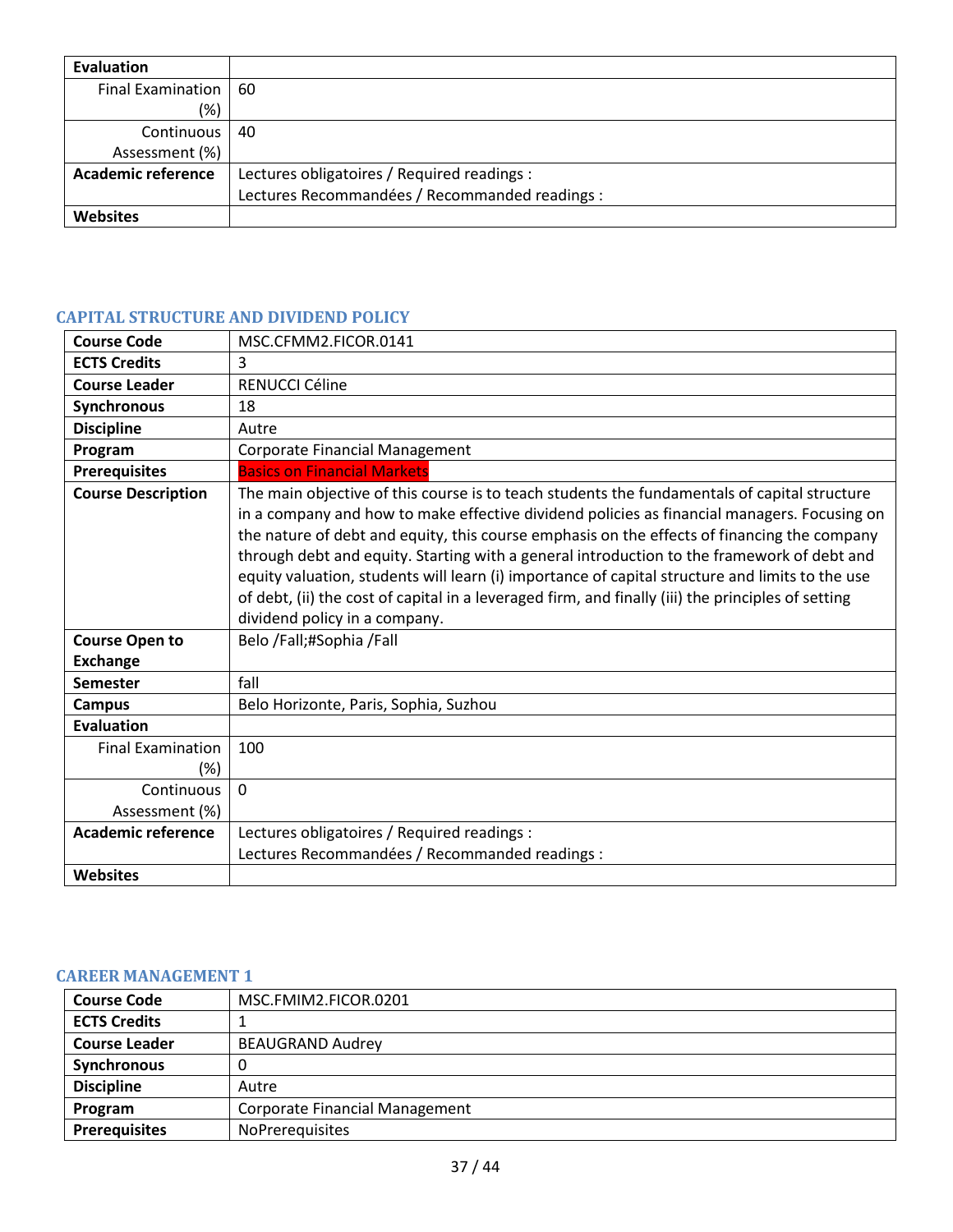| <b>Course Description</b> |                                                                                                                                |
|---------------------------|--------------------------------------------------------------------------------------------------------------------------------|
|                           | This course is managed by the Talent & Careers Department. In order to validate this course,                                   |
|                           | students have to:                                                                                                              |
|                           | 1 MANDATORY: Take E-learning module on Abintegro plateform (CV check ATS compliant,                                            |
|                           | Job search, Interview simulator) + Conduct 5 cognitive tests on AON platform (Abilities, skills                                |
|                           | and behaviors at work) + Take mandatory Mooc on your Professional profile                                                      |
|                           | + EVALUATION                                                                                                                   |
|                           | 2 NOT MANDATORY : Attend Career Events during the semester organized by the Talent &                                           |
|                           | Careers on your campus or organized by partners companies (check JOBTEASER Platform)<br><b>MAIN CONTACTS FOR YOUR PROGRAM:</b> |
|                           | LILLE: Audrey BEAUGRAND & Feryel HOUSSEIN                                                                                      |
|                           | PARIS: Laura SINDONINO, Janice M'BENGO & Miina VAISANEN (for International students)                                           |
|                           | SOPHIA: Sylvie MARTINAUD, Anne DUFLOS (for International students)                                                             |
|                           | <b>SUZHOU: April YANG</b>                                                                                                      |
|                           | RALEIGH: Amanda CHAMBERLAIN                                                                                                    |
|                           | BELO HORIZONTE: Geneviève POULINGUE & Ana Cristina BRAGA                                                                       |
| <b>Course Open to</b>     | Belo /Fall;#Lille /Fall;#Paris /Fall;#Raleigh /Fall;#Sophia /Fall                                                              |
| <b>Exchange</b>           |                                                                                                                                |
| <b>Semester</b>           | fall                                                                                                                           |
| <b>Campus</b>             | Belo Horizonte, Paris, Sophia                                                                                                  |
| <b>Evaluation</b>         |                                                                                                                                |
| <b>Final Examination</b>  | 50                                                                                                                             |
| (%)                       |                                                                                                                                |
| Continuous                | 50                                                                                                                             |
| Assessment (%)            |                                                                                                                                |
| <b>Academic reference</b> | Lectures obligatoires / Required readings :                                                                                    |
|                           | Lectures Recommandées / Recommanded readings :                                                                                 |
| <b>Websites</b>           | under the YEP go and click on: Talent & Careers -> Jobteaser -> SKEMA TOOLS                                                    |

## <span id="page-37-0"></span>**CORPORATE TREASURY MANAGEMENT**

| <b>Course Code</b>        | MSC.CFMM2.FICOR.0142                                                                                                                                                                                                                                                                                                                                                                                                                                                                                                                                                                                                                                                                                                                                                                                                                                                |
|---------------------------|---------------------------------------------------------------------------------------------------------------------------------------------------------------------------------------------------------------------------------------------------------------------------------------------------------------------------------------------------------------------------------------------------------------------------------------------------------------------------------------------------------------------------------------------------------------------------------------------------------------------------------------------------------------------------------------------------------------------------------------------------------------------------------------------------------------------------------------------------------------------|
| <b>ECTS Credits</b>       | 3                                                                                                                                                                                                                                                                                                                                                                                                                                                                                                                                                                                                                                                                                                                                                                                                                                                                   |
| <b>Course Leader</b>      | LAI Wan Ni                                                                                                                                                                                                                                                                                                                                                                                                                                                                                                                                                                                                                                                                                                                                                                                                                                                          |
| Synchronous               | 18                                                                                                                                                                                                                                                                                                                                                                                                                                                                                                                                                                                                                                                                                                                                                                                                                                                                  |
| <b>Discipline</b>         | Autre                                                                                                                                                                                                                                                                                                                                                                                                                                                                                                                                                                                                                                                                                                                                                                                                                                                               |
| Program                   | <b>Corporate Financial Management</b>                                                                                                                                                                                                                                                                                                                                                                                                                                                                                                                                                                                                                                                                                                                                                                                                                               |
| <b>Prerequisites</b>      | None                                                                                                                                                                                                                                                                                                                                                                                                                                                                                                                                                                                                                                                                                                                                                                                                                                                                |
| <b>Course Description</b> | The main objective of this course is to introduce students to the different financial<br>instruments used for treasury management in a company. It prepares students to make<br>treasury management decisions as financial managers.<br>The first part of the course focus on the financial markets, this course introduces the various<br>financial instruments and the mechanism of financial markets. Starting with a general<br>introduction to the finaicial markets, students will learn (i) how each market functions, (ii)<br>the specifics of various financial instruments, and finally (iii) the foundations of investment<br>management.<br>THe second part of the course focus on the banking system, and evaluation of credit risks, as<br>students learn how financial managers work with the corporate banks in the treasury<br>management process. |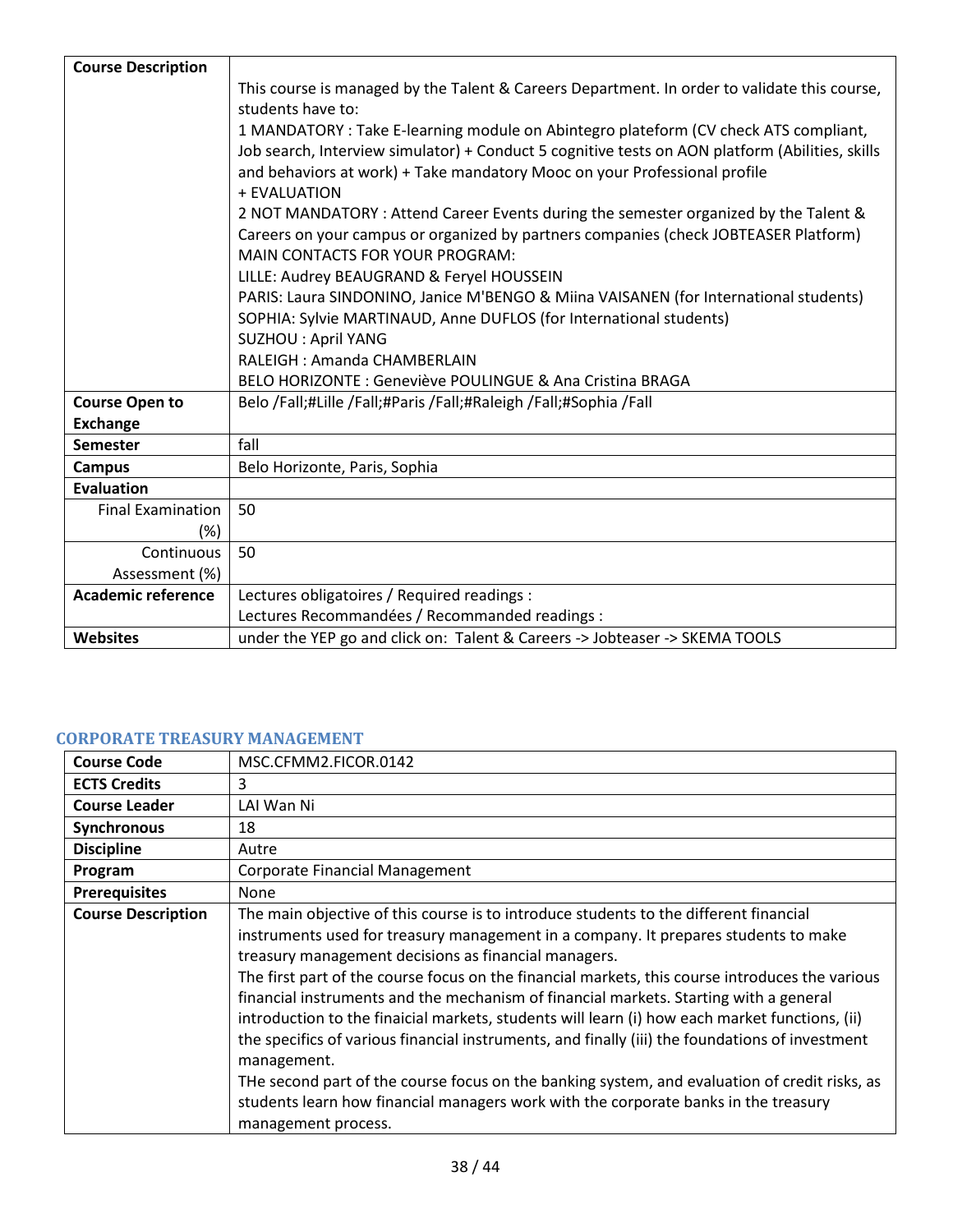| <b>Course Open to</b>     | Belo /Fall;#Sophia /Fall              |
|---------------------------|---------------------------------------|
| Exchange                  |                                       |
| Semester                  | fall                                  |
| <b>Campus</b>             | Belo Horizonte, Paris, Sophia, Suzhou |
| Evaluation                |                                       |
| Final Examination         | 100                                   |
| $(\%)$                    |                                       |
| Continuous                | $\mathbf{0}$                          |
| Assessment (%)            |                                       |
| <b>Academic reference</b> |                                       |
| <b>Websites</b>           |                                       |

#### <span id="page-38-0"></span>**CORPORATE VALUATION METHODS**

| <b>Course Code</b>        | MSC.CFMM2.FICOR.0138                                                                                                                                                                                                                                                                                                                                                                                                                                                                                                                                                                                                                                                                                                                                                                                                                                                                                                                                                                                                                                                                                     |
|---------------------------|----------------------------------------------------------------------------------------------------------------------------------------------------------------------------------------------------------------------------------------------------------------------------------------------------------------------------------------------------------------------------------------------------------------------------------------------------------------------------------------------------------------------------------------------------------------------------------------------------------------------------------------------------------------------------------------------------------------------------------------------------------------------------------------------------------------------------------------------------------------------------------------------------------------------------------------------------------------------------------------------------------------------------------------------------------------------------------------------------------|
| <b>ECTS Credits</b>       | 3                                                                                                                                                                                                                                                                                                                                                                                                                                                                                                                                                                                                                                                                                                                                                                                                                                                                                                                                                                                                                                                                                                        |
| <b>Course Leader</b>      | <b>CHIKH Sabrina</b>                                                                                                                                                                                                                                                                                                                                                                                                                                                                                                                                                                                                                                                                                                                                                                                                                                                                                                                                                                                                                                                                                     |
| <b>Synchronous</b>        | 18                                                                                                                                                                                                                                                                                                                                                                                                                                                                                                                                                                                                                                                                                                                                                                                                                                                                                                                                                                                                                                                                                                       |
| <b>Discipline</b>         | Autre                                                                                                                                                                                                                                                                                                                                                                                                                                                                                                                                                                                                                                                                                                                                                                                                                                                                                                                                                                                                                                                                                                    |
| Program                   | <b>Corporate Financial Management</b>                                                                                                                                                                                                                                                                                                                                                                                                                                                                                                                                                                                                                                                                                                                                                                                                                                                                                                                                                                                                                                                                    |
| <b>Prerequisites</b>      | Advanced understanding of Corporate Finance acquired through intensive reading of                                                                                                                                                                                                                                                                                                                                                                                                                                                                                                                                                                                                                                                                                                                                                                                                                                                                                                                                                                                                                        |
|                           | Vernimmen (Pascal Quiry) or any advanced corporate finance book. A paper version is often                                                                                                                                                                                                                                                                                                                                                                                                                                                                                                                                                                                                                                                                                                                                                                                                                                                                                                                                                                                                                |
|                           | the best format for learning.                                                                                                                                                                                                                                                                                                                                                                                                                                                                                                                                                                                                                                                                                                                                                                                                                                                                                                                                                                                                                                                                            |
|                           | Daily reading of Financial Times or Wall Street Journal is a non-negotiable daily rutine of any                                                                                                                                                                                                                                                                                                                                                                                                                                                                                                                                                                                                                                                                                                                                                                                                                                                                                                                                                                                                          |
|                           | financial professional hence including you as a new member of tomorrows financial expert.                                                                                                                                                                                                                                                                                                                                                                                                                                                                                                                                                                                                                                                                                                                                                                                                                                                                                                                                                                                                                |
| <b>Course Description</b> | Analysing financial statements and valuing firms is an integrated process in which the<br>student must understand industry competitive dynamics, firm strategy, accounting<br>information content and quality, profitability and risk assessment, forecasting, and valuation<br>models. This course strives to integrate these six components of the process. Interpreting<br>profitability and risk ratios requires an understanding of the economic characteristics of the<br>industries in which a firm competes and the business strategies a firm has selected to<br>compete in those industries. The student should not naively accept reported financial<br>statement information when performing profitability and risk analysis but should first assess<br>its quality and make appropriate adjustments. Forecasts of future earnings, cash flows, and<br>dividends provide the bases for valuing a firm. The students will analyse a listed company<br>applying the theories of the course terminating with individual report of approximately 10<br>pages and a fully integrated excel model. |
| <b>Course Open to</b>     | Belo /Fall;#Sophia /Fall                                                                                                                                                                                                                                                                                                                                                                                                                                                                                                                                                                                                                                                                                                                                                                                                                                                                                                                                                                                                                                                                                 |
| <b>Exchange</b>           |                                                                                                                                                                                                                                                                                                                                                                                                                                                                                                                                                                                                                                                                                                                                                                                                                                                                                                                                                                                                                                                                                                          |
| <b>Semester</b>           | fall                                                                                                                                                                                                                                                                                                                                                                                                                                                                                                                                                                                                                                                                                                                                                                                                                                                                                                                                                                                                                                                                                                     |
| <b>Campus</b>             | Belo Horizonte, Paris, Suzhou                                                                                                                                                                                                                                                                                                                                                                                                                                                                                                                                                                                                                                                                                                                                                                                                                                                                                                                                                                                                                                                                            |
| <b>Evaluation</b>         |                                                                                                                                                                                                                                                                                                                                                                                                                                                                                                                                                                                                                                                                                                                                                                                                                                                                                                                                                                                                                                                                                                          |
| <b>Final Examination</b>  | 100                                                                                                                                                                                                                                                                                                                                                                                                                                                                                                                                                                                                                                                                                                                                                                                                                                                                                                                                                                                                                                                                                                      |
| (%)                       |                                                                                                                                                                                                                                                                                                                                                                                                                                                                                                                                                                                                                                                                                                                                                                                                                                                                                                                                                                                                                                                                                                          |
| Continuous                | $\mathbf 0$                                                                                                                                                                                                                                                                                                                                                                                                                                                                                                                                                                                                                                                                                                                                                                                                                                                                                                                                                                                                                                                                                              |
| Assessment (%)            |                                                                                                                                                                                                                                                                                                                                                                                                                                                                                                                                                                                                                                                                                                                                                                                                                                                                                                                                                                                                                                                                                                          |
| <b>Academic reference</b> | James M. WAHLEN, Stephen BAGINSKI, Mark BRADSHAW, Financial Reporting, Financial                                                                                                                                                                                                                                                                                                                                                                                                                                                                                                                                                                                                                                                                                                                                                                                                                                                                                                                                                                                                                         |
|                           | Statement Analysis and Valuation, A Strategic Perspective, 8th Edition, 2015, Cengage,                                                                                                                                                                                                                                                                                                                                                                                                                                                                                                                                                                                                                                                                                                                                                                                                                                                                                                                                                                                                                   |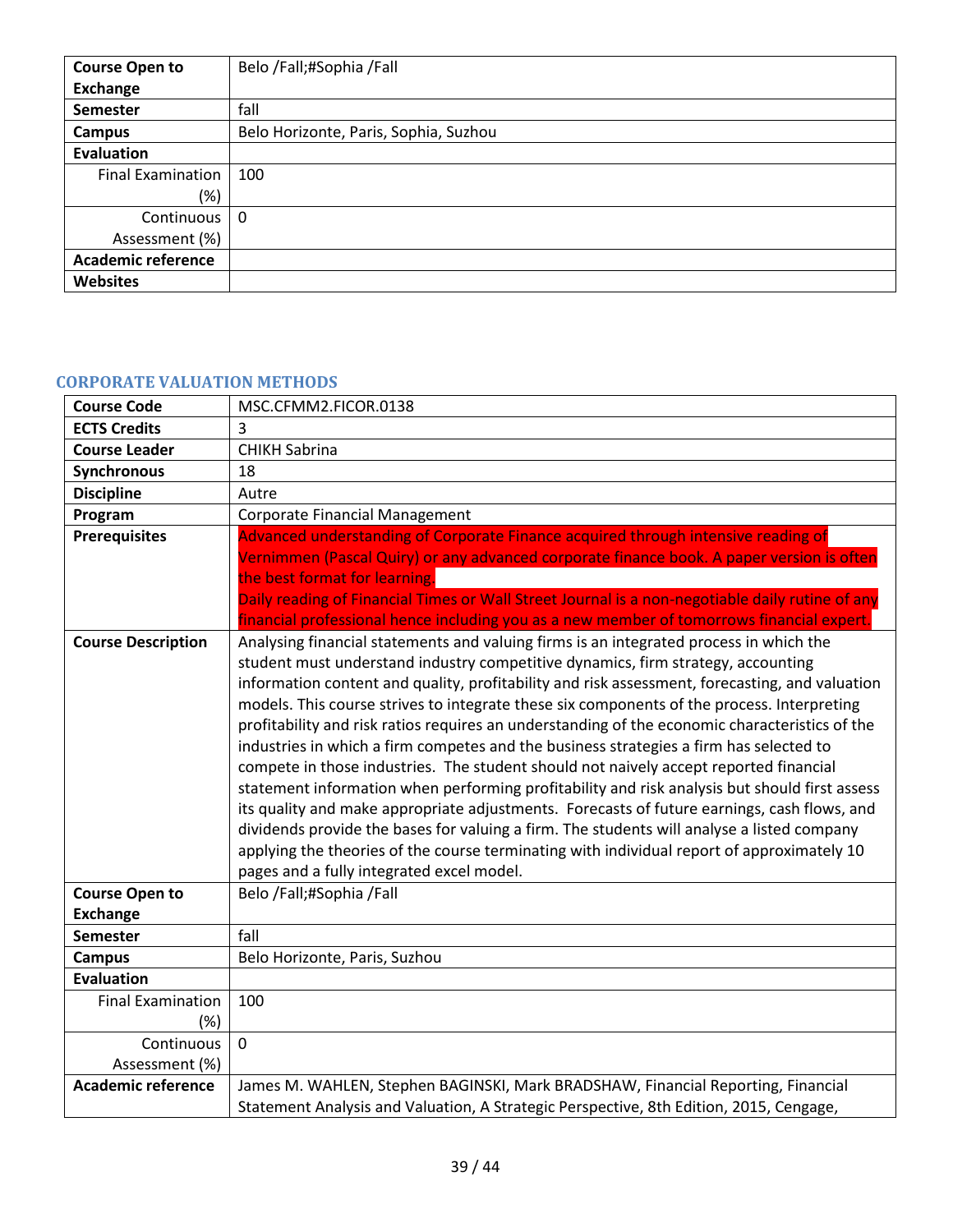| <b>Websites</b> | www.ft.com                 |
|-----------------|----------------------------|
|                 | www.wsj.com                |
|                 | www.vernimmen.net          |
|                 | Damodaran Stern University |

## <span id="page-39-0"></span>**FINANCIAL MARKETS AND PRODUCTS**

| <b>Course Code</b>        | MSC.CFMM2.FICOR.0150                                                                          |
|---------------------------|-----------------------------------------------------------------------------------------------|
| <b>ECTS Credits</b>       | 3                                                                                             |
| <b>Course Leader</b>      | CARVALHO, Monica-EXT                                                                          |
| Synchronous               | 18                                                                                            |
| <b>Discipline</b>         | Autre                                                                                         |
| Program                   | <b>Corporate Financial Management</b>                                                         |
| <b>Prerequisites</b>      | None                                                                                          |
| <b>Course Description</b> | This course is designed to provide students with a broad view of the functioning of Financial |
|                           | Markets, while introducing them to the main products. The focus is on integrating this        |
|                           | knowledge to the reality of companies and what are the instruments they use to access         |
|                           | financing sources.                                                                            |
| <b>Course Open to</b>     | Belo /Fall                                                                                    |
| <b>Exchange</b>           |                                                                                               |
| <b>Semester</b>           | fall                                                                                          |
| Campus                    | <b>Belo Horizonte</b>                                                                         |
| <b>Evaluation</b>         |                                                                                               |
| <b>Final Examination</b>  | 50                                                                                            |
| $(\%)$                    |                                                                                               |
| Continuous                | 50                                                                                            |
| Assessment (%)            |                                                                                               |
| <b>Academic reference</b> | "GARPs proprietary Financial Markets and Products book                                        |
|                           | Financial Risk Manager Handbook Plus Test Bank (Jorion, 2010). Chapter 6, 7, 8, 9, 10, 11 and |
|                           | 18."                                                                                          |
| <b>Websites</b>           | www.garp.org                                                                                  |

## <span id="page-39-1"></span>**FINANCIAL REPORTING AND ANALYSIS**

| <b>Course Code</b>        | MSC.CFMM2.FICOR.0139                                                                                                                                                                                                                                                                                                                                                                                                                                                                                                                                   |
|---------------------------|--------------------------------------------------------------------------------------------------------------------------------------------------------------------------------------------------------------------------------------------------------------------------------------------------------------------------------------------------------------------------------------------------------------------------------------------------------------------------------------------------------------------------------------------------------|
| <b>ECTS Credits</b>       | 3                                                                                                                                                                                                                                                                                                                                                                                                                                                                                                                                                      |
| <b>Course Leader</b>      | <b>CHIKH Sabrina</b>                                                                                                                                                                                                                                                                                                                                                                                                                                                                                                                                   |
| Synchronous               | 18                                                                                                                                                                                                                                                                                                                                                                                                                                                                                                                                                     |
| <b>Discipline</b>         | Autre                                                                                                                                                                                                                                                                                                                                                                                                                                                                                                                                                  |
| Program                   | Corporate Financial Management                                                                                                                                                                                                                                                                                                                                                                                                                                                                                                                         |
| <b>Prerequisites</b>      | <b>Fundamentals of Accounting,</b>                                                                                                                                                                                                                                                                                                                                                                                                                                                                                                                     |
| <b>Course Description</b> | This module aims to prepare students for an in-depth examination and comprehensive<br>analysis of various financial accounting topics. It introduces the students to the basic<br>framework of international financial reporting standards (IFRS). Nowadays, financial<br>reporting objectives are much broader than just crunching or generating numbers.<br>This course will illustrate that reporting involves a comprehensive knowledge of businesses<br>in order to provide the information required by the many stakeholders. The main objective |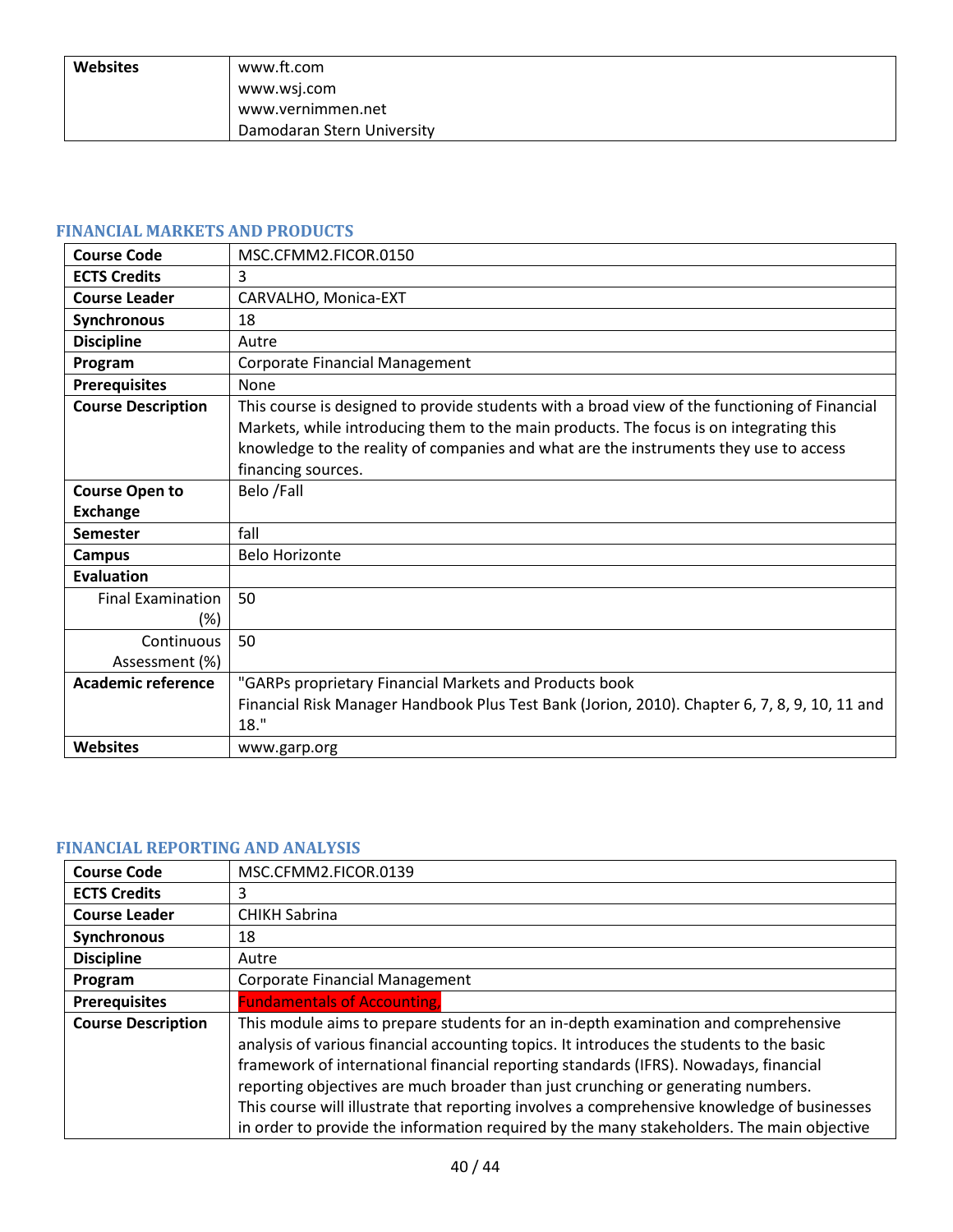|                          | of this course is to develop students analytical skills and critical assessment of individual<br>financial statements, and/or consolidated integrated annual reports in an international |
|--------------------------|------------------------------------------------------------------------------------------------------------------------------------------------------------------------------------------|
|                          | environment.                                                                                                                                                                             |
| <b>Course Open to</b>    | Belo /Fall;#Sophia /Fall                                                                                                                                                                 |
| Exchange                 |                                                                                                                                                                                          |
| <b>Semester</b>          | fall                                                                                                                                                                                     |
| <b>Campus</b>            | Belo Horizonte, Paris, Sophia, Suzhou                                                                                                                                                    |
| Evaluation               |                                                                                                                                                                                          |
| <b>Final Examination</b> | 60                                                                                                                                                                                       |
| (%)                      |                                                                                                                                                                                          |
| Continuous               | 40                                                                                                                                                                                       |
| Assessment (%)           |                                                                                                                                                                                          |
| Academic reference       | Lectures obligatoires / Required readings :                                                                                                                                              |
|                          | Lectures Recommandées / Recommanded readings :                                                                                                                                           |
|                          | 1. Robinson Alexander D., Britton A., Jorissen A., Hoogendoorn M. & Van Mourik C. (2017),                                                                                                |
|                          | International Financial Reporting and Analysis, 7th Edition, Cengage Learning EMEA.                                                                                                      |
|                          | 2. Th., Henry E. Pirie W. & Broihahn M. (2015), International Financial Statement Analysis,                                                                                              |
|                          | 3rd Edition, CFA Institute Investment Series, John Wiley & Sons,                                                                                                                         |
| <b>Websites</b>          |                                                                                                                                                                                          |

# <span id="page-40-0"></span>**GOVERNANCE AND SUSTAINABLE FINANCE**

| <b>Course Code</b>        | MSC.CFMM2.FICOR.0130                                                                                                                                                                                                                                                                                                      |
|---------------------------|---------------------------------------------------------------------------------------------------------------------------------------------------------------------------------------------------------------------------------------------------------------------------------------------------------------------------|
| <b>ECTS Credits</b>       | 3                                                                                                                                                                                                                                                                                                                         |
| <b>Course Leader</b>      | <b>SAIDANE Dhafer</b>                                                                                                                                                                                                                                                                                                     |
| Synchronous               | 18                                                                                                                                                                                                                                                                                                                        |
| <b>Discipline</b>         | Autre                                                                                                                                                                                                                                                                                                                     |
| Program                   | Corporate Financial Management                                                                                                                                                                                                                                                                                            |
| <b>Prerequisites</b>      | <b>Principles of Finance and Strategic Management.</b>                                                                                                                                                                                                                                                                    |
| <b>Course Description</b> | The course describes the operational risks that the companies have to deal with. It also<br>provides a deep approach the organization of a modern corporation and ethics matter in<br>Business. Corporate governance is discussed from different perspectives. An overview of<br>international practice is also provided. |
| <b>Course Open to</b>     | Belo /Fall                                                                                                                                                                                                                                                                                                                |
| Exchange                  |                                                                                                                                                                                                                                                                                                                           |
| Semester                  | fall, spring                                                                                                                                                                                                                                                                                                              |
| <b>Campus</b>             | Belo Horizonte, Suzhou                                                                                                                                                                                                                                                                                                    |
| <b>Evaluation</b>         |                                                                                                                                                                                                                                                                                                                           |
| <b>Final Examination</b>  | 60                                                                                                                                                                                                                                                                                                                        |
| (%)                       |                                                                                                                                                                                                                                                                                                                           |
| Continuous                | 40                                                                                                                                                                                                                                                                                                                        |
| Assessment (%)            |                                                                                                                                                                                                                                                                                                                           |
| <b>Academic reference</b> | Lectures obligatoires / Required readings: ().                                                                                                                                                                                                                                                                            |
|                           | Lectures Recommandées / Recommanded readings: ().                                                                                                                                                                                                                                                                         |
| Websites                  |                                                                                                                                                                                                                                                                                                                           |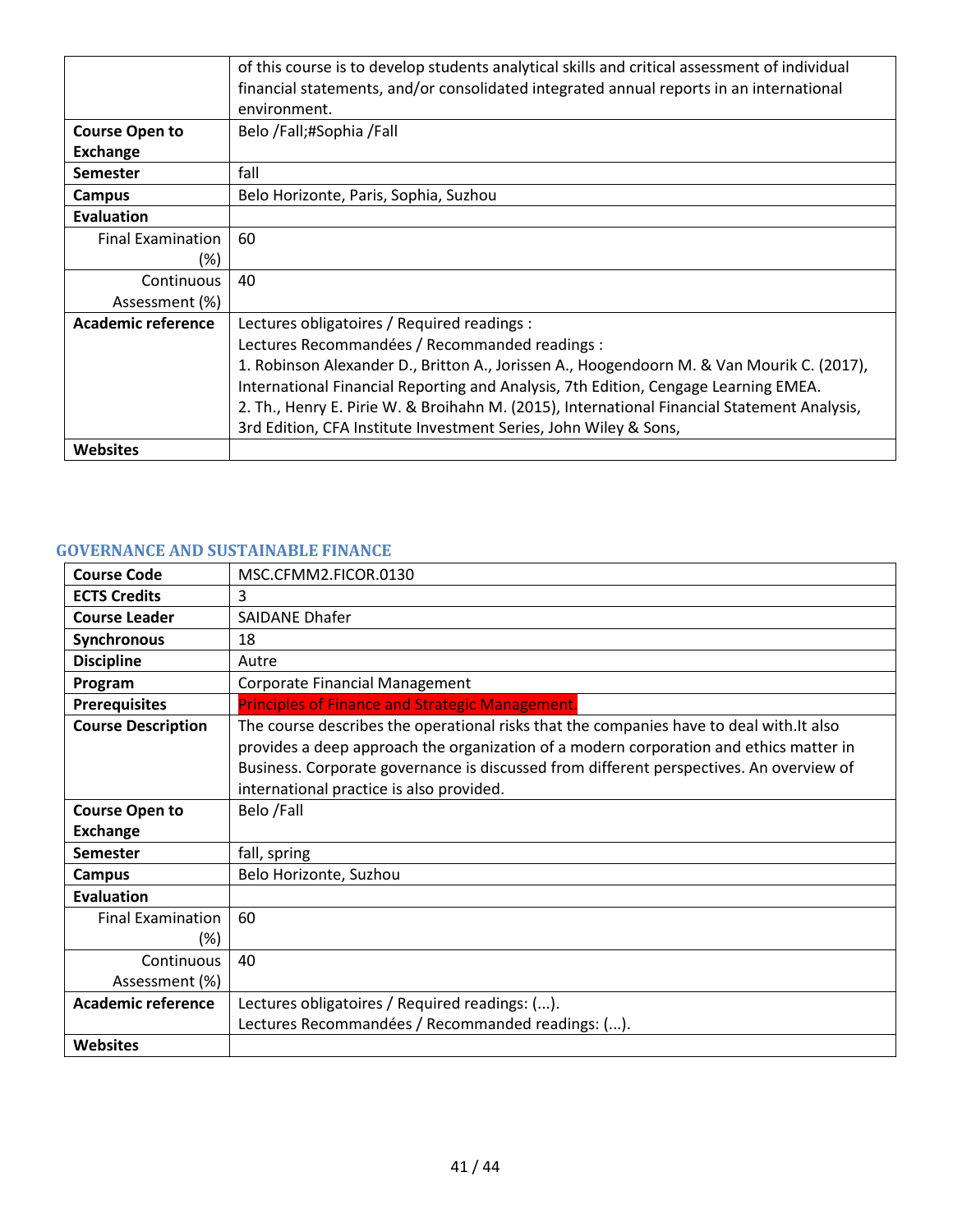#### <span id="page-41-0"></span>**POWER BI AND AI BELO**

| <b>Course Code</b>                 | MSC.CFMM2.FICOR.0200                                                                                                                                                             |
|------------------------------------|----------------------------------------------------------------------------------------------------------------------------------------------------------------------------------|
| <b>ECTS Credits</b>                | 2                                                                                                                                                                                |
| <b>Course Leader</b>               | <b>SAIDANE Dhafer</b>                                                                                                                                                            |
| Synchronous                        | 0                                                                                                                                                                                |
| <b>Discipline</b>                  | Autre                                                                                                                                                                            |
| Program                            | Corporate Financial Management                                                                                                                                                   |
| <b>Prerequisites</b>               | <b>NO</b>                                                                                                                                                                        |
| <b>Course Description</b>          | 1- Introduction (Finance IA Business analysis Business Intelligence- modification in the<br>market)<br>2- Importing data from an excel, from the web, heterogenous data, sources |
|                                    | 3- Pre-treatments and transforming data (adding, deleting, appending data), why?? Practical<br>cases                                                                             |
|                                    | 4- Visualisation (axe, extraction information from the graphs)<br>5- Still missing the information: What to do => to enrich the data                                             |
|                                    | 6- Introduction to IA, model, machine learning, supervised/unsupervised model<br>7- Use the Dataflows (inputs) => with the appropriate learning algorithm<br>8- Reporting        |
|                                    | 9- Advantages of using Power BI:                                                                                                                                                 |
|                                    | - no need to get well the ML skills (prediction/ regression/ classifications, )                                                                                                  |
|                                    | - updating data and reports automatically                                                                                                                                        |
|                                    |                                                                                                                                                                                  |
|                                    | 10- disadvantage/ limitation:                                                                                                                                                    |
|                                    | - Visual configuration                                                                                                                                                           |
|                                    | - Not the easiest to deal with                                                                                                                                                   |
|                                    | - Slow when dealing with Big Data                                                                                                                                                |
|                                    | 10- Example with Financial Data                                                                                                                                                  |
|                                    | - Selecting data                                                                                                                                                                 |
|                                    | - Fields, outputs type                                                                                                                                                           |
|                                    | - Using automatic ML                                                                                                                                                             |
|                                    | o Binary Prediction                                                                                                                                                              |
|                                    | o Classification model                                                                                                                                                           |
|                                    | o Prediction model                                                                                                                                                               |
| <b>Course Open to</b>              | Belo /Fall                                                                                                                                                                       |
| <b>Exchange</b>                    | fall                                                                                                                                                                             |
| <b>Semester</b>                    | <b>Belo Horizonte</b>                                                                                                                                                            |
| <b>Campus</b><br><b>Evaluation</b> |                                                                                                                                                                                  |
| <b>Final Examination</b>           | 100                                                                                                                                                                              |
| $(\%)$                             |                                                                                                                                                                                  |
| Continuous                         | $\mathbf 0$                                                                                                                                                                      |
| Assessment (%)                     |                                                                                                                                                                                  |
| <b>Academic reference</b>          |                                                                                                                                                                                  |
| <b>Websites</b>                    |                                                                                                                                                                                  |

## <span id="page-41-1"></span>**BLOCKCHAIN AND CRYPTO ASSETS**

| <b>Course Code</b> | MSC.CFMM2.FICOR.0182 |
|--------------------|----------------------|
|--------------------|----------------------|